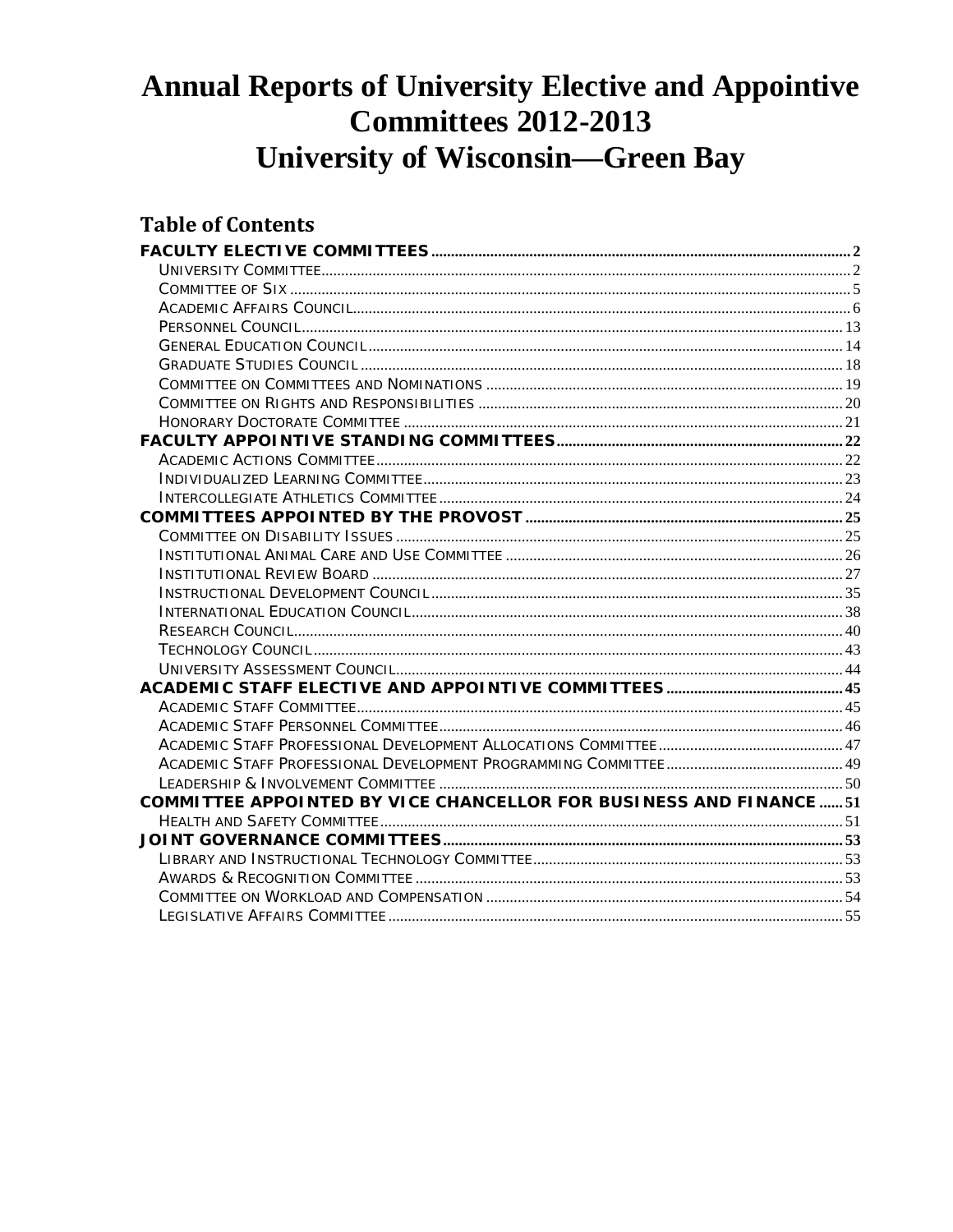#### <span id="page-1-0"></span>FACULTY ELECTIVE COMMITTEES

### <span id="page-1-1"></span>*University Committee*

#### **General Evaluation**

During the 2012-2013 academic year, the University Committee met every Wednesday from 3:00-5:00 p.m. except during the Faculty Senate meetings and holidays. We also convened for one summer meeting with the Chancellor. Members of the University Committee included Greg Davis, Derek S. Jeffreys (Chair), Mimi Kubsch, Ryan Martin, Steven Meyer, Bryan Vescio (Speaker of the Faculty Senate), Leif Nelson and Kristy Aoki (Academic Staff Representatives), and Heba Mohammad (Student Government Association Representative).

The University Committee had a busy and productive 2012-2013 academic year. I was impressed with how well we worked together. This year's University Committee included people with a great deal of experience with university governance. They were very knowledgeable about higher education. They were always willing to talk through an issue carefully before taking action. Members exhibited the virtue of thoughtful deliberation. Without hesitation, they also expressed concerns to the Provost and the Chancellor. I am grateful to my colleagues for their able service to the University.

In general, this year's University Committee aimed at developing greater communication with administrators and faculty. To this end, it met regularly with the Provost and several times with the Chancellor. The University Committee also streamlined course approval processes and university assessment procedures. Finally, we promptly communicated with other committees and quickly shared information with the Faculty Senate. The following are the major projects that occupied our attention this year:

#### **Fall, 2012**

1. **UW System Flexible Degree Option**. The University Committee devoted many meetings to considering the UW System's proposal for Flexible Degree Option. Members held that it raised serious questions about the aims and methods of education. They also worried that the UW system was rushing to implement the Flexible Degree Program, and failing to go through proper faculty governance procedures. After receiving information about this proposal, we invited Mark Nook, Senior Vice President for Academic & Student Affairs, to speak to the Faculty Senate. Following an extended discussion with Mr. Nook, the University Committee crafted a two-part resolution on the proposed Flexible Degree program. It recommended that UWGB refrain from participating in the program and refuse to send a representative to a committee constructing it. The Faculty Senate affirmed the first part of the resolution while rejecting the second half. Although the Faculty Senate declined to participate in the Flexible Degree Program, it appointed Professor Brian Sutton as a representative to the Flexible Degree Committee. Professor Sutton met with the University Committee to report on his experiences with the committee. UC member Steve Meyer, who served as Faculty Representative to the UW system, also reported regularly on the progress of the Flexible Degree program.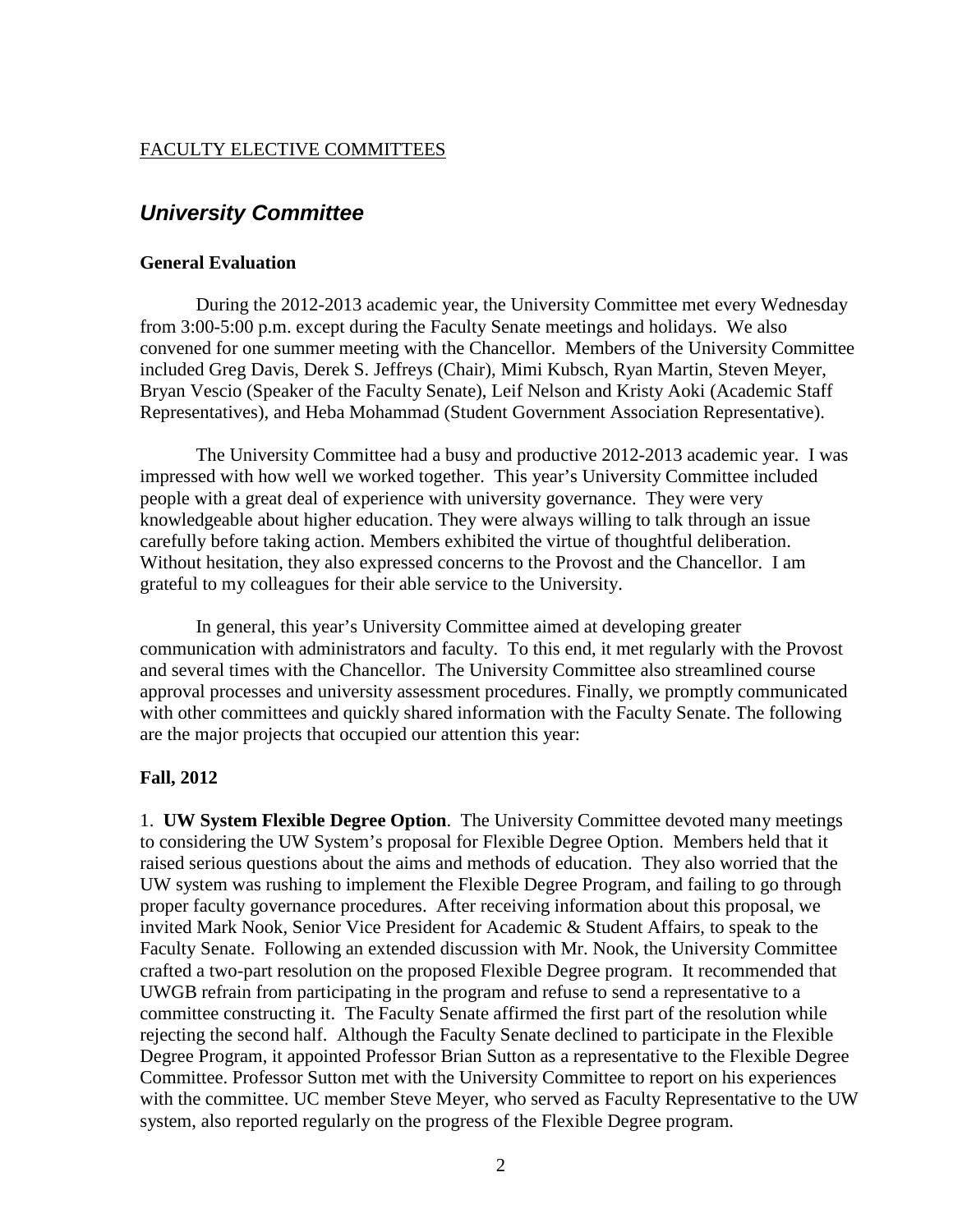2. **General Education Reform**. Working with Dean Scott Furlong, the University Committee brought a General Education Reform proposal before the Faculty Senate. After a vigorous discussion, the Senate passed the proposal. We then monitored the implementation of the new General Education curriculum.

3. **Other Business**. The University Committee met with Kim Desotell to discuss faculty complaints about the Phuture Phoenix program. She agreed to develop a formal letter that students could use to excuse themselves from class when they were active in Phuture Phoenix activities. We also met several times with Associate Provost Andrew Kersten and Academic Affairs Committee Chair, Kaoime Malloy. They consulted on course and program approval, and created greater transparency about both these procedures. Working with Professor Illene Cupit, the University Committee also brought a revised proposal for a University Honors Program to the Faculty Senate. The Senate approved this proposal. We also met with Secretary of the Faculty Cliff Abbott to discuss how to better implement the Professional Activities Report. Finally, the University Committee met with Steven VandenAvond to learn more about the Adult Degree Program. We discussed ways to better integrate the Adult Degree program with traditional degree offerings.

### **Spring, 2013**

1. **Research Center**. The University Committee devoted considerable time to discussing the possibility of developing a UWGB research center. After consulting with faculty members, deans and others, the UC embraced the idea of a center resembling the current CATL center. It would seek to enhance faculty research at UWGB. The center would be located on campus, and would serve as a locus for information about grants and faculty scholarship. The proposed center would also offer several course releases for faculty members assisting it. One might be granted to a statistician helping faculty with statistical work. Another course release might go to someone familiar with grant-writing. A final one might be accorded for administrative duties. In the 2013-2014 academic year the University Committee will develop a formal proposal for a UWGB Research Center.

2. **Engineering Technology Programs**. Working with faculty members and administrators, the University Committee approved new programs in Engineering Technology. After extensive discussion, the Faculty Senate also approved them.

3. **Assessment**. The University Committee worked with Professors Andrew Kersten and Angela Bauer as they developed new assessment tools. We also met with Dean Sue Mattison to discuss assessment procedures. Professors Kersten and Bauer also shared their plans for the upcoming HLC visit. Finally, the University Committee discussed the HLC process in several meetings with the Provost.

4. **Other Business**. The University Committee met with the Chancellor to discuss the UW System budget. It also worked with the Social Work program to dissolve the Collaborative Program in Social Work. Additionally, the University Committee crafted a resolution on Workload and Compensation, which the Faculty Senate then approved. Finally, we also held a Faculty Senate Forum on University Advising.

Respectfully submitted, Derek S. Jeffreys, Chair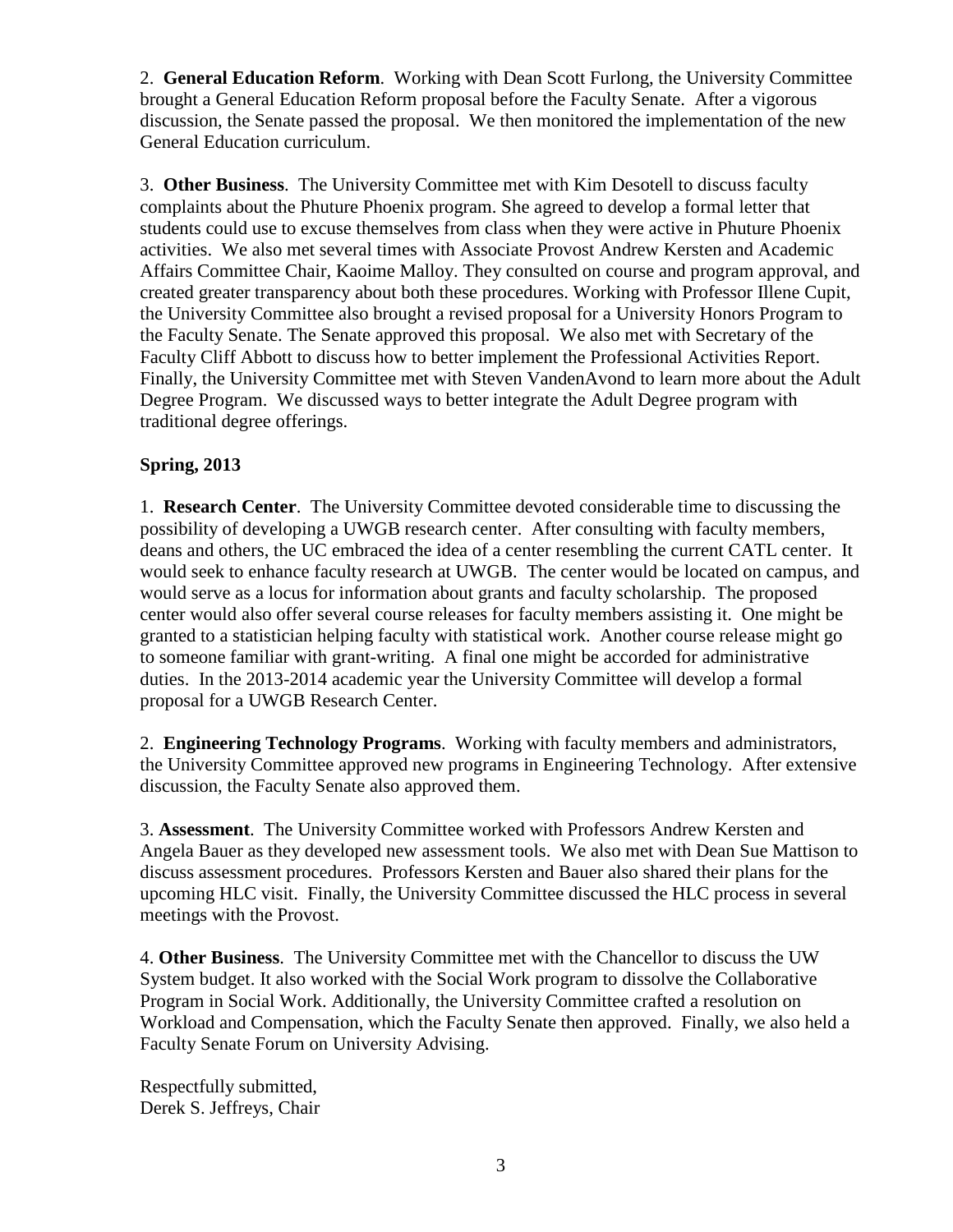University Committee – 2012-13 Annual Report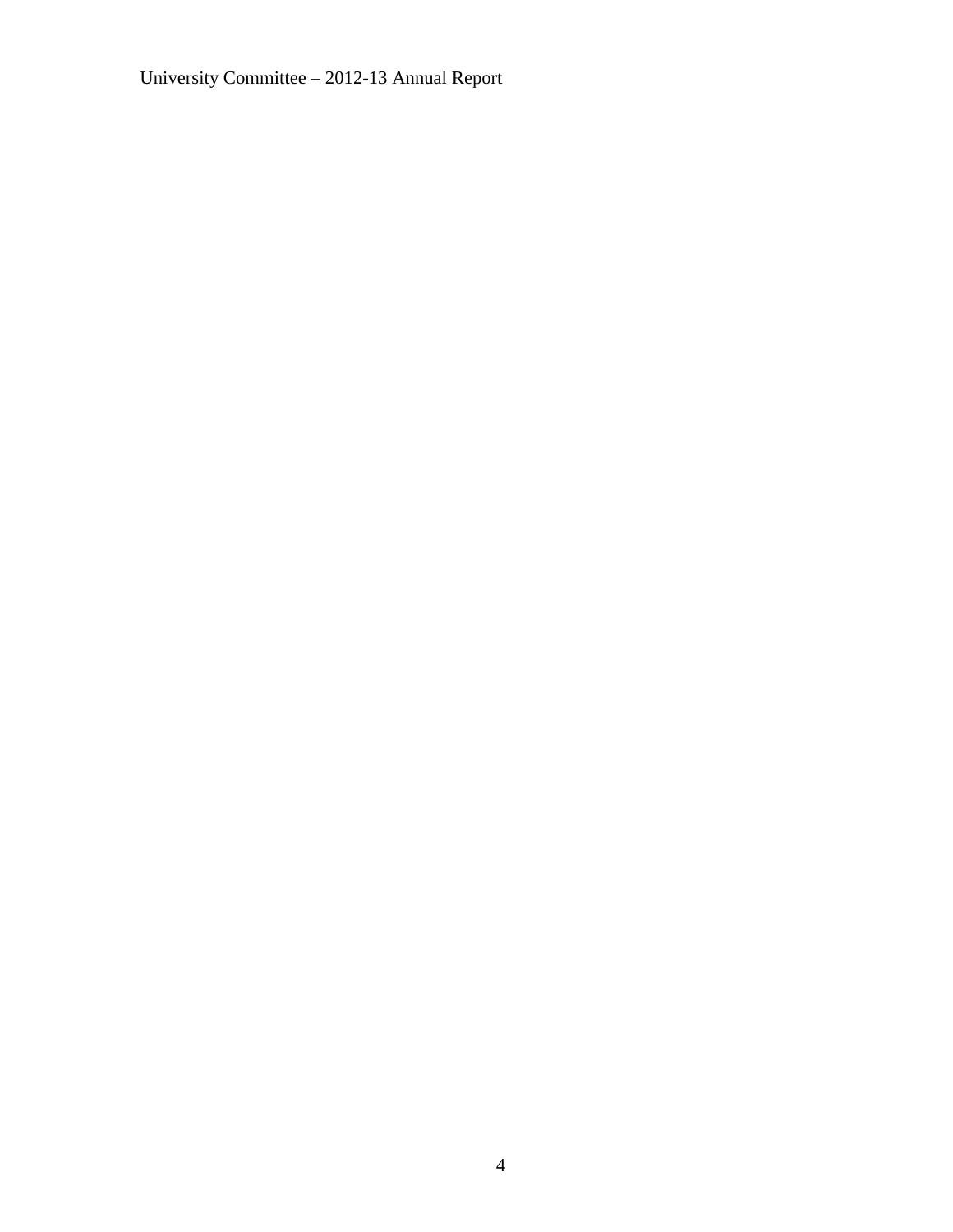# <span id="page-4-0"></span>*Committee of Six*

During the 2012-2013 academic year, the following served on the Committee of Six Full Professors: Angela Bauer, Robert Howe, Tian-You Hu, Meir Russ, Jeff Entwistle, and Regan Gurung.

Seven recommendations for appointment at the rank of full professor were received by the Committee from appropriate faculty units. After thorough review and discussion, the Chair forwarded recommendations from the Committee of Six to the Dean of Liberal Arts and Sciences.

The Committee reviewed and revised the information contained in the document entitled: Guidelines for Preparation of Materials in Support of Candidates for Promotion to Full Professor Rank.

Committee members also discussed the possibility of additional reviews of Full professors every so many years possibly tied to salary raises.

Committee of Six - 2012-13 Annual Report Cliff Abbott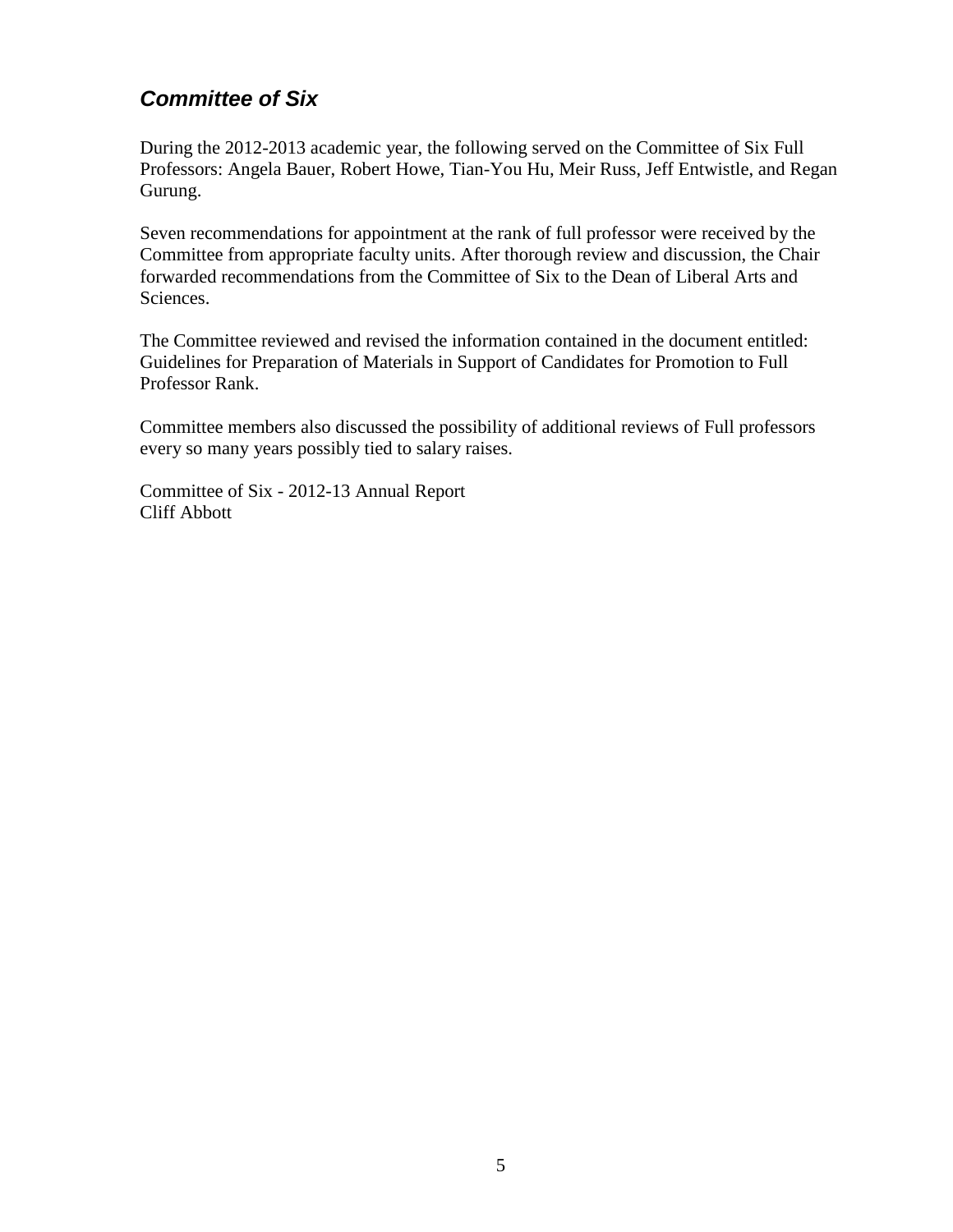### <span id="page-5-0"></span>*Academic Affairs Council*

**Chair:** Kaoime E. Malloy **Members:** Cliff Ganyard, Stephen Kimball, Franklin Chen, Dean VonDras, Franklin Tibideau **Ex Officio:** Andrew Kersten **Invited:** Amanda Hruska

### **Summary**

During the 2012 – 2013 academic year, the AAC met with increased frequency compared to the previous year in order to address the large number of academic forms and programmatic selfstudies that required our review. Many programs underwent significant revisions during this academic year, which necessitated the institution of major curricular changes. Most of this work was simple and easy for the committee to perform, though it was noted that the creation of an online form to streamline the submission process for the AAC Form Z on curricular approval would assist the chair in the performance of her or his duties. This year, the Registrar was invited to attend the committee meetings in order to determine if reinstating that position on the committee would be beneficial with regards to the effects that curricular changes have throughout the various programs in the university. By and large, the committee members found that having the Registrar on the committee was highly useful.

### **Actions**

During the year, the committee considered and approved several key reforms that will assist in the process of curricular review and maintenance, as well as general housekeeping.

- The committee reviewed and approved the Graduate Policy Statement developed by Andrew Kersten, which served to affirm the policies that are already in effect on campus. The chair of the committee informed the University Committee directly of this action, in order to determine if the policy should be distributed to the faculty senate.
- The procedures for taking graduate and undergraduate courses were approved unanimously. Andrew Kersten also recommended that the University Committee should be informed of this action by the AAC chair. These procedures simply document what is currently in practice on the campus.
- The credit hour definition developed by Andrew Kersten in line with federal guidelines was approved unanimously. The text of that definition is provided below.

### **Credit Hour Definition**

#### Purpose:

The federal government and the Higher Learning Commission now require the University to post its definition of a credit hour in places normally viewed by students.

### Definition: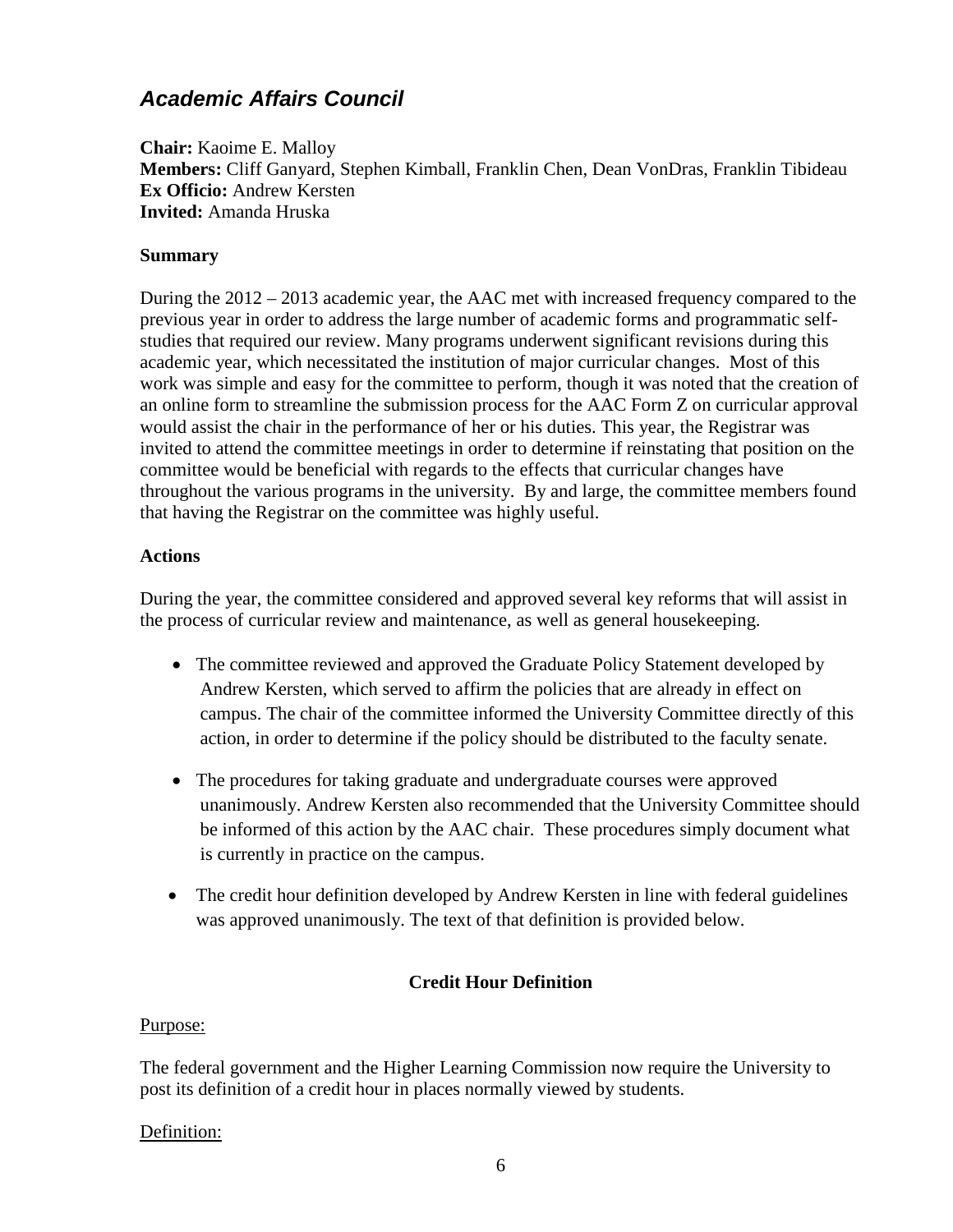A credit hour is the amount of work represented in intended student learning outcomes and verified by evidence of student achievement that is an institutionally-established equivalency that reasonably approximates not less than one hour of classroom or direct faculty instruction and a minimum of two hours of out of class student work each week for approximately fifteen weeks for one semester, or the equivalent amount of work over a different amount of time, or the equivalent amount of work for other activities as established by the University including but not limited to graduate work, internships, practica, studio work, and other academic work leading toward the awarding of credit hours.

### Implementation:

- 1. The Associate Provost presents the draft credit hour to the Academic Affairs Council (AAC).
- 2. AAC approves the definition and informs the University Committee (UC).
- 3. Definition is posted on the registrar's, financial aid's, provost's and bursar's websites. It is also included in the new financial statement that students will sign during registration. And, it will be included in the 2013-2014 Undergraduate and Graduate Catalog.

### **The committee reviewed and evaluated the following programmatic self-studies:**

- First Nations Studies
- Information Sciences
- Interdisciplinary Studies
- Communication
- Computer Sciences
- Bachelors of Social Work
- Humanistic Studies

### **The AAC reviewed and approved the following curricular proposals:**

- CLAS 139 Form AA HistMajMin
- CLAS 154 Form CMF AVD 142
- CLAS 155 Form CMF AVD 477
- CLAS 156 Form CMF AVD 198
- CLAS 157 Form CMF AVD 299
- CLAS 158 Form CMF AVD 497
- CLAS 159 Form CMF AVD 498
- CLAS 160 Form CMF AVD 499
- CLAS 167 Form AA GLOBSTUD Minor
- CLAS 168 Form CMF HUS 352
- CLAS 181 Form CMF GEOSCIENCE 301
- CLAS 182 Form CMF GEOSCI 340
- CLAS 187 Form CMF NUTSCI 260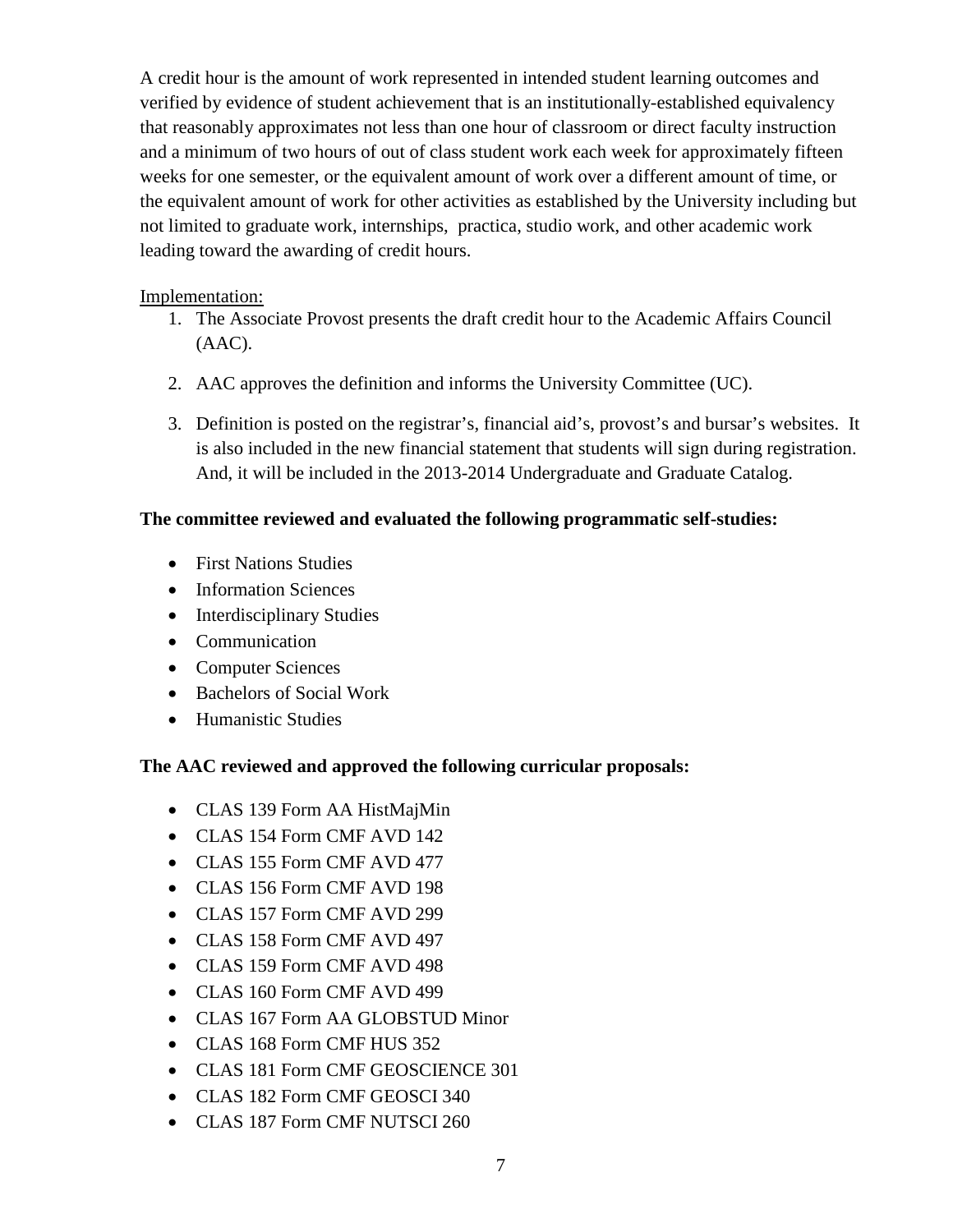- CLAS 192 Form CMF Music 103
- CLAS 193 Form CMF Music 209
- CLAS 194 Form CMF Music 480
- CLAS 204 Form CCF Art 105
- CLAS 205 Form CCF Art 106
- CLAS 206 Form CCF Art 107
- CLAS 207 Form CCF Art 210
- CLAS 208 Form CCF Art 220
- CLAS 209 Form CCF Art 230
- CLAS 210 Form CCF Art 250
- CLAS 211 Form CCF Art 260
- CLAS 212 Form CCF Art 270
- CLAS 213 Form CCF Art 302
- CLAS 214 Form CCF Art 304
- CLAS 215 Form CCF Art 309
- CLAS 216 Form CCF Art 310
- CLAS 217 Form CCF Art 311
- CLAS 218 Form CCF Art 321
- CLAS 219 Form CCF Art 331
- CLAS 220 Form CCF Art 355
- CLAS 221 Form CCF Art 364
- CLAS 222 Form CCF Art 373
- CLAS 223 Form CCF Art 375
- CLAS 224 Form CCF Art 402
- CLAS 225 Form CCF Art 410
- CLAS 226 Form CCF Art 421
- CLAS 227 Form CCF Art 431
- CLAS 228 Form CCF Art 453
- CLAS 229 Form CCF Art 463
- CLAS 230 Form CCF Art 470
- CLAS 231 Form CCF Design 331
- CLAS 232 Form CCF Design 332
- CLAS 233 Form CCF Design 431
- CLAS 234 Form CCF Design 433
- CLAS 235 Form CCF Design 436
- CLAS 236 Form CCF Design 437
- CLAS 237 Form CCF Design 438
- CLAS 238 Form CCF Design 439
- CLAS 195 Form CA Comm\_Major (as amended)
- CLAS 196 Form CA CORPCOMM\_Major (as amended)
- CLAS 197 Form CA INFOSCI\_Major (as amended)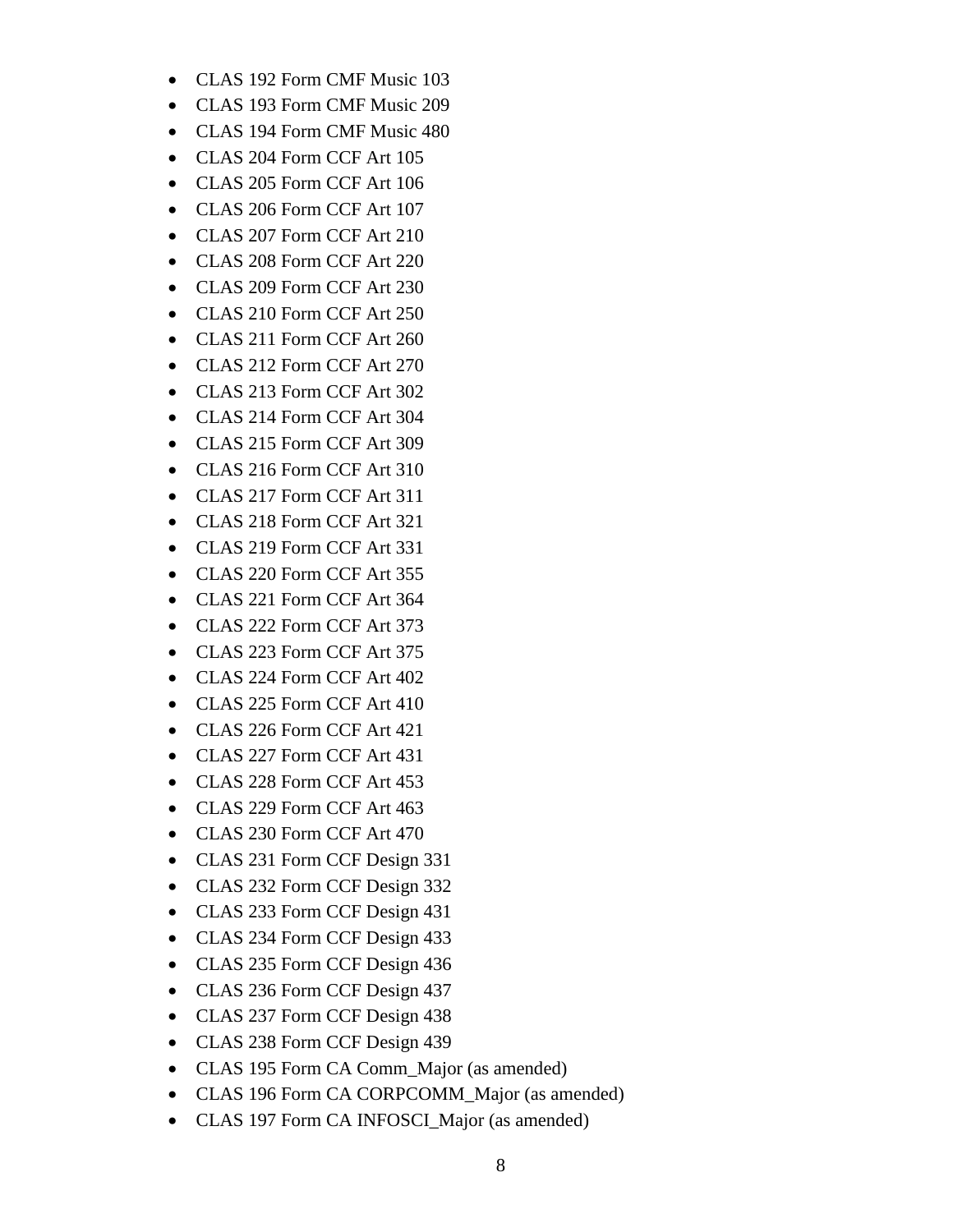- CLAS 200 Form CA GEOSCI Maj\_Min
- CLAS 201 Form CCF GEOSCI 102
- CLAS 202 Form CCF ARTSMGT 354
- CLAS 240 Form CCF HISTORY 314
- CLAS 241 Form CCF THEA 333
- CLAS 242 Form CA MUSIC\_AOE Applied Music
- CLAS 244 Form CA MUSIC\_AOE HistoryLit
- CLAS 245 Form CA MUSIC \_AOE IndividualStudies
- CLAS 246 Form CA MUSIC\_AOE JazzStudies
- CLAS 247 Form CA MUSIC\_AOE InstrumPerf
- CLAS 248 Form CA MUSIC\_AOE VocalPerform
- CLAS 249 Form CCF MUSIC 301
- CLAS 250 Form CCF MUSIC 311
- CALS 251 Form CCF MUSIC 319
- CLAS 252 Form CCF MUSIC 347
- CLAS 254 Form CA MUSIC AOE Choral Certification
- CLAS 255 Form CA MUSIC\_AOE Instrumental Certification
- CLAS 256 Form CA MUSIC\_AOE General Certification
- CLAS 243 Form CA MUSIC \_AOE Composition (as amended)
- CLAS 235 Form CMF MUSIC 423 change periodicity
- CLAS 257 Form CMF ART 380 New course
- CLAS 259 Form CCF PSYCH 300 add writing emphasis
- CLAS 261 Form CCF AVD 298 discontinue course
- CLAS 262 Form CCF AVD 478 discontinue course
- CLAS 263 Form CCF BIO 202 change prerequisite
- CLAS 264 Form CCF BIO 302 change prerequisite
- CLAS 265 Form CCF BIO 304 change prerequisite
- CLAS 266 Form CCF BIO 308 change prerequisite
- CLAS 267 Form CCF BIO 340 change prerequisite
- CLAS 268 Form CCF BIO 402 change prerequisite
- CLAS 269 Form CCF BIO 411 change prerequisite and periodicity
- CLAS 270 Form CCF HUB 204 change prerequisite
- CLAS 271 Form CCF HUB 208 change periodicity
- CLAS 272 Form CCF HUB 210 change periodicity
- CLAS 273 Form CCF HUB 331 change periodicity
- CLAS 274 Form CCF HUB 350 change prerequisite
- CLAS 275 Form CCF HUB 351 change prerequisite
- CLAS 276 Form CCF HUB 403 change prerequisite
- CLAS 277 Form CCF HUB 405 change title and prerequisite
- CLAS 278 Form CCF HUB 413 change periodicity
- CLAS 279 Form CCF HUB 423 change prerequisite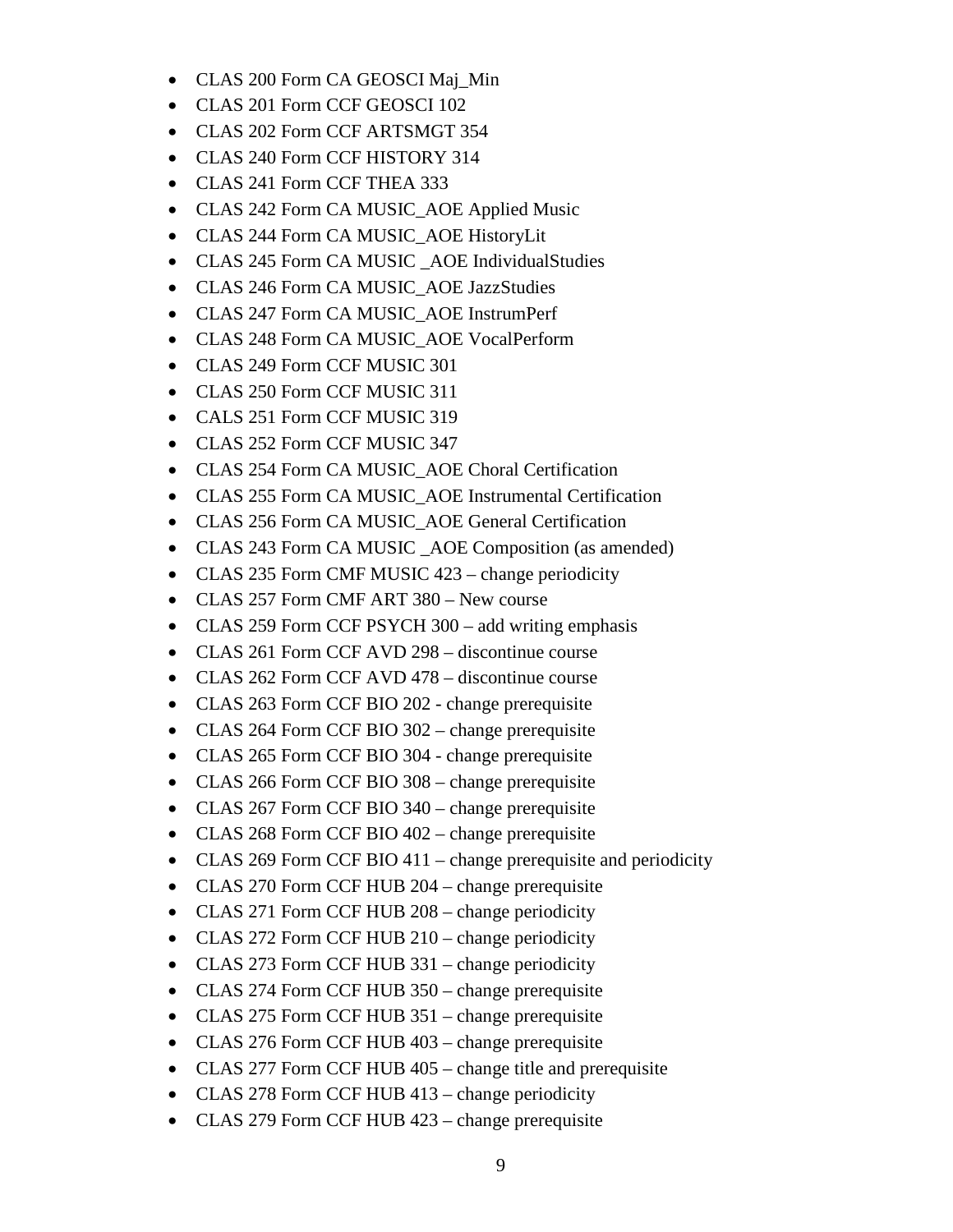- CLAS 280 Form CCF HUB 444 change periodicity
- CLAS 281 Form NCF HUB 426 new course
- CLAS 282 Form NCF HUB 427 new course (lab for 426)
- CLAS 284 Form CCF COMMSCI 205 change catalog description
- CPS# 74 Form CCF Bus Admin 216 change catalog description
- CLAS 284 Form CCF COMMSCI 205 change catalog description
- CLAS 287 Form CA ElecEngTech Major establish new collaborative major
- CLAS 288 Form CA EnviroEngTech establish new collaborative major
- CLAS 289 Form CA MechEngTech establish new collaborative major
- CLAS 291 Form CCF IST 400 change catalog description
- CLAS 294 Form CMF HMONG 298 New course independent study
- CLAS 295 Form CCF FNS 399 change prerequisite
- CLAS 296 Form CCF ENV S  $&$  P 794 change periodicity
- CPS#73 Form CA International Business Minor Change language requirement
- Curriculum Form CA Conflict Resolution establish new emphasis in COMM
- CLAS 239 FORM NCF PHILOS 351 new course
- CLAS 285 FORM CCF PSYCH 438 change title and course description. Modify GEN ED designation
- CLAS 292 Form NCF HMONG 250 new course
- CLAS 293 FORM NCF HMONG 200 new course
- CLAS 301 FORM CCF FNS 224 change title and catalog listing
- CLAS 302 FORM CCF PSYCH 350 change prerequisite
- CLAS 303 FORM CA ISC Photo Modify existing degree, drop emphasis
- CLAS 304 FORM NCF UR RE ST 431 new course
- CLAS 305 FORM CCF PU EN AF 430 change prerequisite, cross listing, catalog description, reactivate
- CLAS 306 FORM CCF -COMM 201 discontinue course
- CLAS 345 FORM CCF PU EN AF 323 change title
- CLAS 307 FORM CCF COMM 280
- CLAS 308 FORM CCF COMM 282
- CLAS 309 FORM CCF COMM 303
- CLAS 310 FORM CCF COMM 309
- CLAS 311 FORM CCF COMM 335
- CLAS 312 FORM CCF COMM 336
- CLAS 313 FORM CCF COMM 337
- CLAS 314 FRM CCF COMM 353
- CLAS 315 FORM CCF COMM3662
- CLAS 316 FOM CCF COMM 380
- CLAS 317 FORM CCF COMM3822
- CLAS 318 FORM CCF COMM 403
- CLAS 319 FORM CCF COMM 430
- CLAS 320 FORM CCF COMM 445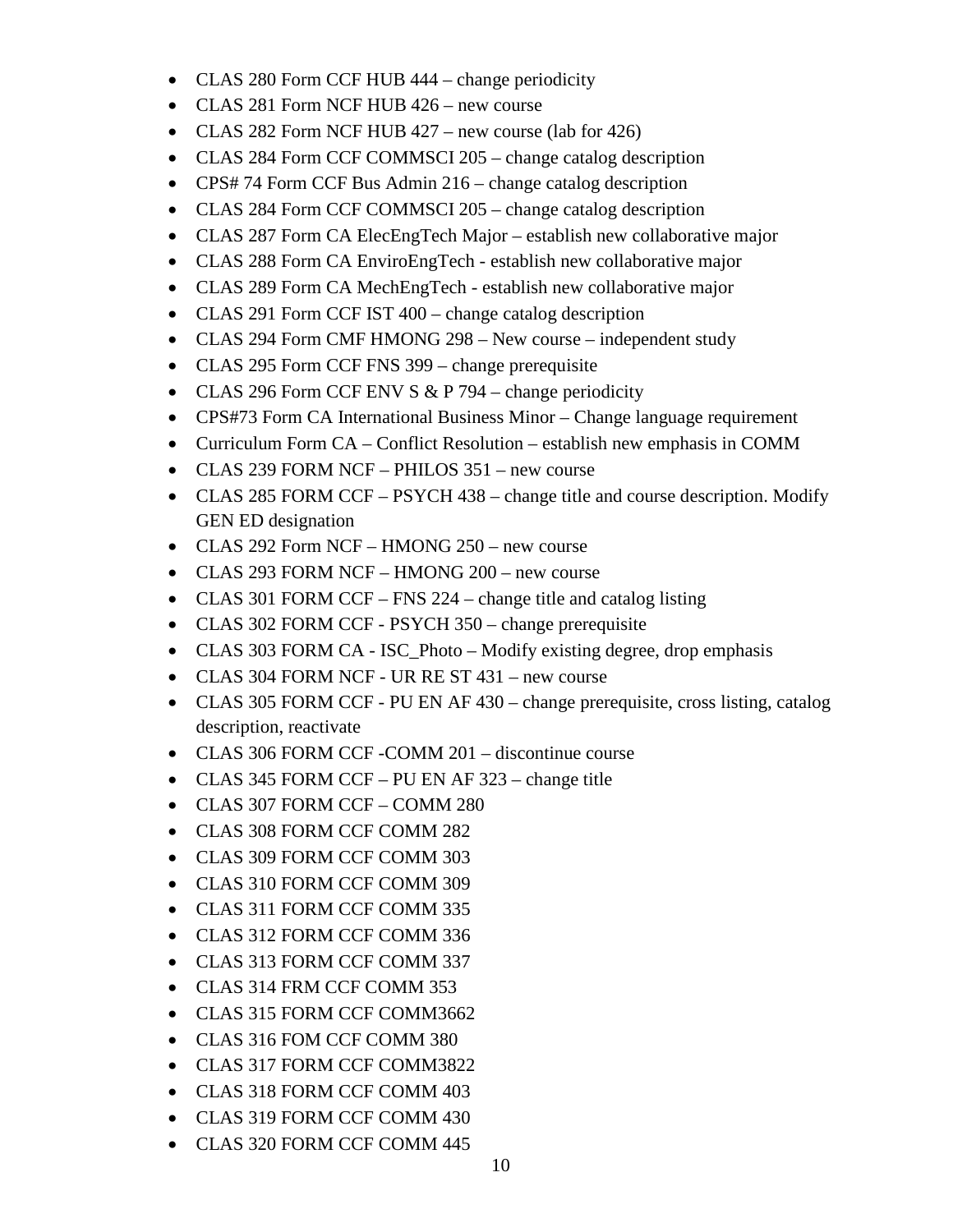- CLAS 321 FORM CCF COMM 450
- CLAS 322 FORM CCF COMM 480
- CLAS 323 FORM CCF COMM 326
- CLAS 324 FORM CA CORP COMM\_Minor
- CLAS 325 FORM CCF COMM 487
- CLAS 326 FORM CCF COMM 525
- CLAS 327 FORM CA COMM\_AOE- Public Relations
- CLAS 328 FORM CA COMM\_AOE Organizational Comm
- CLAS 329 FORM CA\_AOE Journalism
- CLAS 330 FORM CA COMM\_Minor
- CLAS 331 FORM CA COMM\_AOE Electronic Media
- CPS 77 FORM CA NURS modification of the major requirements
- CPS78 FORM NCF NURS 407 new course
- CPS79 FORM NCF NURS 441 new course
- CPS80 CORM NCF NURS 446 new course
- CPS81 FORM NCF NURS 447 new course
- CPS82 FORM NCF NURS 453 new course
- CPS83 FORM NCF NURS 484 new course
- CLAS 347 FORM CA ECON\_Major cross list course
- CLAS 367 FORM NCF PUENAF 426 new course
- CLAS 369 FORM NCF PUENAF 250 new course
- CLAS377 FormCA: PUENAF Major modify major, add elective
- CLAS 378 Form CA EPP Major modify major, change requirements
- CLAS380\_FormCA: DJS Major modify requirements
- CLAS 381 FORM CCF ECON 307 change crosslisting
- CLAS 382 FORM CCF HUB\_ENVSCI 207 change prerequisite
- CLAS 383 FORM CCF MUSAPP 151 change from inactive to active
- CLAS384\_FormCA: IST\_BA Major modify major require AOE rather than a minor
- CLAS385\_FormCA: IST\_BAS Major modify major require AOE rather than a minor
- CLAS 386 FORM CCF COMM 205 remove prerequisites
- CLAS 387 FORM CCF COMM 237 remove prerequisites
- CLAS 388 FORM CCF COMM 381 change prerequisites and periodicity
- CLAS 392 FORM CA HIS Min modify minor requirements
- CLAS 393 FORM CCF ANTHRO 340 change prerequisites
- CLAS 394 FORM CA HUB MajMinAOE modify maj, mon, AOE
- CLAS 290 FORM CCF IST 106 change catalog description
- CLAS 343 FORM CA IST\_AOE Non Profit leadership
- CLAS 395 FORM CCF MUSAPP\_various change prefix from music app to music ens

### **It was determined that no action was needed on the part of the AAC for the following curricular proposals:**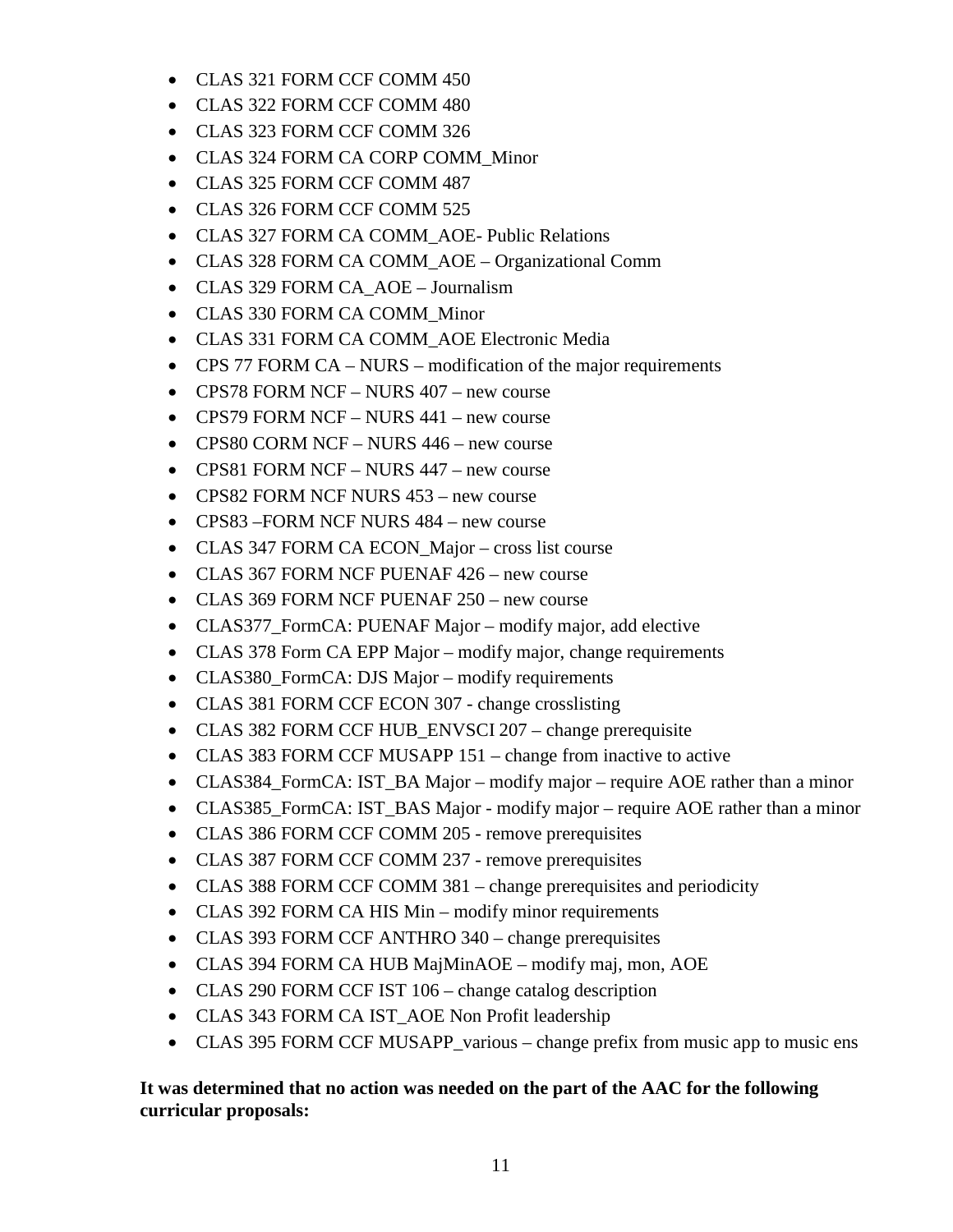- CPS#75 Form CCF NURS 492 change course topic title, variable topic course
- CPS# 76 Form NCR NURS 492 new topic in variable topic course
- CLAS 300 change title of an X course
- CPS 89 FORM NCF NURS 492 new topic in a variable topic course

**The committee has held the following curricular forms, pending a response from the program submitting the proposals, which will therefore carry over to the fall semester. It should be noted that the committee supported both proposals:**

- CLAS363: FormNCF\_HUB401 Arts and Science (put on GBShare on  $4/2/13$ ) waiting on edits re: gen ed requirements and senior capstone designation.
- CLAS379: FormCA\_PUENAF NonprofitMgmtCert (put on GBShare on 3/11/13) waiting on response regarding our questions and suggestions on wording from the Registrar.

Respectfully submitted, Kaoime E. Malloy, Chair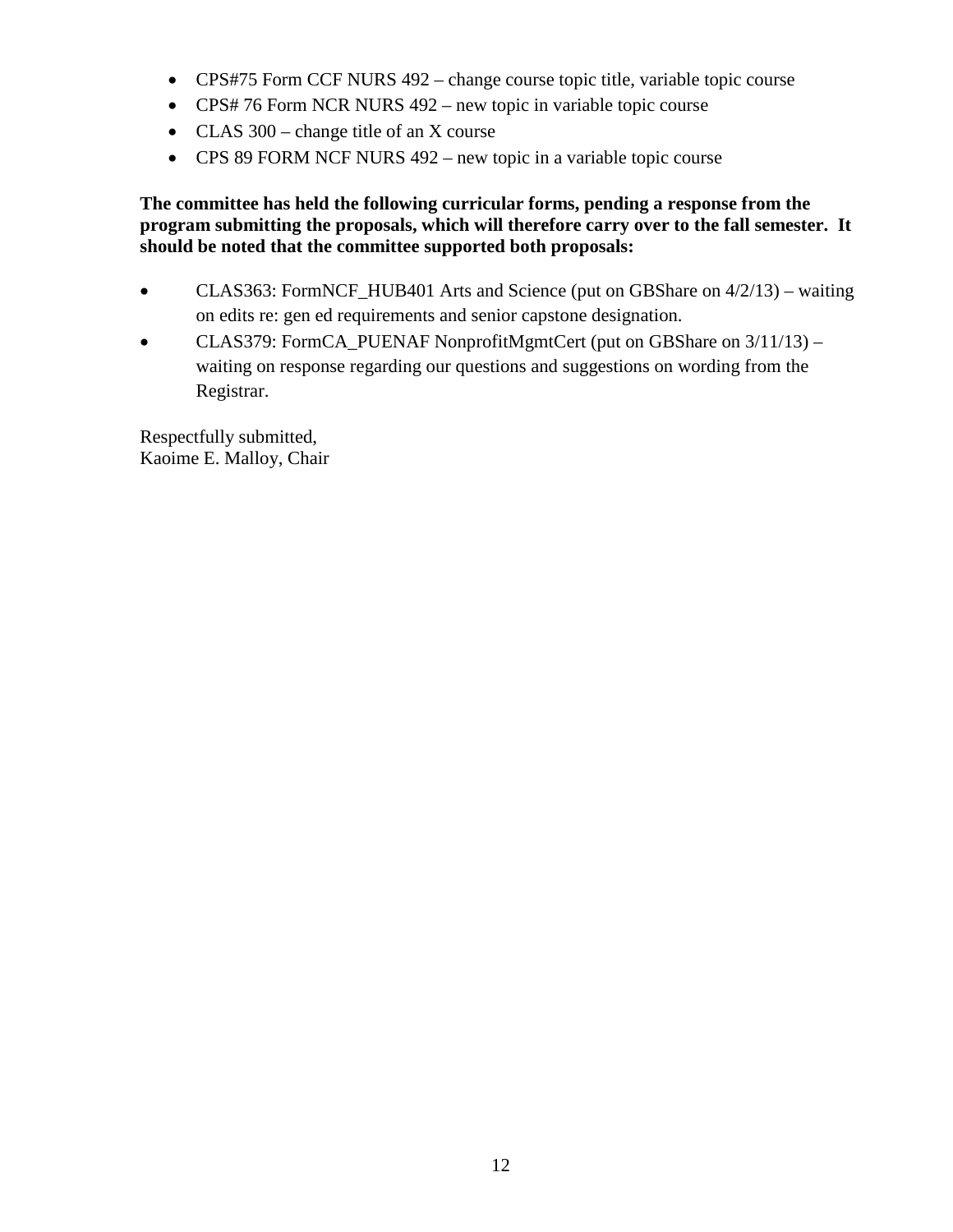# <span id="page-12-0"></span>*Personnel Council*

Members of the Personnel Council were Scott Ashmann, Brian Sutton, Michael Zorn, Christine Style and Georjeanna Wilson-Doenges (Co-chairs).

The members of the Personnel Council believe the council to be effective and useful in the role of evaluating tenure candidates from the broader perspective of the university faculty as a whole. The members of the Council also feel that the evaluation of tenure candidates by this group is an important recognition of the candidates' career accomplishments and serves to reinforce that their efforts are noticed and appreciated.

1. The Personnel Council reviewed tenure files and recommended promotion to Associate Professor with tenure for the following individuals:

Adolfo Garcia Doreen Higgins Christopher Martin Michelle McQuade Dewhirst Janet Reilly Chuck Rybak David Severtson

2. The Personnel Council reviewed tenure files and did not recommend promotion to Associate Professor with tenure (with a split vote) for the following individual: Jill White

3. The Council recommended two candidates each from the Arts and Humanities program for election to the Committee on Committees and Nominations.

Christine Style and Georjeanna Wilson-Doenges, Co-Chairs, Personnel Council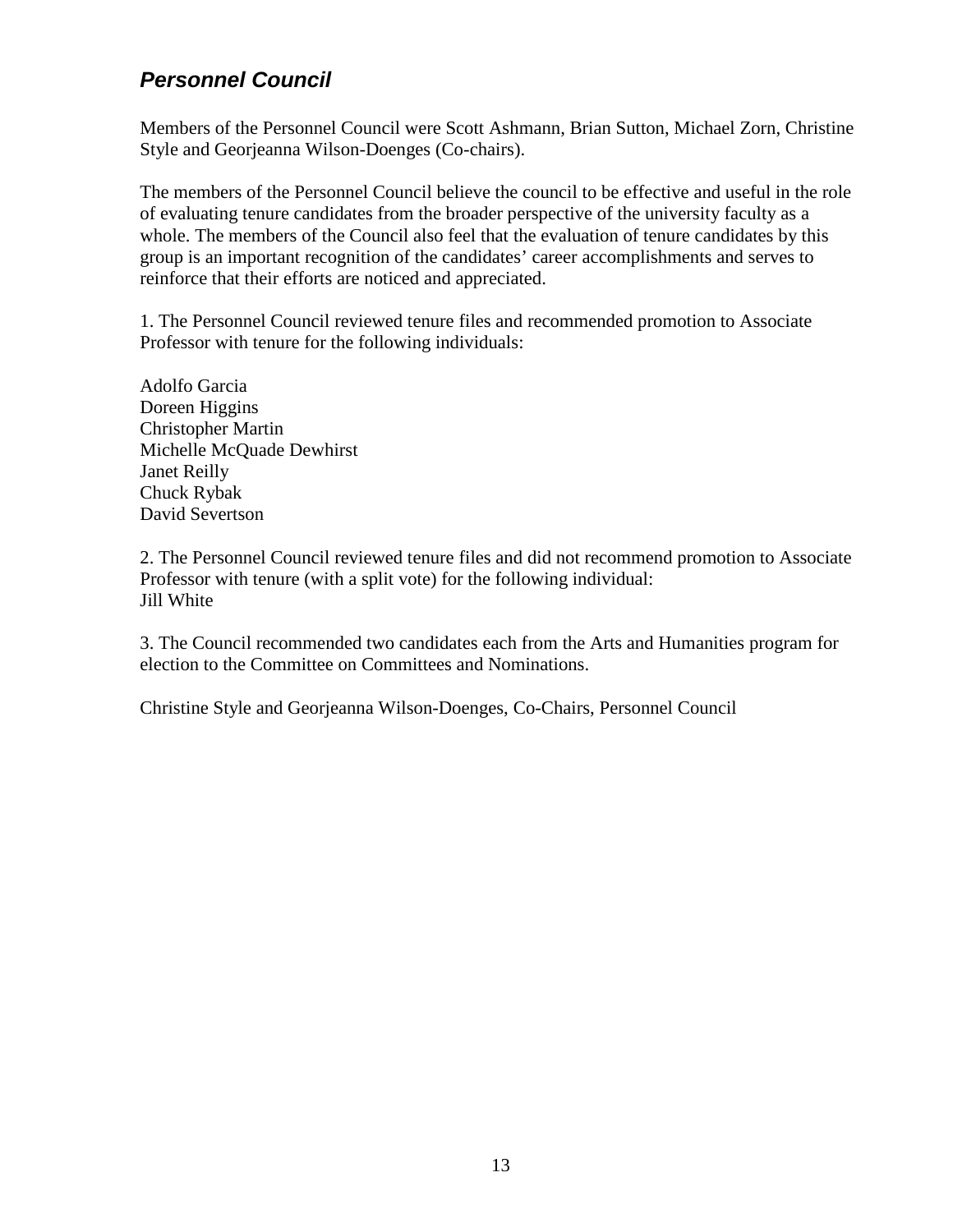### <span id="page-13-0"></span>*General Education Council*

GEC MEMBERS: Jeffrey Entwistle, Heidi Fencl, Jennifer Ham, Woo Jeon, William Lepley, Thomas Nesslein - Donna Ritch and Andrew Kersten.

The GEC was chaired in the Fall of 2012 by Professor Thomas Nesslein and another election was held at the end of the Fall semester and Professor Jeffrey Entwistle chaired the Council for the remainder of the academic year. Numerous new General Education courses were proposed during the year as well as other existing GE course changes. Those courses will all be listed below. The greatest amount of GEC focus during the spring semester was spent in finalizing the new Measureable Learning Outcomes based on the General Education Task Force Proposal that had been approved by Faculty Senate during the fall semester. Since this new General Education Program will include General Education Assessment for the first time in our campus history the council had to take great care in crafting the specific language to be used in the measureable outcomes. The GEC also met with highly regarded Consultant Barbara Walvoord, who reacted very positively to the Final Draft of those Measureable Outcomes crafted by the GEC and discussed numerous implementation and assessment strategies that might be considered. The members of the GEC were generous with their time and their collegiality and work ethic this past year. (An attachment of those Measureable Learning Outcomes will be appended to this document.)

### COURSES CONSIDERED BY GEC

(Fall 2012 – GEC Chair Thomas Nesslein)

- 1. Music/History 483X: The Jazz Age
- 2. Nut Sci 260: Childhood Obesity: Challenges and Solutions
- 3. Hum Stud 298: Humanities, Business and Critical Thinking
- 4. Hum Stud 352: Literatures in Translation: French and Francophone Women's Autobiography
- 5. Psych 300: Experimental Psychology

### COURSES and CHANGES CONSIDERED BY GEC (Spring 2013 – GEC Chair Jeffrey Entwistle)

- 1. Art 198: Art at the Movies
- 2. PU EN AF/POL SCI 198: On the Line of Scrimmage: Politics in Sports
- 3. Music 151: Orchestra Course reinstated but removed from the General Education Fine Arts List to allow students to play with the Green Bay Civic Symphony for Credit.
- 4. HUM DEV 198: The Nature and Nurture of Intelligence, Gender and Play
- 5. DJS 198: Here We Are Now, Entertain Us: Generation X, Grunge, and the 1990's Added the Social Science 2 Designation to this Freshman Seminar Course.
- 6. PU EN AF 198: Hopscotching The World of Nonprofit Organizations SS2 and World Culture Designations.
- 7. HUM STUD 483X: Humanities, Business and Critical Thinking
- 8. HUM STUD 483X: Latino/a Civilization and Culture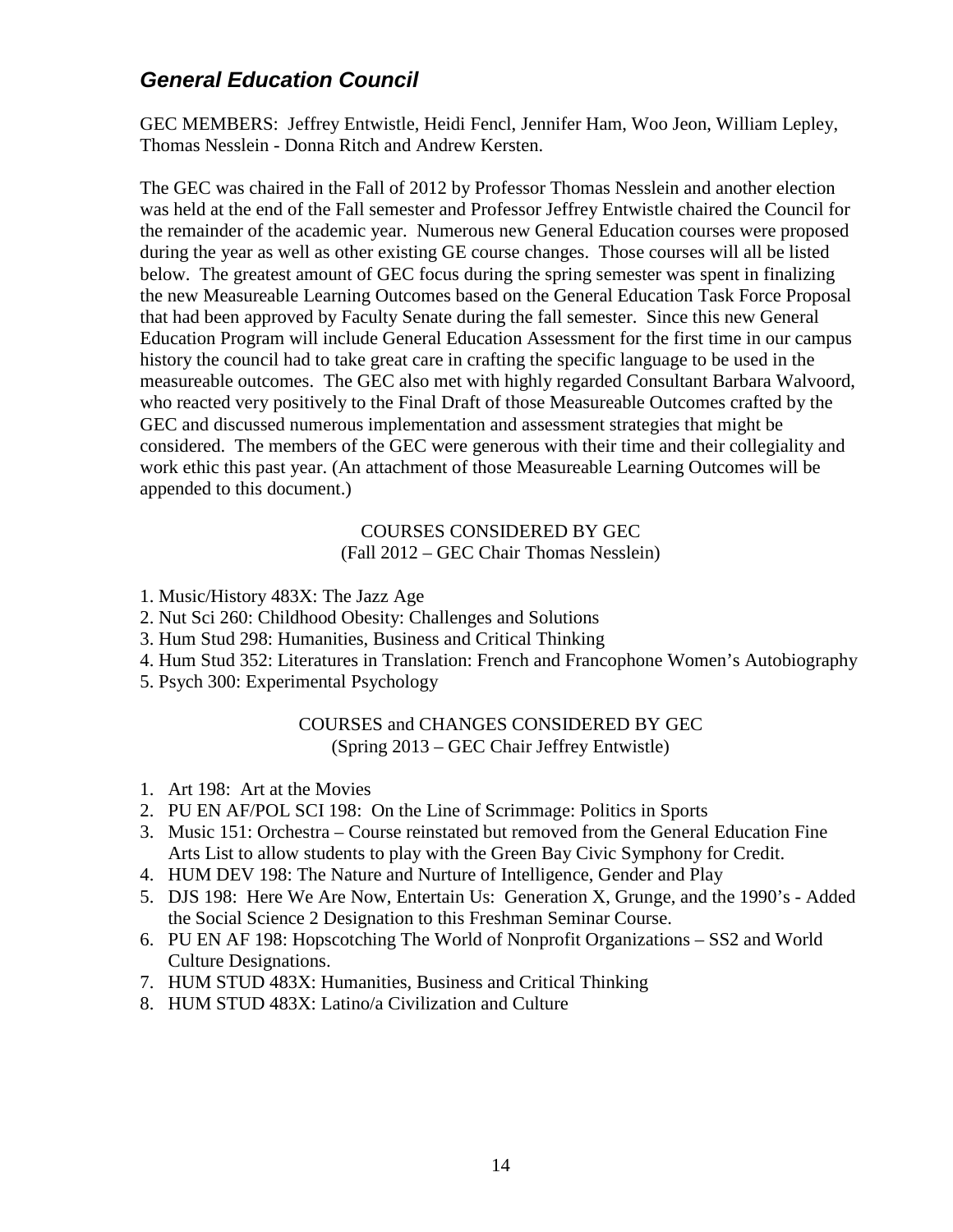### UW-Green Bay MEASURABLE Learning Outcomes General Education Learning Outcomes (GEC Approved 5-14-2013)

Interdisciplinary Learning Outcomes: Students will be able to:

- Describe interdisciplinarity.
- Communicate why interdisciplinarity is important to fully understand issues and problems
- Recognize and identify different disciplinary perspectives being used when discussing issues/problems.
- Articulate how these different perspectives enhance our ability to understand a problem/issue and articulate shortcomings.
- Apply interdisciplinary thinking to issues and problems.

Problem Solving Learning Outcomes:

Students will be able to:

- Describe the process of problem solving.
- Articulate a problem including assumptions and definitions.
- Identify and employ techniques for generating possible solutions.
- Identify criteria by which to evaluate possible solutions.
- Defend the choice of a solution against alternatives.

Communication Learning Outcomes:

Students will be able to:

- Distinguish communication that is clear and coherent from communication that is not.
- Adjust a message to engage different audiences.
- Select appropriate channels or mechanisms of communication.
- Interpret complex messages from and using multiple perspectives.
- Speak and write effectively.
- Apply their communication skills to enhance collaborative work with people of diverse backgrounds or expertise.

Quantitative Literacy Learning Outcomes:

Students will be able to:

- Demonstrate competence in performing quantitative operations.
- Communicate and validate quantitative information based on various contexts
- Apply analytical concepts and operations to aid in problem-solving, decision-making, and other real-world problems.
- Interpret models such as formulas, graphs, tables, or schematics, and draw inferences from them.

Information Literacy Learning Outcomes: Students will be able to:

- Identify the nature and extent of the information needed
- Collect needed information effectively and efficiently
- Evaluate information and its sources critically
- Use information effectively to accomplish a specific purpose
- Recognize the legal and ethical issues surrounding the use of information and access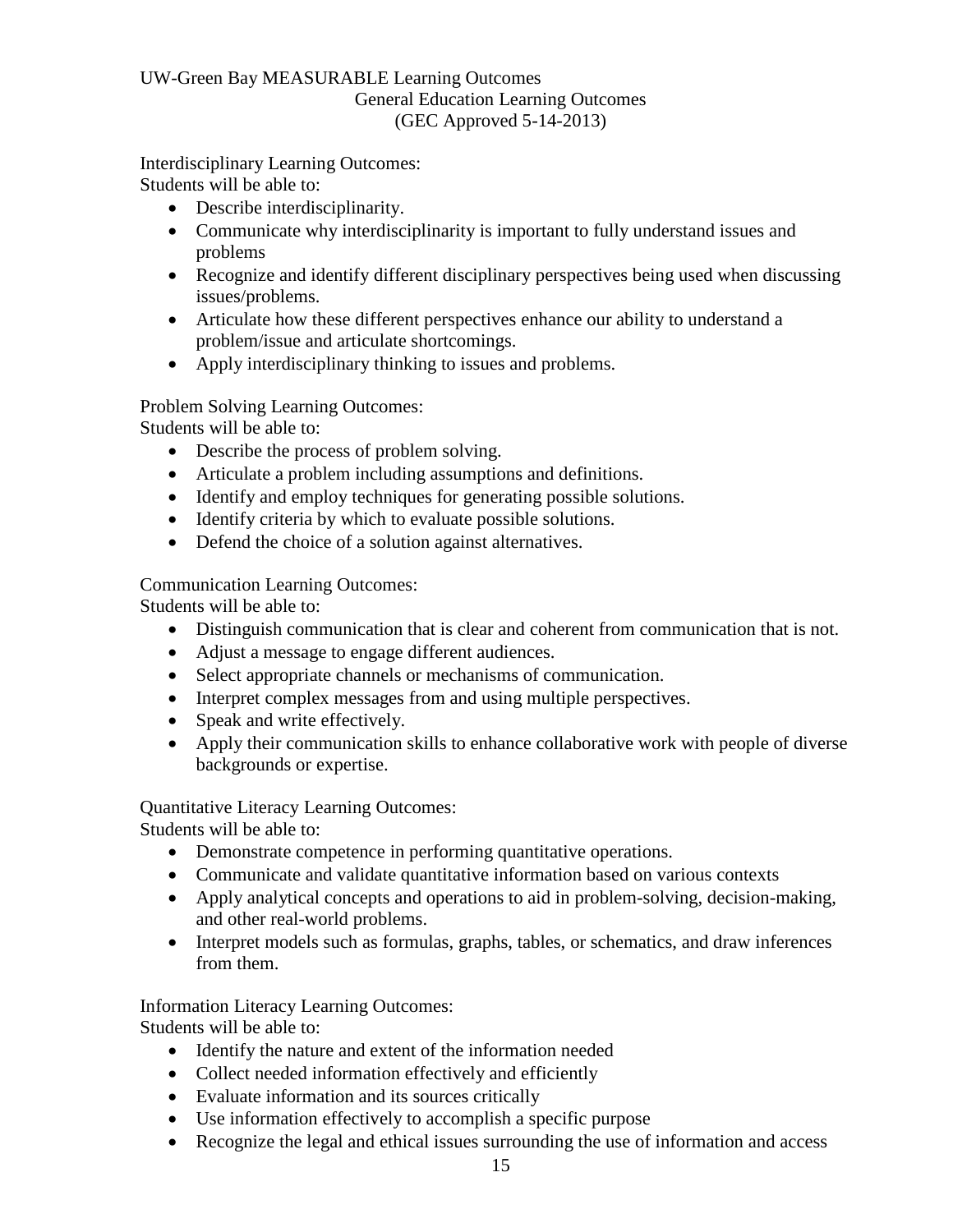Ethnic Studies Learning Outcomes:

Students will, within the context of the United States, be able to:

- Identify ethnic, racial, and cultural contrasts and similarities.
- Describe ethnic/racial relations from multiple perspectives.
- Articulate causes and effects of stereotyping and racism.

### Global Culture Learning Outcomes:

Students will be able to:

- Demonstrate an understanding of individual and cultural differences outside the United States.
- Explore issues that cross geographic, political, economic and/or socio-cultural boundaries outside the United States
- Engage in informed judgments about global issues and problems as a socially responsible citizen

### Sustainability Learning Outcomes:

Students will be able to:

- Think critically regarding the array and implications of alternative sustainability definitions;
- Discuss sustainability within the context of ethical decision-making on earth
- Describe why actions to achieve sustainability are complex and contentious;
- Express how failure to achieve sustainability has implications for human survival and planetary life quality over time.
- Engage in informed judgments about sustainability and problems as socially responsible citizens.

Natural Sciences Learning Outcomes:

Students will be able to:

- Explain central principles and theories of physical sciences
- Explain central principles and theories of biological sciences
- Describe the inquiry process through which the sciences approach the development of understanding of the physical world.

Humanities Learning Outcomes:

Students will be able to:

- Describe the humanities unique ways of understanding major events and movements in Western and world civilizations.
- Critically examine a range of literary, philosophical, and other cultural texts produced by those movements.
- Articulate individual and social values within cultures and the implications of decisions made on the basis of those values.
- Analyze and produce complex forms of expression.

Social Sciences Learning Outcomes:

Students will be able to:

• Explain how social scientists practice critical thinking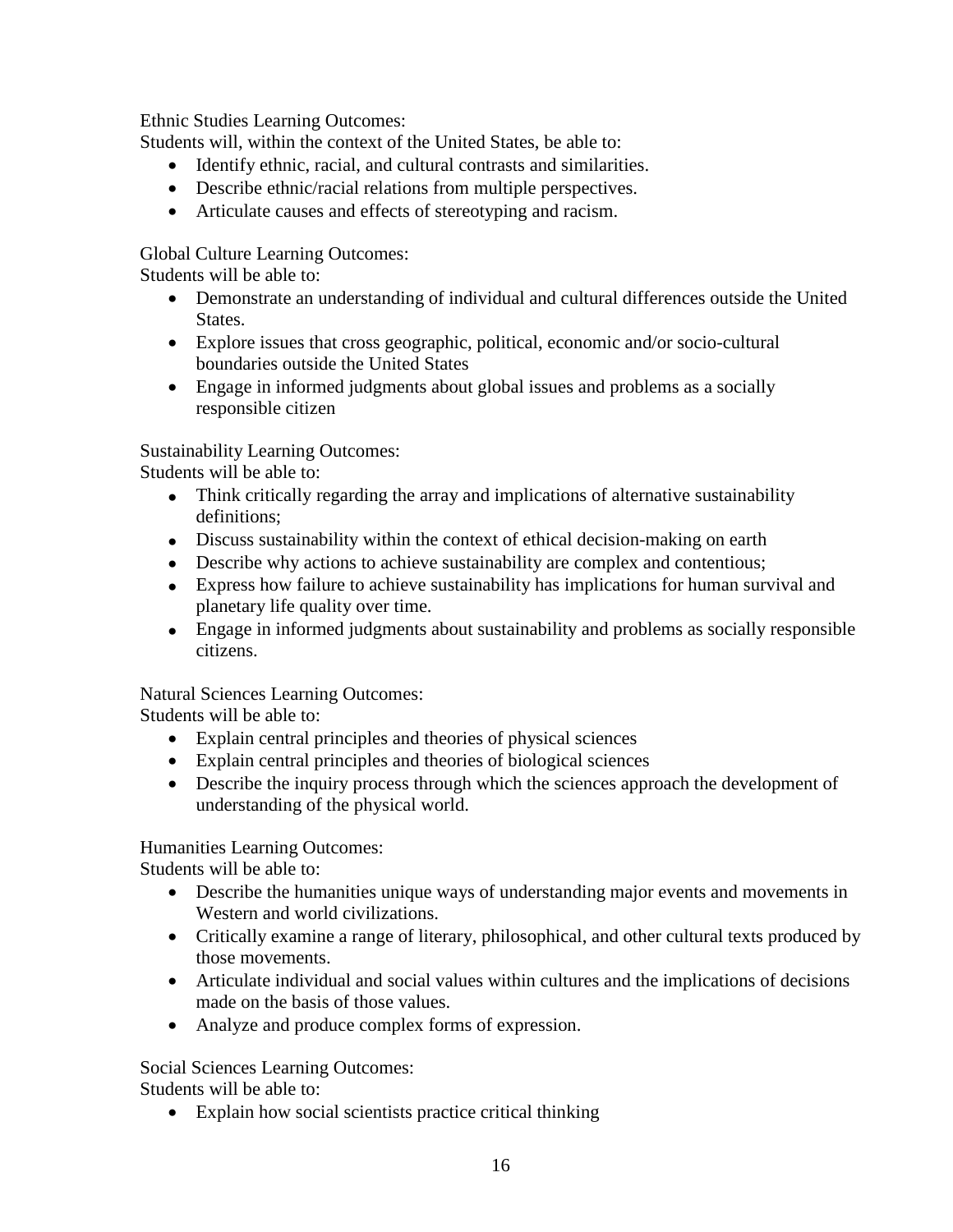- Demonstrate the ability to address problems using tools and methods exemplary of the social sciences
- Demonstrate an understanding of appropriate content in two different social sciences

Fine Arts Learning Outcomes:

Students will be able to:

- Demonstrate technical skills and knowledge necessary to create or perform artistic functions, or understand the historical and cultural sources of an art form
- Develop historical, stylistic and cultural and aesthetic knowledge necessary to create art or performance in diverse styles within the genre of the course or demonstrate knowledge of terminology and techniques used in an art form to be conversant about such issues.
- Synthesize skills and contextual knowledge in performance/creation of artistic works and knowledge of societal influences on art, or demonstrate knowledge of art as an agent of cultural expression and societal change and to use appropriate methods to evaluate quality of an art form.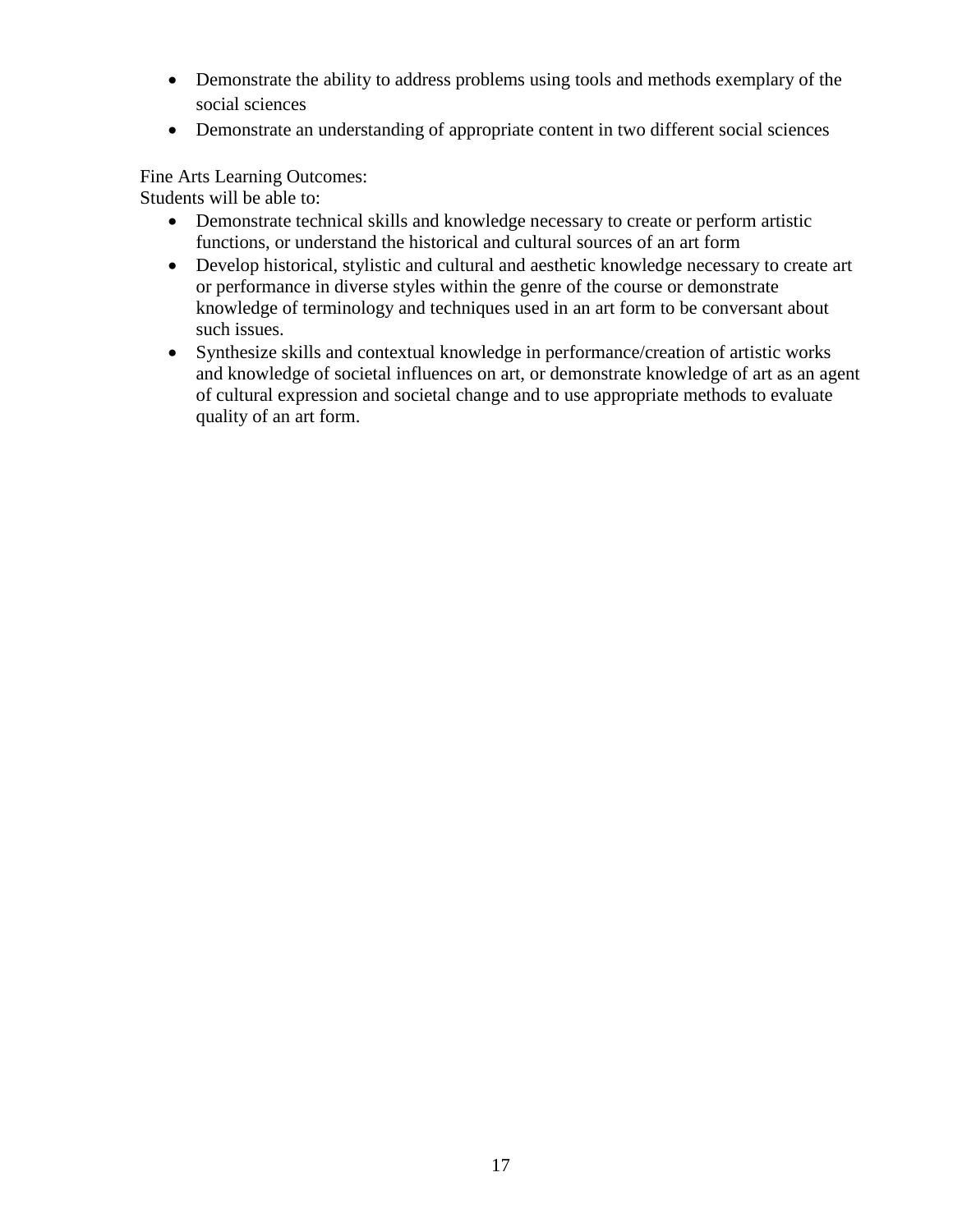# <span id="page-17-0"></span>*Graduate Studies Council*

Members: Scott Ashmann; David Dolan (Chair); Mathew Dornbush; Scott Furlong; Doreen Higgins; John Katers; Tim Kaufman; Sue Mattison; Janet Reilly; Meir Russ

Regularly Invited Guests: Amanda Hruska; Mary Valitchka

In its inaugural year, the Graduate Studies Council met eight times. The council regularly invited two additional people to its meetings: Amanda Hruska and Mary Valitchka. Over the academic year, it discussed the following:

- How to apply Graduate Faculty Status to those who teach graduate courses
- How to compensate those faculty members with Graduate Faculty Status
- How to engage our alumni and conduct an alumni survey
- How to market our graduate programs more effectively

The GSC also completed the following:

- Approved a policy and procedure for students who are undergraduates to take graduate courses and for graduate students to take undergraduate courses.
- Created a Conditional Admission policy and procedure for international graduate students.
- Approved curricular changes, including CPS 61, CPS 62, CPS 63, CPS 64, CPS 65, CPS 66, CPS 67, CPS 68, CPS 69, CPS 70, CPS 71, CPS 72, CLAS 296
- Created a new Graduate Studies web site
- Helped with the transition to WebNow for admissions
- Conducted a program review of the MS in Management
- Created guidelines for dual-level courses
- Approved a policy and procedure of noting the grades of courses that transfer into graduate programs
- Approved a policy and procedure for students who don't finish the thesis and need an additional thesis credit at the end of the graduate student career

Respectfully submitted,

Andrew E. Kersten Director of Graduate Studies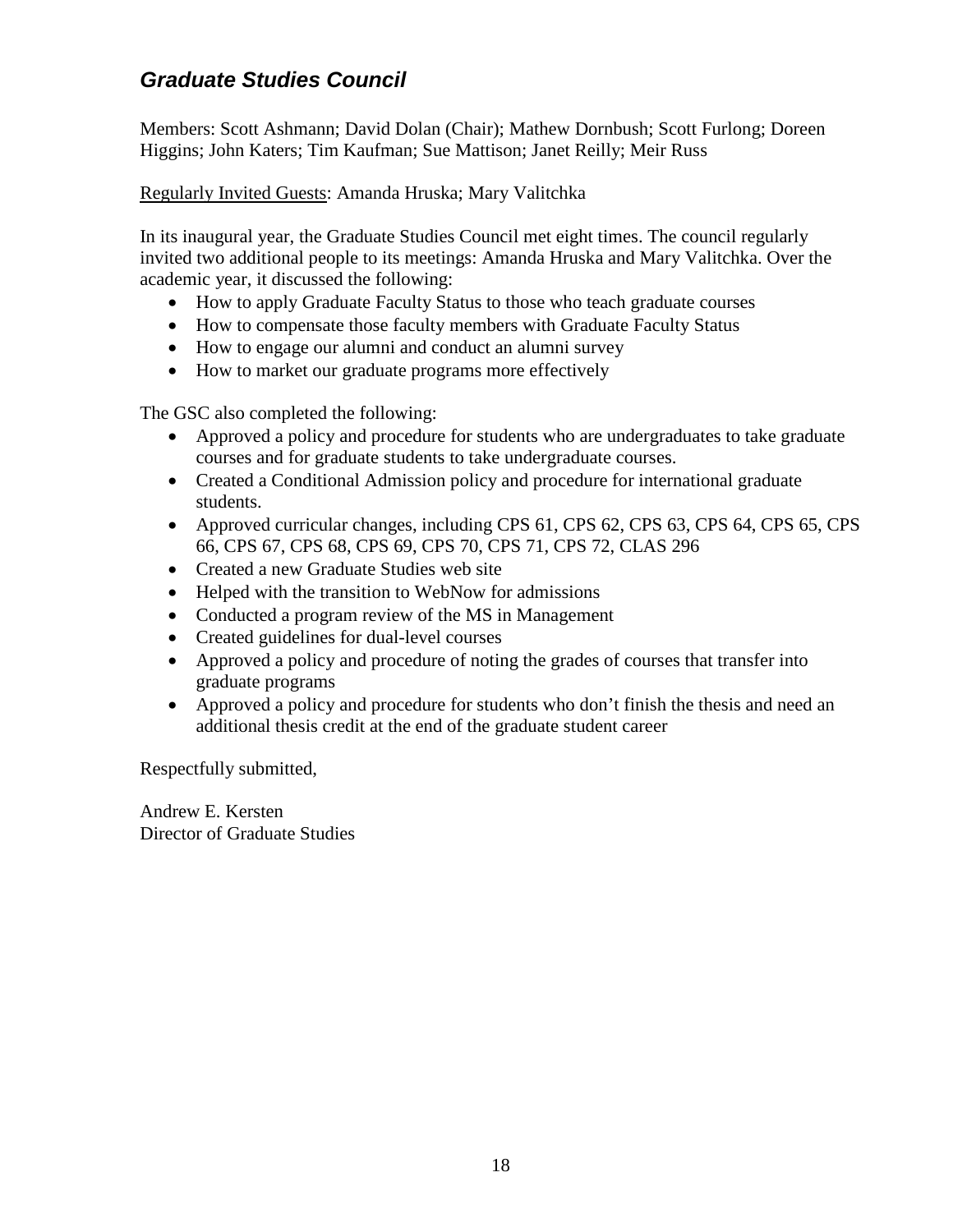# <span id="page-18-0"></span>*Committee on Committees and Nominations*

Members: Hye-Kyung Kim (Chair), Kimberly Baker, Adolfo Garcia, Ekaterina Levintova, and Pao Lor.

Meetings: A quorum of CCN members met four times during the 2012-2013 academic year (on  $9/7/12$ ,  $11/30/12$ ,  $2/27/13$  and  $4/19/13$ ) and accomplished the following, in accordance with the CCN charge:

- The Committee Preference Survey (CPS) 2013 was edited in Qualtrics©. A simpler and more accurate collection of survey data is now possible. Questions concerning the demographics of the faculty have been eliminated; information regarding the faculty is now provided by the office of SOFAS.
- Several new questions on faculty perception of committee assignments and CCN activities were formulated by the CCN. They have been added to the CPS 2013.
- The CCN carefully prepared recommendations for filling open slots on faculty appointive and elective university service committees. The recommendations have been forwarded to the SOFAS. The major principle underlying the recommendations is: "fair access of all to the committees." Many new faculty members and faculty members with no committee service were recommended to serve on committees.

### Recommendations for 2013/2014:

The CCN fulfilled its charge during the 2013. There is no specific recommendation for the upcoming academic year.

Respectfully submitted, Hye-Kyung Kim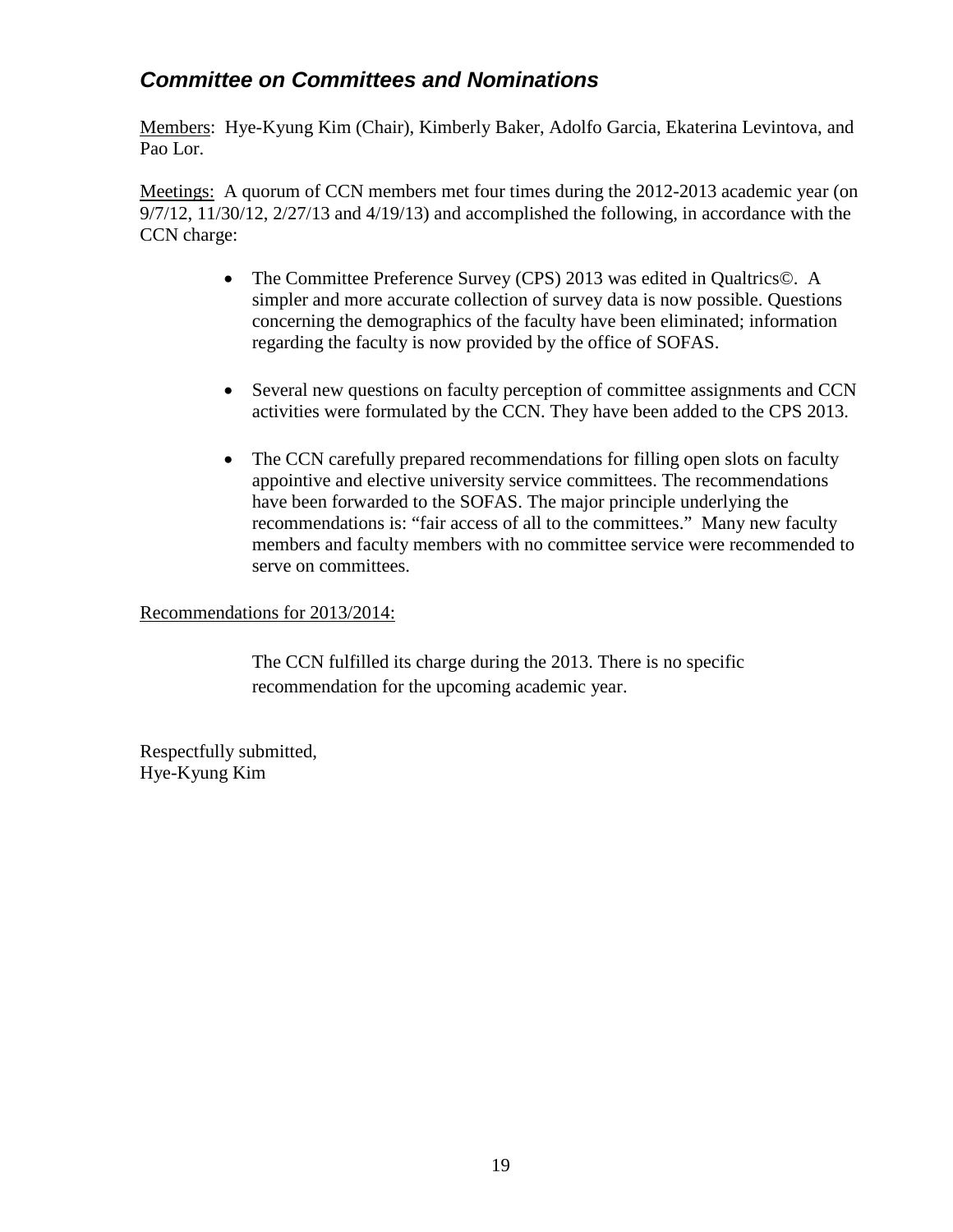# <span id="page-19-0"></span>*Committee on Rights and Responsibilities*

Kristin Vespia, Chair, Committee on Rights and Responsibilities Committee Members: Profs. Burns, Chen, Lepley, and Mokren (Prof. Ganyard also served this year via an appointment by the UC to replace a recused member)

The Committee on Rights and Responsibilities met once during the fall 2012 semester to review its charge and elect a Chair. The committee had additional meetings during the academic year related to a formal complaint and eventual hearing held in accordance with Chapter 6 (6.01) of the UW-Green Bay faculty handbook.

One issue that was raised before the committee this year related to whether Chapter 6 hearing procedures, which do not allow for cross-examination of witnesses, constitute full due process. If there are limits on due process, does that restrict the committee in its sanction recommendation options to those with no loss of pay or rank? The committee cannot provide a legal opinion on such questions, nor does it have the authority to affirm or modify code, but we raise the issues here for potential consideration by appropriate governance entities.

This is a committee with a serious charge and often sober work to do, and the Chair greatly appreciates the hard work and professionalism demonstrated by committee members. It is also important to note that this committee may not meet in some years because it convenes largely in response to complaints or grievances. When it does have formal business to conduct, however, it can involve substantial hours for the Chair and committee members, not only in terms of the hearing and deliberations themselves, but also in potential activities such as responding to prehearing communications from parties and engaging in necessary consultation.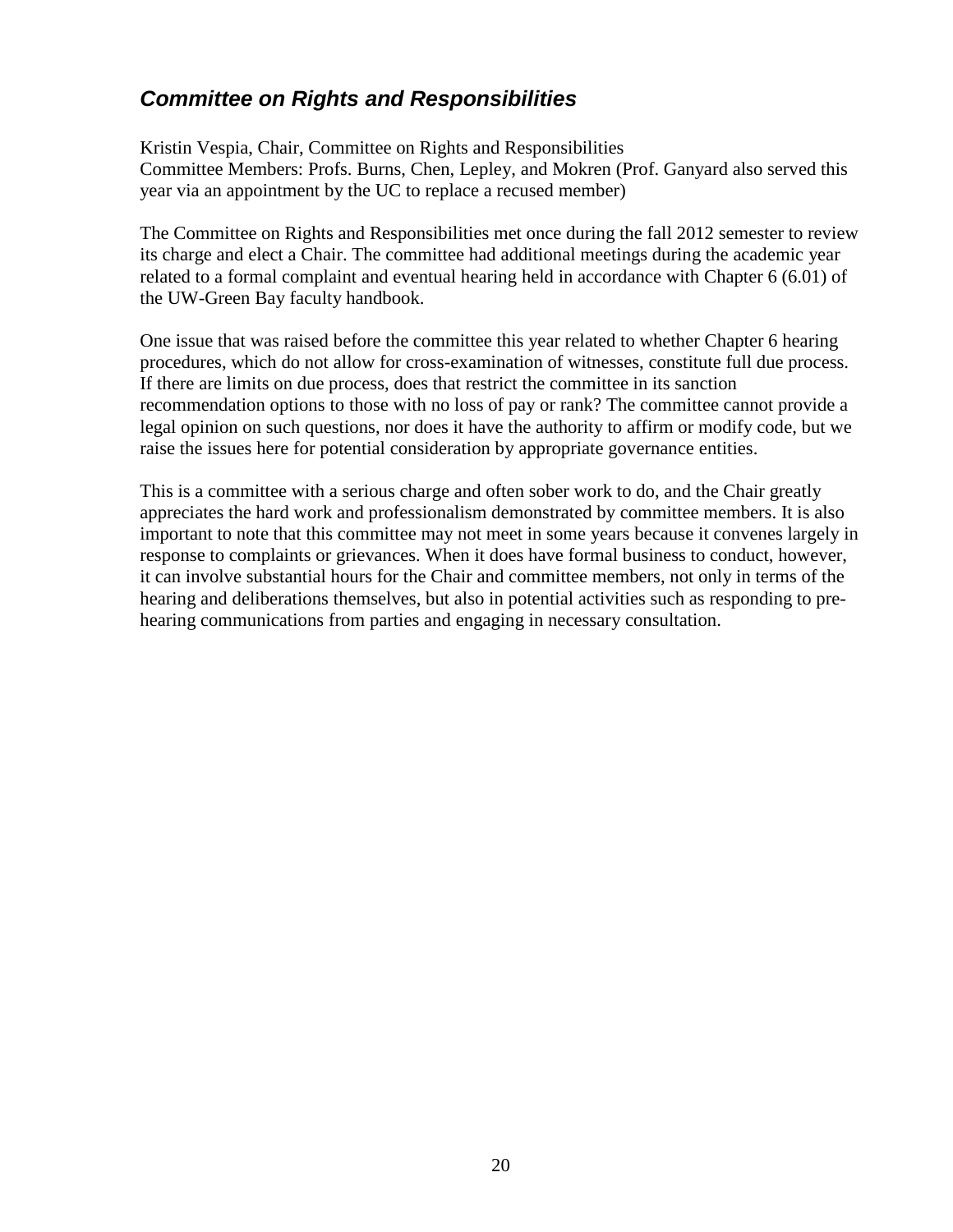### <span id="page-20-0"></span>*Honorary Doctorate Committee*

Members of the Honorary Doctorate Committee: Caroline Boswell (chair), John Lyon, Michelle McQuade Dewhirst, and Deidre Radesovich.

The committee received old nominations from the former Chair of the committee and incomplete nominations that did not follow the process as stipulated by the Faculty Handbook. The committee discussed making the deadline for nominations later in the year, which it believes to be halting the nomination process, or making a call for nominations earlier in August rather than mid-September.

The committee was asked to review two older recommendations, but without enough time to push the nominations forward before the Oct.  $15<sup>th</sup>$  deadline. The incomplete nominations have been uploaded into a GBShare file that is accessible to future Awards and Recognition Committee Members.

Respectfully submitted, Caroline Boswell, Chair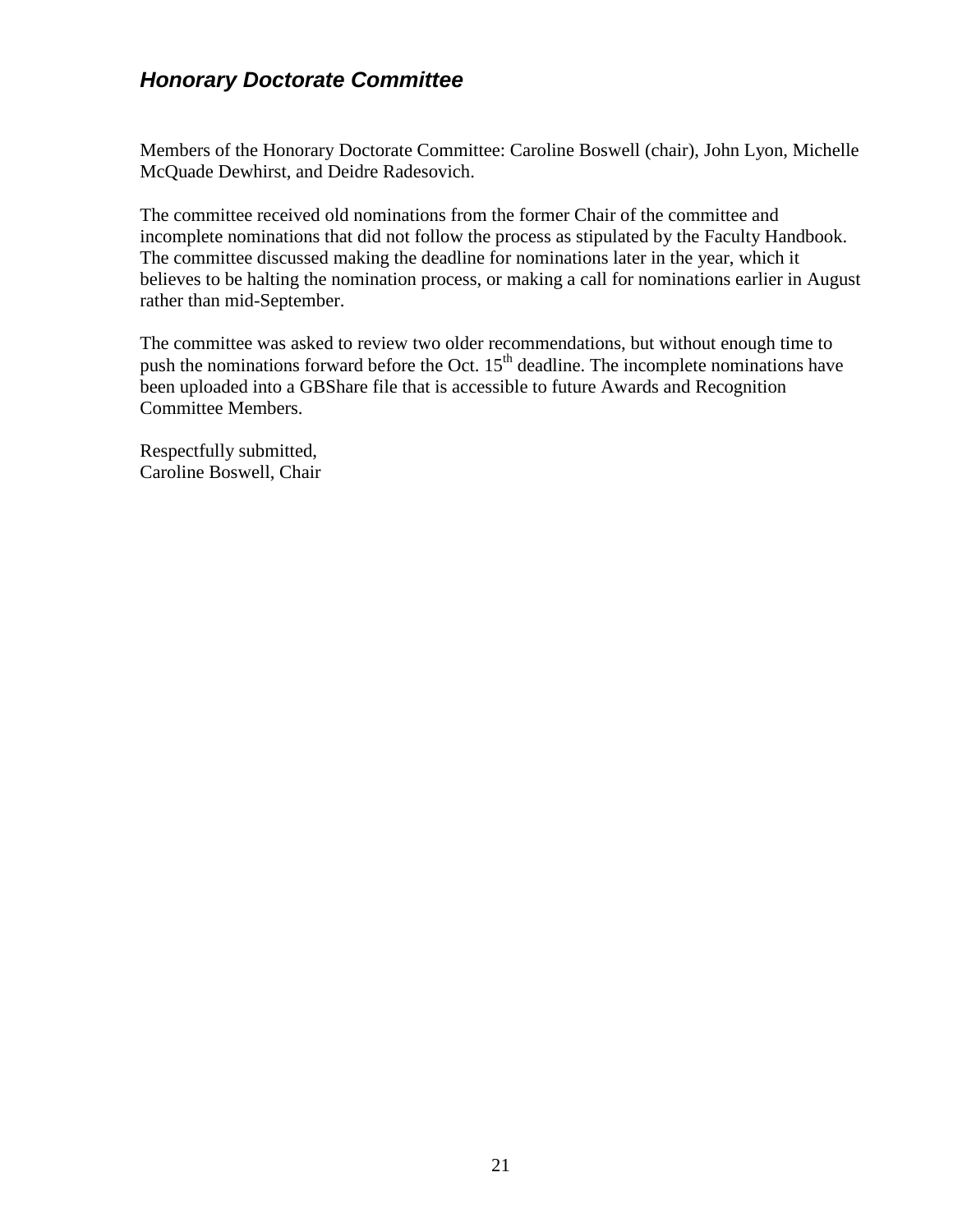# **FACULTY APPOINTIVE STANDING COMMITTEES**

### <span id="page-21-1"></span><span id="page-21-0"></span>*Academic Actions Committee*

The Academic Actions Committee for 2012-2013 was comprised of: Steven Meyer (chair, NAS), Minkyu Lee (AVD), Yunsun Huh (DJS), Linda Toonen (ENG COMP) Darrel Renier (ex officio and therefore not voting) and Amanda Hruska (ex officio, and therefore not voting).

The Committee met two times during the 2012-13 academic year: January 11, 2013 and June 3, 2013.

An August 27, 2012 meeting was scheduled but no appeals were brought forward so the meeting was not held.

At the January 11, 2013 meeting 10 student appeals were considered. 6 were approved, 4 denied.

At the June 3, 2013 meeting 10 student appeals were considered. 8 were approved and 2 denied.

No actionable items were considered in 2012-2013. Approved calendar for 14-15 academic year.

Respectfully submitted, Steven Meyer, Chair, Academic Actions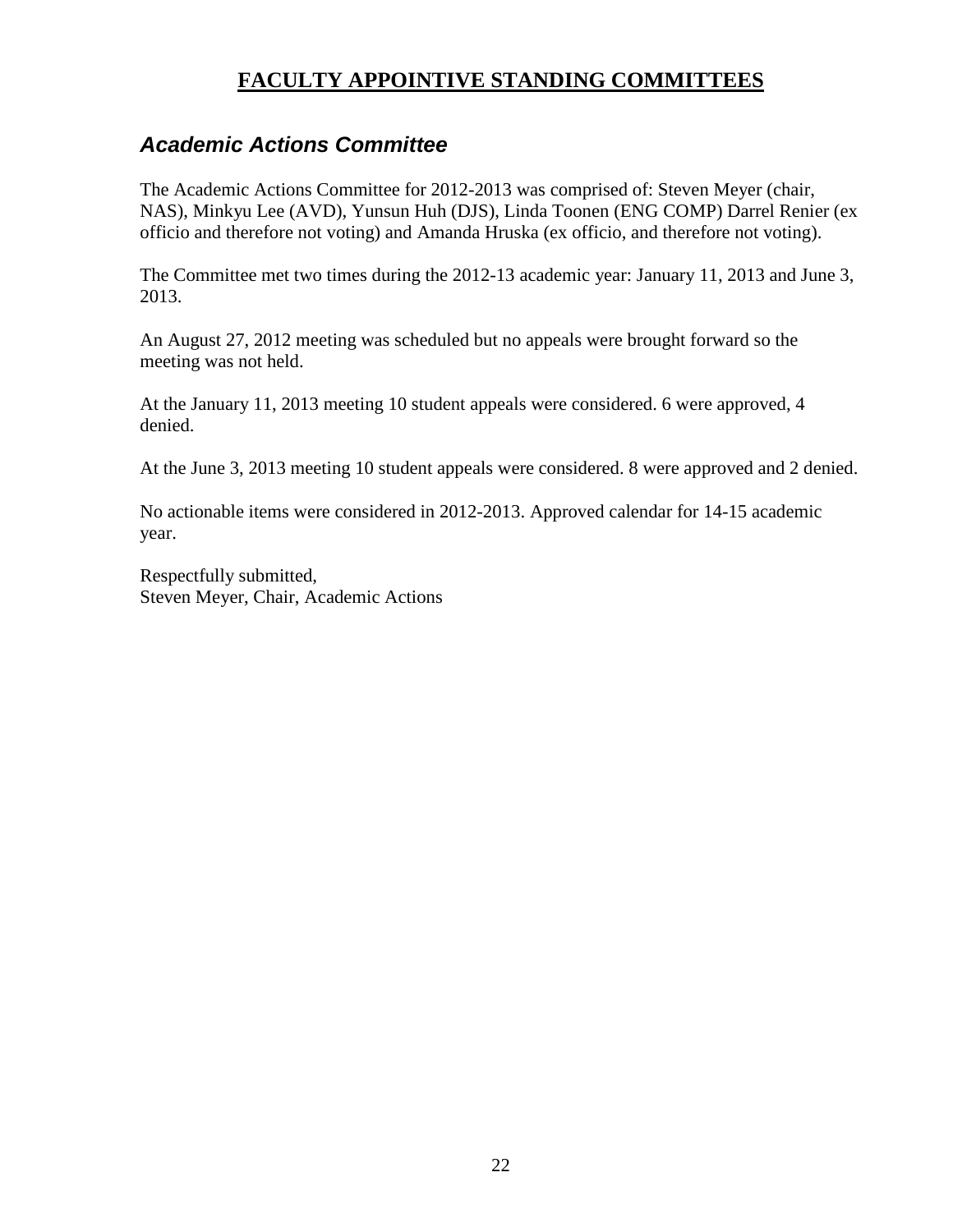# <span id="page-22-0"></span>*Individualized Learning Committee*

Members: Gaurav Bansal, Clif Ganyard, Pamela Gilson, Uwe Pott, David Radosevich, Donna Ritch, Jill White

The Individualized Learning Committee met three times during the 2012-2013 school year.

- The committee was formed in late fall, due to personnel turnover, and thus did not meet in the fall semester.
- At the first meeting  $(2)/$ in the spring semester, Jill White was elected chair and reviewed the charge. The committee evaluated and approved Bonnie Tully's proposal for an Individualized Major in Women and Gender Studies. We agreed to implement the policy of having preset meetings for the remainder of the semester if there were proposals to review.
- At the second meeting (4/8) the committee approved the Danaille Brouchoud proposal for an Individualized Major in Dance Pedagogy. We reviewed the Alexandra Peterson proposal and requested revisions.
- At the third meeting (5/9) the committee approved Alexandra Peterson's proposal for an Individualized Major in Health Care Administration. We further approved Megan Hanna's proposal for an Individualized Major in Writing and Print Production Studies.

There were few proposals this year, and they were far better organized than last year. We attribute this to the changes we (Donna Ritch) made to the website spelling out the process in clearer language.

Jill White, Chair, Individualized Learning Committee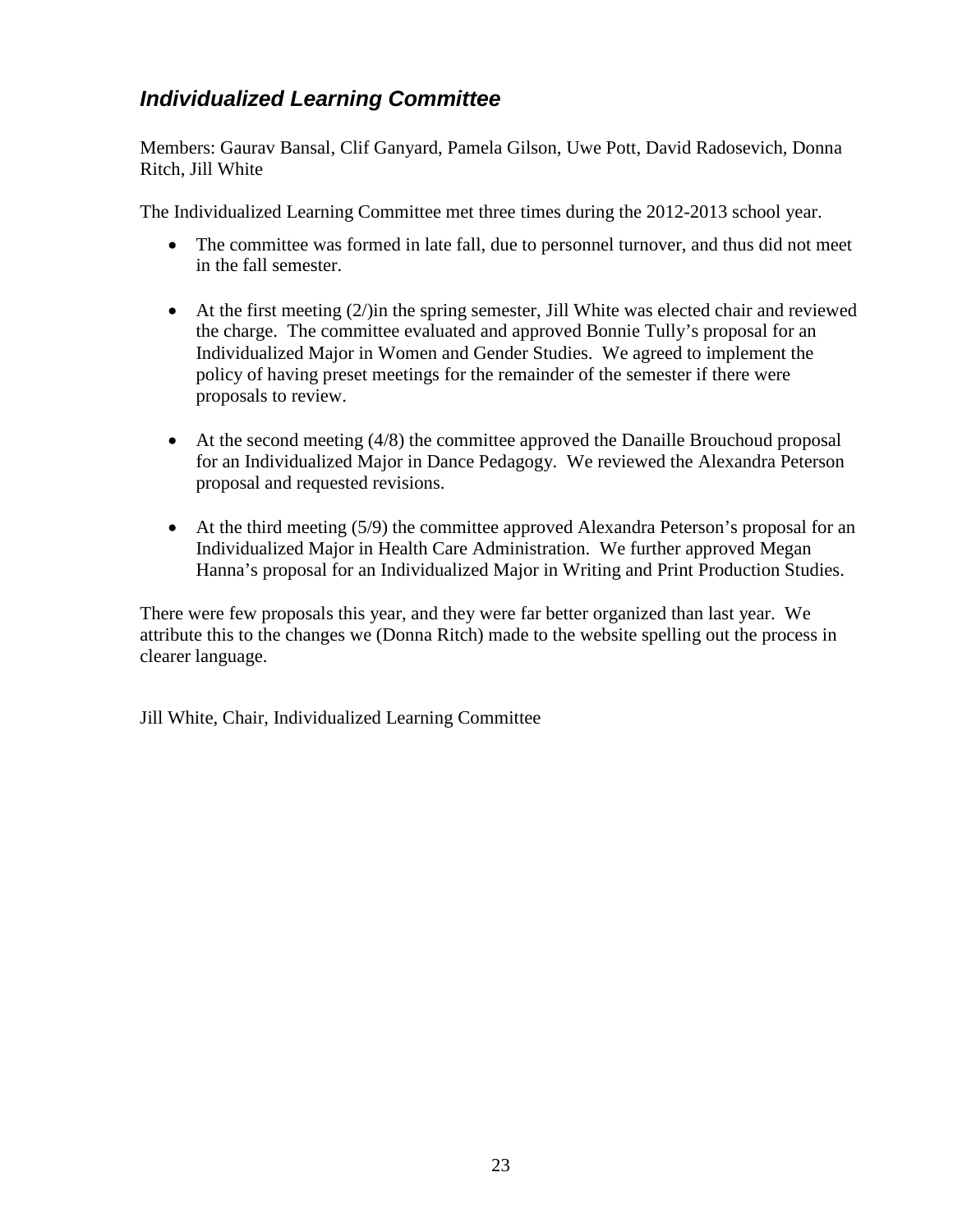# <span id="page-23-0"></span>*Intercollegiate Athletics Committee*

The IAC met monthly during the 2012-2013 academic year.

Committee members were: Profs. G. Saxton-Ruiz, P. Terry, L. Warner, A. Nelson (Chair); Academic Staff members P. Sorelle, J. Willems; Community Representative W. Resch; Student Representative M. Zabkowicz; K. Bothof, Athletics Director, ex-officio/non-voting; Prof. D. Ritch, Fac. Ath. Rep.; D. Kirch, Assistant Athletics Director, Compliance & Senior Woman Administrator, ex-officio/non-voting.

Major topics and actions included the following:

- The IAC worked on the issues of gender equity, academic support services for student athletes, and matters relating to the 2012 Academic Report.
- The IAC provided input on new coach selections for various men's and women's sports.
- The IAC provided input on a potential contract renewal with the Resch Center vs. relocating to the Kress Events Center.
- The IAC discussed the conference expansion following the departure of Butler University and Loyola University from the Horizon League; Oakland University will officially join the Horizon League as the  $9<sup>th</sup>$  team on July 1, 2013.
- The IAC expressed interest in assisting with the development of a "flow chart" to improve communication and provide an opportunity for student-athletes to voice their concerns. This suggestion was prompted by the investigation of the UWGB men's basketball coach.
- The IAC was informed of changes with initial eligibility standards for incoming freshmen being implemented by the NCAA in August 2016; student-athletes must complete ten core courses prior to their senior year and maintain a 2.3 minimum GPA.

The IAC continues to play an advisory role to the intercollegiate athletics program and assists with important policy matters affecting the UWGB campus and community. The communication and cooperation from the Department of Athletics administration and staff is commendable.

Prepared by, Professor Amanda J. Nelson, IAC Chair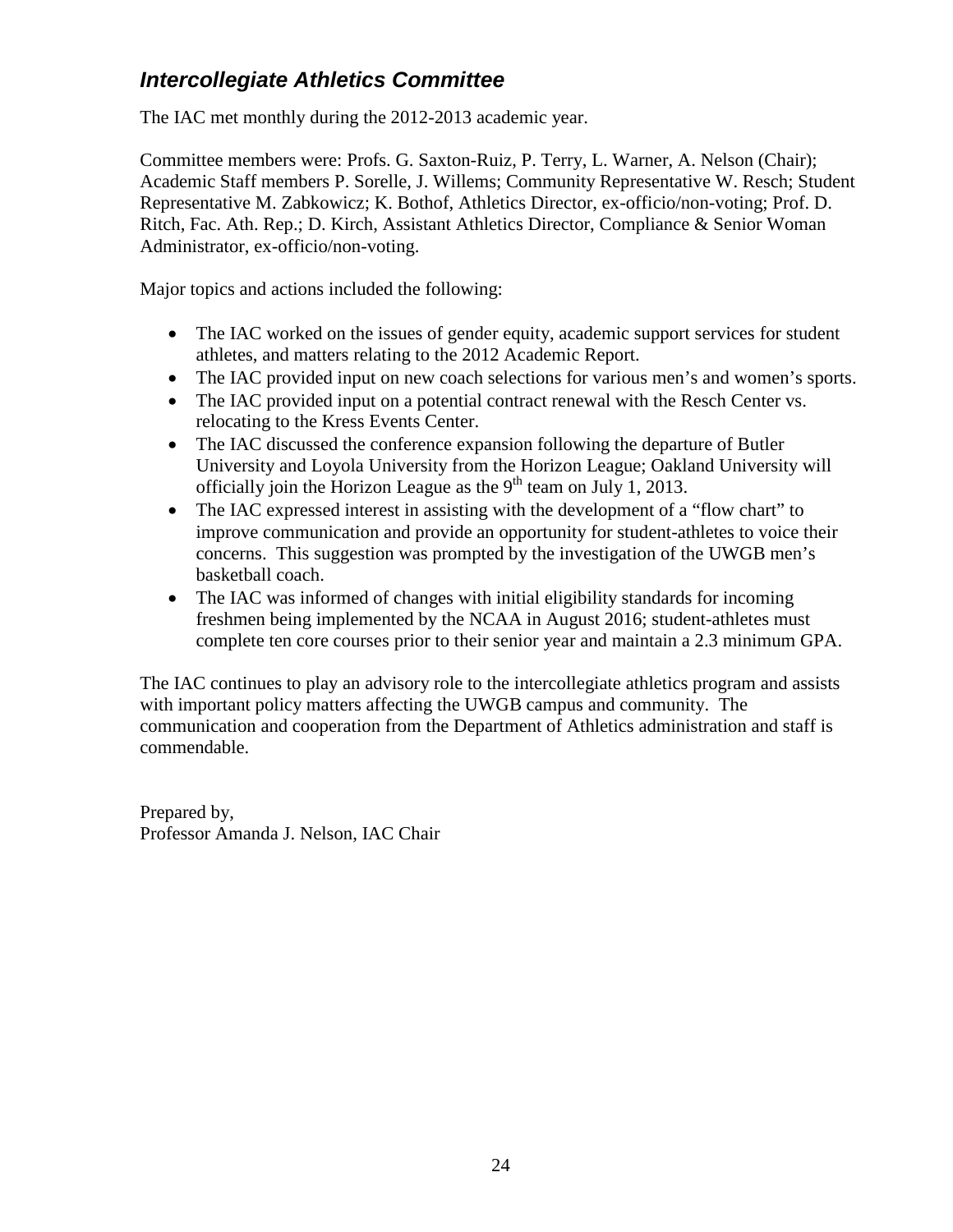### <span id="page-24-0"></span>COMMITTEES APPOINTED BY THE PROVOST

### <span id="page-24-1"></span>*Committee on Disability Issues*

Members of the Committee on Disability Issues for the 2012-13 school year included Heidi Sherman (faculty), Brenda Tyczkowski (academic staff), Teri Ternes (classified staff) and Sergei Sutto student representative. Ex-official members - Human Resources and Affirmative Action Representative Amy Plotner; Paul Pinkston, Director of Facilities Management; Coordinator of Disability Services Lynn Niemi and Americans with Disabilities Act Compliance Coordinator Greg Smith served on this committee as ex-official members. Lynn Niemi and Greg Smith served as co-chairpersons.

The Committee on Individuals with Disabilities met officially two times this year as a full committee.

Areas the committee addressed this year were as followed:

- Kress Center Made recommendation for the request form for wheel chair seating. The Kress Center has developed and is utilizing the new form with the recommended changes.
- Residence Life Pamperin Hall renovations were completed so the building is up to disability access code with regards the toilet room as recommended by the committee.
- Elevator Repairs Committee provide feedback on the potential impact to individuals with disabilities on the elevator maintenance project for the summer of 2013.
- Theatre Hall Automatic Door The committee worked with Facilities Management to improve access to Theatre Hall by the addition of an automatic door opener closes to the disability parking in the Weidner Center lot.
- Wood Hall Service Lot An additional disability parking stall was added to the WH service lot based on the request from the committee.

The areas the committee would like to further evaluate for the 2013-14 year are as followed:

- Student Services Entrance
- Railing for Cofrin Library Staircases
- Signage for inaccessible paths (WH, SS)

The co-chairs of this committee feel that it has been doing valuable work and is worthwhile. We are ensuring individuals with disabilities have access to our campus and events held.

Respectively submitted, Lynn Niemi, Co-Chair, Committee on Disability Issues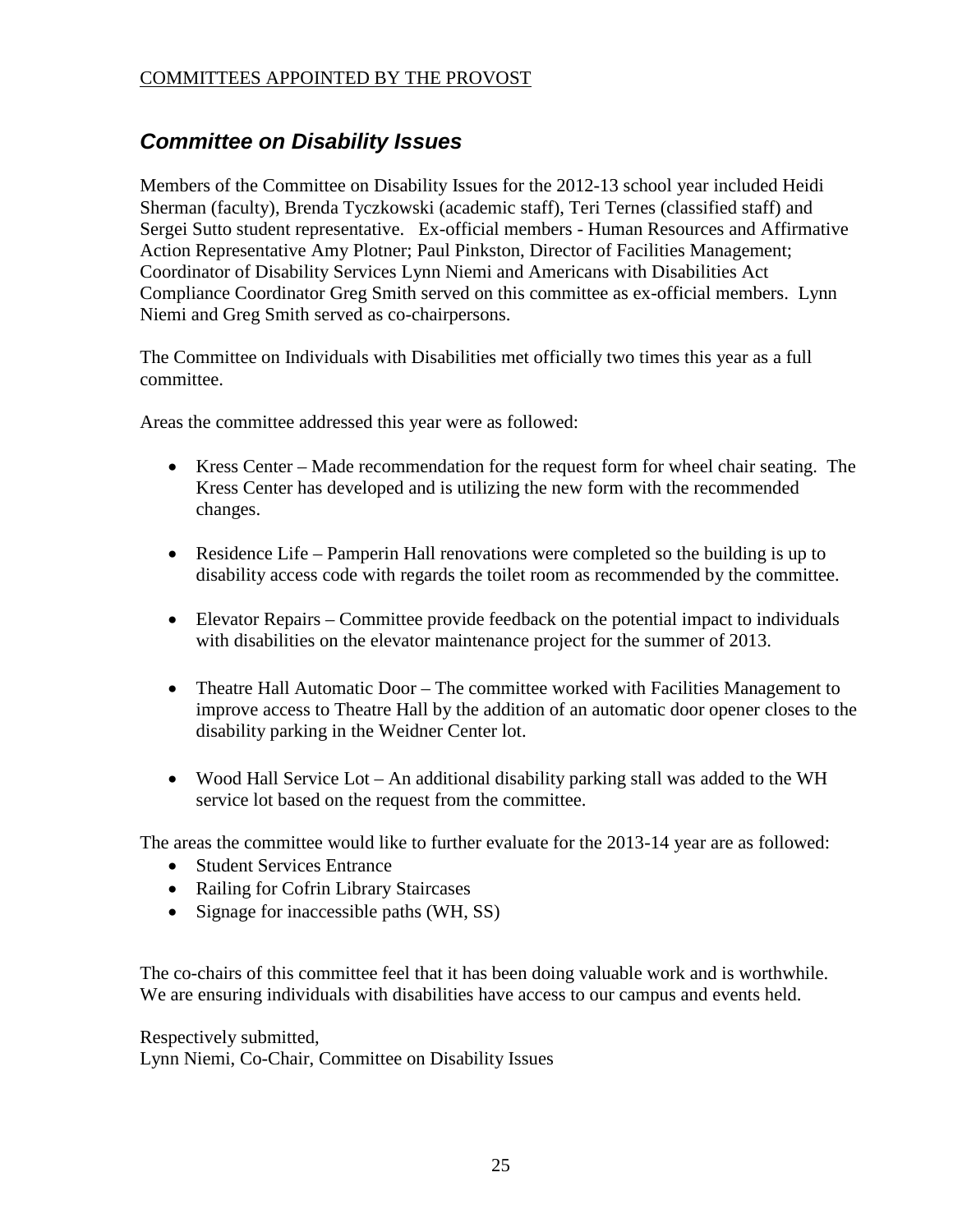# <span id="page-25-0"></span>*Institutional Animal Care and Use Committee*

The 2012-13 season for the UWGB -IACUC has been completed.

A number of proposals involving fishes, birds, frogs, and small wild mammals were submitted for renewal and approved. International studies included the appropriate national forms. We also had a precedent-setting proposal involving the use of pet animals housed off-campus. After exploring the topic carefully and receiving outside consultation, the PI agreed to undergo accreditation and the proposal was approved.

Our committee (Amanda Nelson- GB faculty, Dennis Lorenz- GB faculty/Chair, Jill Fermanich-GB Safety Inspector, Thomas Baye- Green Bay naturalist, and Patrick Warpinski- Green Bay veterinarian), convened and conversed mostly by email this year with excellent results.

Finally, the animal laboratory in LS was inspected July, 2013 and found to be reasonably clean and well equipped. A leaky faucet was discovered and reported to maintenance.

Sincerely,

Dennis Lorenz, Ph.D. Chair of the IACUC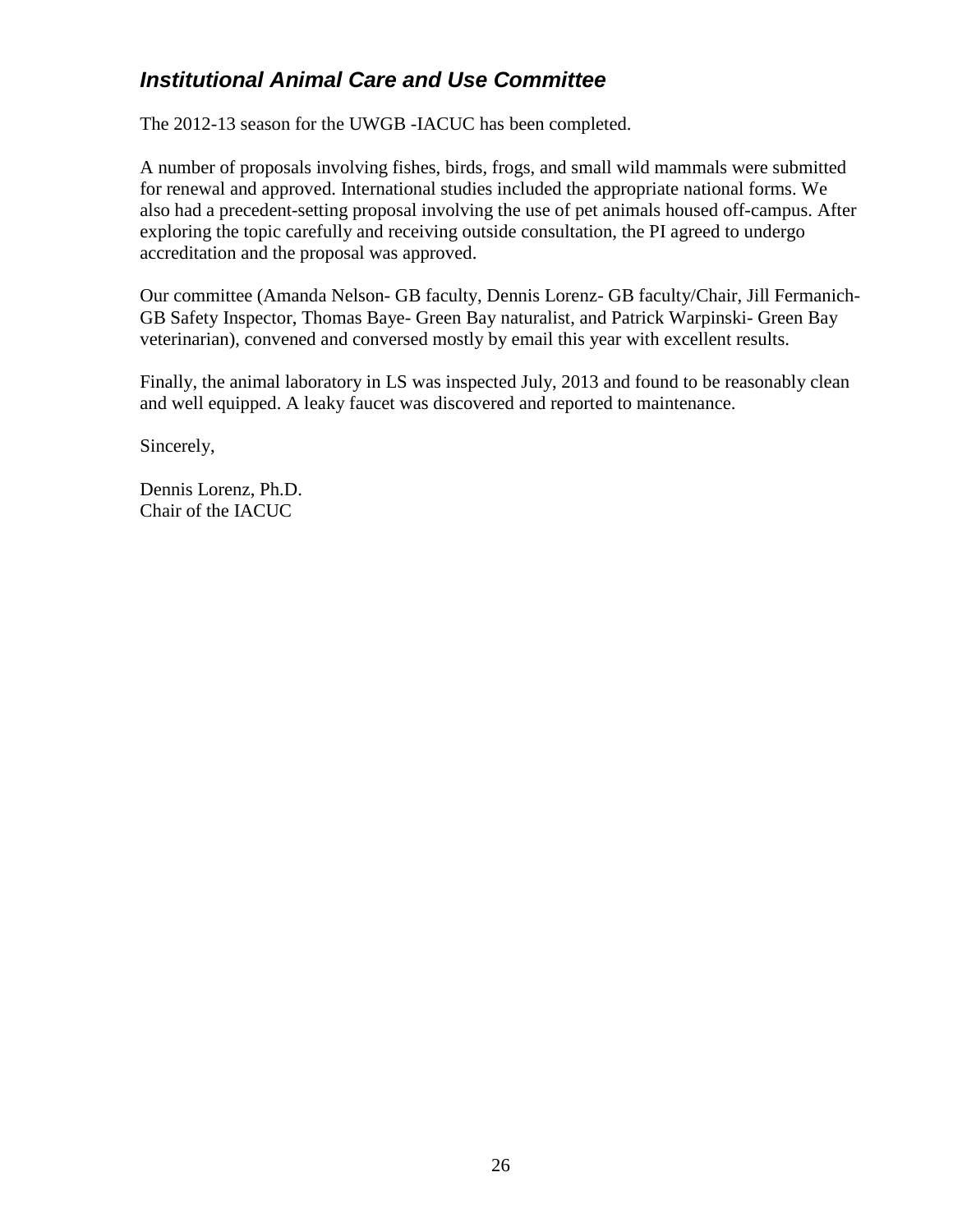# <span id="page-26-0"></span>*Institutional Review Board*

### **Proposals:**

During the 2012-2013 academic year, the IRB met 5 times. Not all scheduled meetings were held as there were months when there were no proposals requiring committee approval, i.e., requiring full IRB board review. The meetings were held on Tuesday (early) afternoon, and they generally lasted around 1.5 hours.

As of this writing, there were 96 requests for reviews submitted to the IRB (see attached summary). Two were submitted in the summer (2012), thirty six were submitted in the Fall (2012) and 58 in the Spring (2013). The submissions for review include (mostly) new research proposals, but there were several requests for approval of modifications and/or extensions of previously approved proposals. The majority of the proposals were submitted as "expedited" or "exempt" status and reviewed by the IRB chair. One submitted proposals was deemed "nonresearch" and was not reviewed. As of this writing, 4 proposals await final approval contingent on the PI providing follow-up information as requested by the IRB.

The proposals came from three main sources: (1) UW-Green Bay faculty who were doing research with students; (2) students enrolled in the UW-Green Bay / UW – Oshkosh Masters in Social Work program (w/ Dr. Francis Akakpo as PI); (3) graduate students in the Environmental Science program here at UW-Green Bay, and (4) other members of the UW-Green Bay community, e.g., directors of programs.

In addition to reviewing proposals, a number of requests to conduct research using UW-Green Bay students/facilities were made. While these requests come under the jurisdiction of Dan McCollum, he and James Marker worked together to facilitate providing the needed affiliation agreement required (by their IRBs). The records of such are within the IRB e-mails.

**Tracking New Policies:** Chair Marker indicated a desire to better track any IRB policy changes by adding them to the UW-Green Bay IRB POLICIES AND PROCEDURES MANUAL. Specifically, any changes or updates to IRB policies would be added to that document along with the date of approval. New policies from this year have been added.

#### **New Policies:**

- Members of the IRB that review research proposals may request "view-only" access to electronic surveys such as Qualtrics. (approved by the IRB 3/12/13)
- Investigators that generate photographs or video tapes of models to be used in their research, e.g., an image that will be rated, must provide a signed "image-release" form from those models. The investigators are required to use the UW-Green Bay approved "photo release" form (available on IRB web page; approved by the IRB 3/12/13). This policy does NOT apply to using audio recordings. (DS 3/21/2013)
- The "photo release" form (a university document) was updated this year by Dan Spielmann.
- Requests for the renewal of a study that is past its approval date can be approved without re-submitting a new proposal on the following conditions: (1) there are no changes in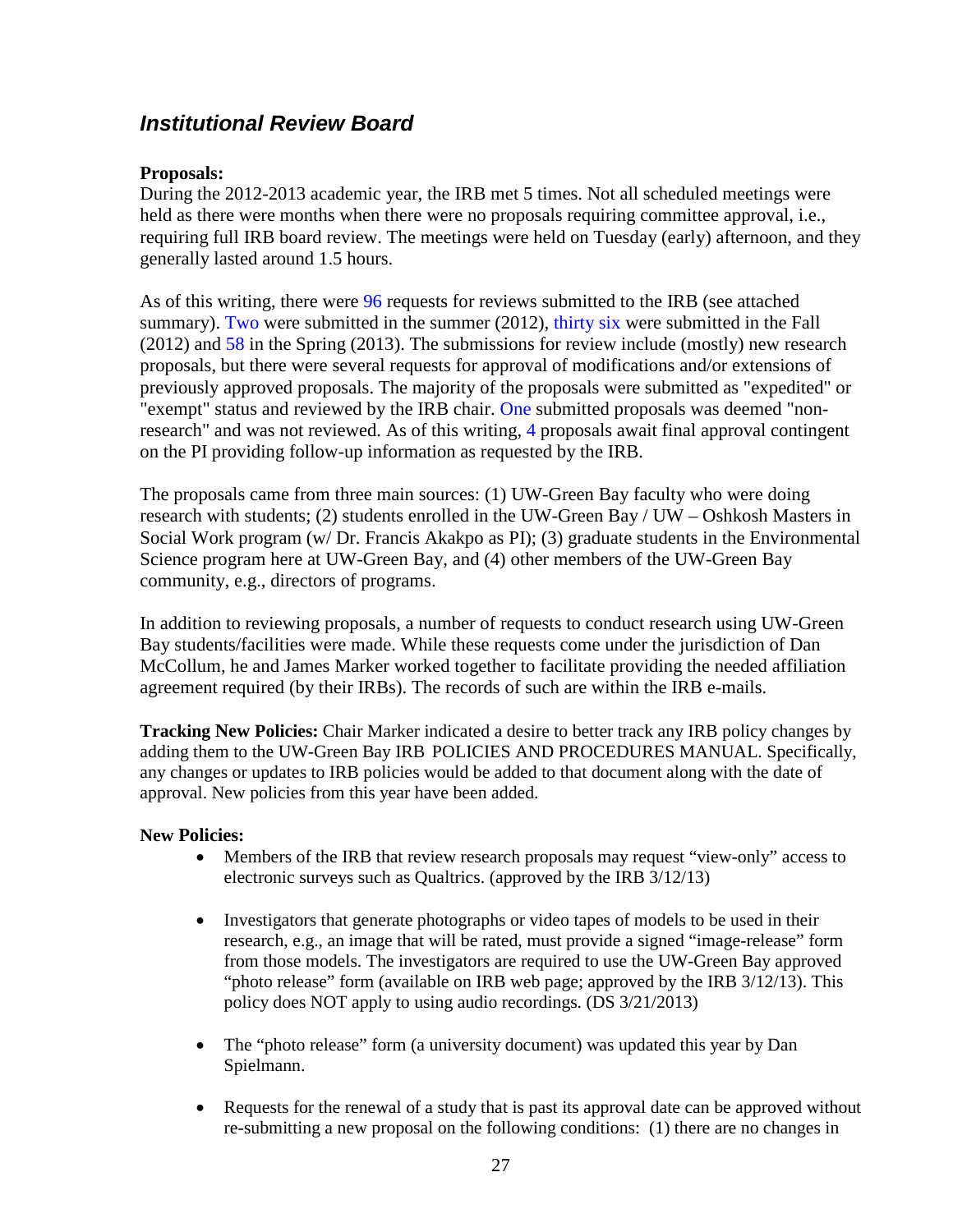the methodology etc.; (2) a member of the IRB reviews the proposal and finds that it meets current IRB guidelines and policies. (approved by the IRB 3/12/13)

#### **A New Proposal Submission Document?**

The IRB spent considerable time redesigning the form used to submit a research study to be reviewed. Considerations for the new document were based on reviews of similar documents from other institutions and problems/issues with the current (UW-Green Bay) form. In addition to altering the submission document, the IRB also considered looking at different submission mechanisms, including an electronic submission option that would involve a web form and/or the use of Qualtrics. Dr. Marker and Dr. Gaines will be implementing the suggested changes over the summer (2013).

### **Proposal Reviews – sharing the wealth:**

Reviewing proposals falls mostly on the shoulders of the IRB chair. Even with a very systematic (e-mail merge) mechanism to handle this responsibility, it continue to be time consuming. This year each person on the committee reviewed 2-3 proposals. This not only reduced the workload for the chair, but it gave opportunity to committee members to better understand their role and the review process.

### **IRB members:**

The members of this 2012-2013 IRB demonstrated extreme professionalism, commitment, and competence in carrying out the important charge of this body. Members included, Atife Caglar, Adam Gaines, James Marker (Chair), Robert Nagy, Deirdre Radosevich, Adam Warpinski (community member), and Jill Fermanich (Ex Officio, Safety Officer). They came to meetings prepared, and they approached the task of reviewing proposals in a spirit of problem-solving and collegiality. They also were willing to review several expedited proposals (per previous description). They are to be commended for their efforts to facilitate the ethical treatment of human subjects participating in research conducted at UW-Green Bay! In addition, Associate Vice-Chancellor, Dan McCollom, was a strong advocate and involved administrator for the IRB. He was in attendance for most of the meetings.

### **Human Subjects Training:**

All members of the committee were or became certified to conduct research involving human subjects.

### **Attending PRIM&R Meeting**

James Marker sought funding to attend a conference on IRB administration (September 2012). The 2 day conference held in St. Paul, Minnesota provided a wealth of information on IRB matters. Based on what was presented at the meeting, Dr. Marker provided the following assessment of human subject protection/IRB procedures at UW-Green Bay:

- Overall, UW-Green Bay is doing well in seeing that human research subjects are protected (and respected). The campus community has a good understanding of the importance of protecting human research subjects and the need for IRB oversight. Along with that, there appears to be, overall, a desire to follow IRB policies and procedures.
- There are different levels of reviews/oversight that need to be followed depending on the type/level of human research that is done. UW-Green Bay follows the traditional federal guidelines that are appropriate for an institution and the type of research done here.
- There are a variety of ways that IRBs can be organized and/or administered within institutions.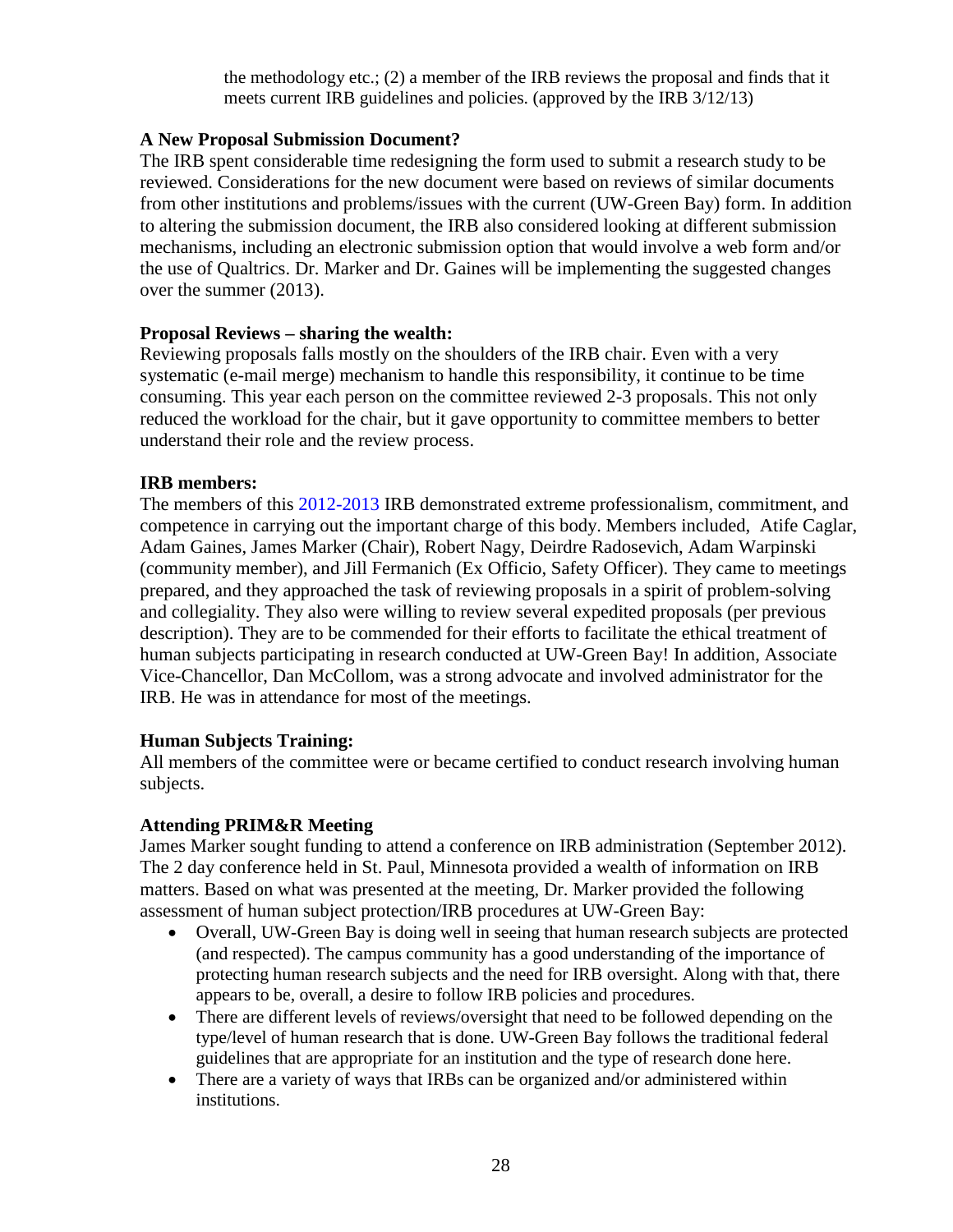• Overall, the faculty at UW-Green Bay seem to be in tune and in compliance with appropriate ethical practices in dealing with human research subjects, but there is always a need for updates and refreshers.

#### **What "Research" should be reviewed by the IRB at UW-Green Bay?**

#### **Continued from 2011/12.**

It was noted last year that there was an astute decline in the number of proposals coming from grad students. This appears to have been related to more students using the "nonthesis) option as part of their grad program and along with the over reduction in grad students. Related to the "non-thesis" option, there continues to be a more general concern about the need to review human research done at UW-Green Bay. While a nonthesis project is not considered "research" requiring IRB approval, there are concerns about the ethical, professional, and legal standards that should be adhered to when conducting any type of research. This is a matter to be considered further and in conjunction with the appropriate administrators.

#### **Proposals from Masters in Social Work.**

Per federal guidelines, the thesis projects undertaken by students in the combined UW-Green Bay- UW-Oshkosh Masters in Social Work program do not need to be reviewed by the IRB. The recent tradition of UW-Green Bay faculty involved in this program has to request that these student-projects have IRB approval. Because the workload to do these reviews is considerable, and because the proposals do not (technically) require IRB approval, it was decided (with an approved motion) to review these project-proposals on a "review only" basis. The "review-only" review involves a one-time review with (if needed) subsequent suggestions for making the research acceptable per IRB standards. Once the review is done, there is no further communication and/or follow up regarding the research. A faculty member within this program was concerned that full/official IRB approval was needed for these research projects. However, based on information presented at a meeting with Doreen Higgens to review the Green Bay - Oshkosh requirements for these student-projects, it was mutually agreed that the "review-only" policy is satisfactory (and probably not even necessary) for these student research projects. These proposals are designated with a code of "RO" and are listed (see below) as "not approved".

#### **IRB Web Page revision:**

Several changes were made to the IRB web site. These included additional of samples documents and/or language to be used in proposals, and descriptions/links to new IRB policies.

### **All Proposals submitted for IRB review September 10, 2012 to May 25, 2013**

"IS?: Gender Identity and Ambiguity", (Sm-1-12) - Dr. Dan Meinhardt and co-investigator(s) Dr. Angela Bauer. Submitted on Aug-03-2012 for expedited review. Approved on Aug-09-2012 as expedited.

"Academic Achievement of Interlibrary Loan Users", (SM-2-12) - Mitchell Scott and co-investigator(s) Deborah Furlong. Submitted on Aug-16-2012 for exempt review. Approved on Aug-24-2012 as exempt.

"Educational Psychology (F-09-13)", (F-09-13-Mod-F-12-1) - Dr. Kathleen Burns and co-investigator(s) Rebecca Gonnering and Jordan Preman. Submitted on Sep-06-2012 for expedited review. Approved on Sep-21-2012 as expedited.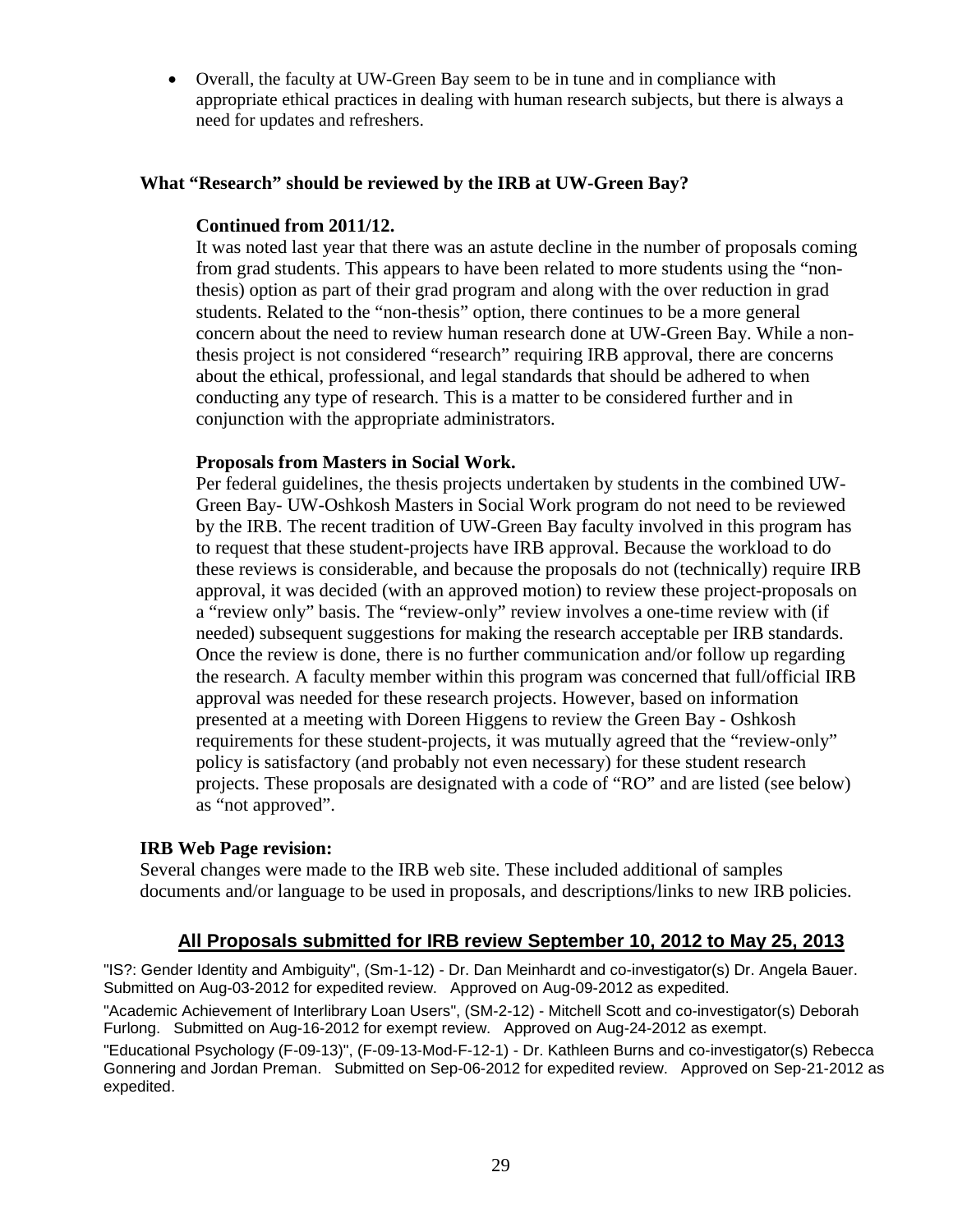"Evaluation of the Wisconsin Teaching Fellows and Scholars Program: Phase 2", (F-12-2) - Dr. David Voelker and coinvestigator(s) Ryan Martin and La Vonne Corell-Swanson. Submitted on Sep-10-2012 for expedited review. Approved on Sep-28-2012 as expedited.

"Anger Evaluations and Political Messages", (F\_12-3) - Dr. Ryan Martin. Submitted on Sep-11-2012 for expedited review. Approved on Oct-01-2012 as expedited.

"Evaluation of Strategic Philanthropy Course", (F\_12-4) - Dr. Lora Warner and co-investigator(s) Benjamin Royer. Submitted on Sep-12-2012 for expedited review. Approved on Nov-19-2012 as expedited.

"Avoidance and Anger ", (F\_12-5) - Dr. Ryan Martin and co-investigator(s) Rebecca Arrowood, Sarah Bohman, Riam Lamb, Elis Rittenhouse, and Lauren Vieaux. Submitted on Oct-02-2012 for expedited review. Approved on Oct-04- 2012 as expedited.

"Evaluation of the Effectiveness of Class Summary Forms", (F\_12-6) - Dr. Heide Fencl. Submitted on Sep-27-2012 for exempt review. Approved on Oct-09-2012 as exempt.

"Work Attitudes", (F\_12-7) - Dr. David Radosevich and co-investigator(s) Deirdre Radoseic, and Areana Lekowske. Submitted on Sep-27-2012 for expedited review. Approved on Oct-29-2012 as expedited.

"Improving Student Success in Law School", (F\_12-8) - Dr. Regan Gerung and co-investigator(s) Katherine Manders. Submitted on Oct-10-2012 for exempt review. Approved on Dec-08-2012 as expedited.

"Political Anger Displayed on Twitter", (F\_12-9) - Dr. Ryan Martin and co-investigator(s) Rebecca Arrowood, Sarah Bohman, Riam Lamb, Elis Rittenhouse, and Lauren Vieaux. Submitted on Oct-10-2012 for expedited review. Approved on Oct-23-2012 as expedited.

"Examining the Role of Website Trust on Intentions to Donate to a Charity Website", (F\_12-10) - Dr. Gaurav Bansal. Submitted on Oct-11-2012 for exempt review. Approved on Oct-19-2012 as exempt.

"Academic Participation and Expression of Knowledge", (F\_12-11) - Dr. Regan Gurung and co-investigator(s) Emily Vogels. Submitted on Oct-19-2012 for exempt review. Approved on Oct-29-2012 as expedited.

"Feelings of Welcomeness in the School by After School Program Staff", (F\_12-12) - Dr. Jenell Holstead and coinvestigator(s) Cynthia Sanchez, Kaitlyn Multhaf, Jenna Gmeinder, and Jordan Grapentine. Submitted on Oct-24- 2012 for expedited review. Approved on Nov-06-2012 as expedited.

"Perception of Individuals Based on Specified Characteristics", (F\_12-13) - Dr. Jennifer Zapf and co-investigator(s) Amy Vaughan, Miranda DeMars, and Amanda Nowak. Submitted on Oct-18-2012 for expedited review. Approved on Oct-30-2012 as expedited.

"Impression Formation - I", (F\_12-14) - Dr. Kathleen Burns and co-investigator(s) Kristie Walker, Patrick Adams, Rebecca Gonnering and Jordan Preman. Submitted on Oct-17-2012 for expedited review. Approved on Nov-01- 2012 as expedited.

"Person Percepton", (F\_12-15) - Dr. Kathleen Burns and co-investigator(s) Christopher Knudsvig, Kristie Walker, Patrick Adams, Rebecca Gonnering and Jordan Preman. Submitted on Oct-17-2012 for expedited review. Approved on Nov-08-2012 as expedited.

"Perceived Discrimination Among the Overweight/Obese", (F\_12-16) - Dr. Regan Gurung and co-investigator(s) Sharayah Preman. Submitted on Oct-25-2012 for exempt review. Approved on Nov-16-2012 as expedited.

"Teaching About Sustainability in General Education Classes", (F\_12-17) - Dr. Katia Levintova and co-investigator(s) Daniel Mueller. Submitted on Oct-26-2012 for exempt review. Approved on Jan-17-2013 as exempt.

"The Probation and Parole Agents' Perspectives of Community Services", (F\_12-18) - Dr. Gail Trimberger and coinvestigator(s) Senior Level Social Work Students (enrolled in SW 461)). Submitted on Oct-26-2012 for expedited review. Approved on Nov-16-2012 as expedited.

"Personality, Dating and Perception", (F\_12-19) - Dr. Regan Gurung and co-investigator(s) Jimmie Willing. Submitted on Oct-29-2012 for expedited review. Approved on Nov-19-2012 as expedited.

"Physical Design and Perception", (F\_12-20) - Dr. Georjeanna Wilson-Doenges and co-investigator(s) Kirstie Laatsch. Submitted on Oct-30-2012 for exempt review. Approved on Nov-16-2012 as expedited.

"Menstrual Status Matters: Menstruation, the PMS stereotype, and stereotype threat", (F\_12-21) - Dr. Christine Smith and co-investigator(s) Rebecca Gonnering. Submitted on Nov-07-2012 for expedited review. Approved on Nov-13- 2012 as expedited.

"Examining Perceptions of Logos and Math Scores", (F\_12-22) - Dr. Regan Gurung and co-investigator(s) Samantha Zweerink, Christy Woods. Submitted on Oct-30-2012 for expedited review. Approved on Nov-29-2012 as expedited.

"Teaching Medium (Hybrid, Online and Face-to-Face), Student Engagement and Learning Outcomes: The Role of Students' Personality", (F\_12-23) - Dr. Gaurav Bansal. Submitted on Oct-31-2012 for expedited review. Approved on Nov-16-2012 as expedited.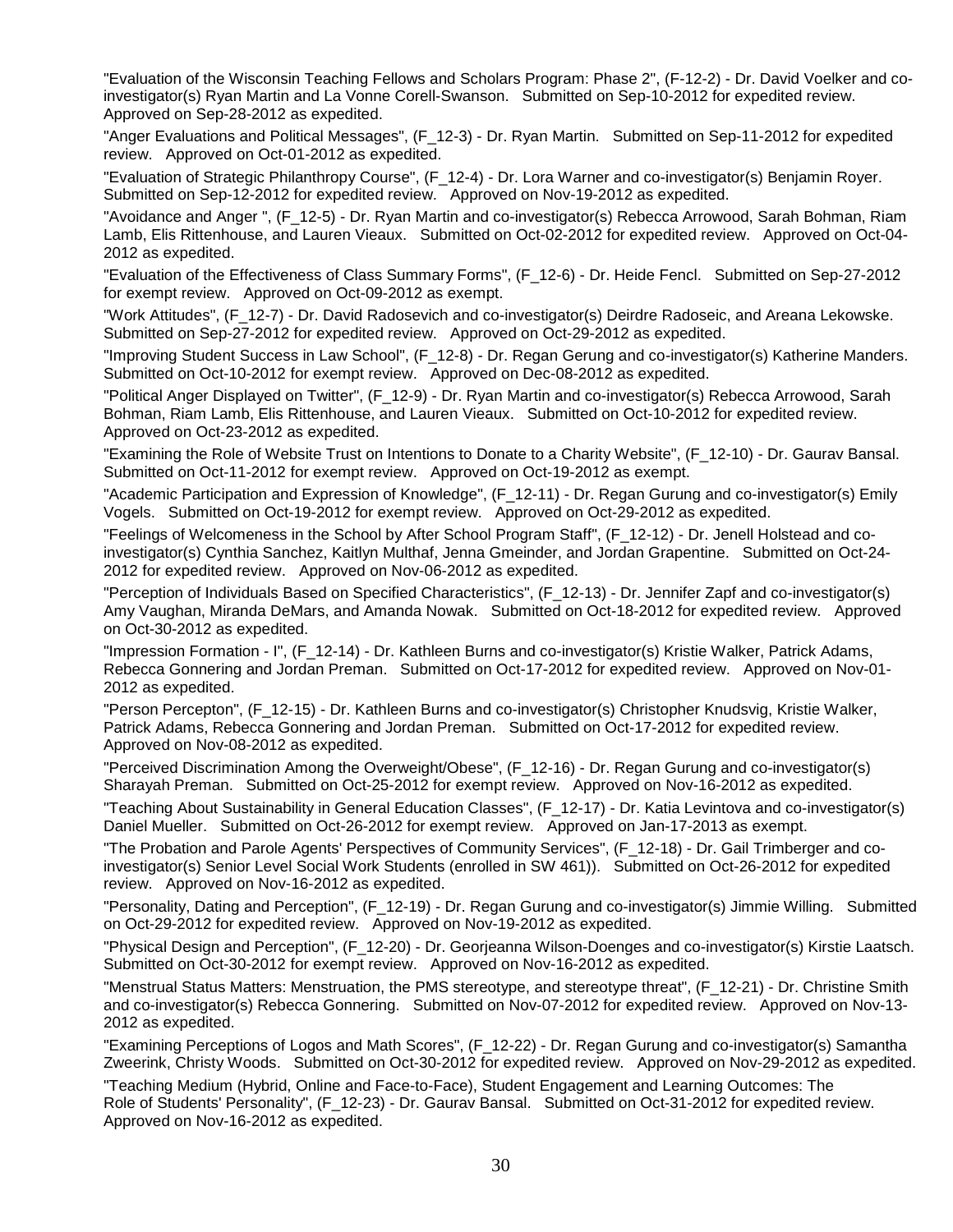"Improving Student Success In Note-taking Skills", (F\_12-24) - Dr. Regan Gurung and co-investigator(s) Katherine Manders. Submitted on Nov-02-2012 for expedited review. Approved on Nov-19-2012 as expedited.

"Facebook Behavior and Attitudes", (F\_12-25) - Dr. Regan Gurung and co-investigator(s) Patrick Adams. Submitted on Nov-02-2012 for exempt review. Approved on Nov-19-2012 as expedited.

"Examining a Unique Experience: Student Teaching in Cuernavaca, Mexico", (F\_12-26) - Dr. Steven Kimball and coinvestigator(s) Dr. Susan Cooper, Dr. Aurora Cortes, and Nicholas Bergeron. Submitted on Jan-00-1900 for expedited review. Approved on Jan-17-2013 as expedited.

"The Celebrity Study", (F\_12-27) - Dr. Regan Gurung and co-investigator(s) Christy Woods and Samantha Zweerink. Submitted on Nov-12-2012 for expedited review. Approved on Nov-30-2012 as expedited.

"The Role of Social Media in Immigration Well Being", (F\_12-28) - Dr. Regan Gurung and co-investigator(s) Seenia Thao. Submitted on Nov-13-2012 for exempt review. Approved on Nov-30-2012 as exempt.

"There and Back Again: Using multimedia assignments to connect student experience with international. development challenges.", (F\_12-29) - Dr. Dallas Blaney. Submitted on Jan-26-2012 for exempt review. Approved on Dec-07-2012 as exempt.

"Impression Formation 2", (F\_12-30) - Dr. Kathleen Burns and co-investigator(s) Rebecca Gonnering, Jordan Preman, Patrick Adams, Kristie Walker. Submitted on Dec-03-2012 for expedited review. Approved on Dec-07-2012 as expedited.

"RN to BSN and Master of Social Work Students' Attitudes and Readiness for Interprofessional Practice and Educational Experiences.", (F\_12-31) - Dr. Christine Vandenhouten and co-investigator(s) Joan Groessl. Submitted on Nov-21-2012 for expedited review. Approved on Dec-11-2012 as expedited.

"Evaluation of Two Different Approaches to Teaching Abnormal Psychology", (F\_12-32) - Dr. Ryan Martin and coinvestigator(s) Rebecca Arrowood, Sarah Bohman, Rian Lamb, Elise Rittenhouse, Lauren Vieaux. Submitted on Dec-03-2012 for expedited review. Approved on Dec-11-2012 as expedited.

"Exploring the Impact of Charitable Versus Change Paradigms in Service Learning", (F\_12-33) - Dr. Sarah Himmelheber. Submitted on Dec-08-2012 for exempt review. Approved on Jan-25-2013 as expedited.

"Math Skills and Study Skills: Focusing on Students' Self-awareness and Achievement in Microeconomics", (F\_12-34) - Dr. Yunsun Huh. Submitted on Jan-15-2013 for exempt review. Approved on Jan-25-2013 as expedited.

"Understanding Historical Thinking", (S-12-23 Mod F 12-35) - Dr. David Voelker and co-investigator(s) Bridgett Lowery. Submitted on Mar-26-2012 for exempt review. Approved on Apr-13-2012 as exempt.

"The Effectiveness of 21st Century Community Learning Center (CCLC) After School Programs", (F-11- 7\_RENEW\_F\_12) - Dr. Jenell Holstead and co-investigator(s) Ashley Miller, Megan. Submitted on Oct-13-2011 for full review. Approved on Oct-27-2012 as expedited.

"Using Think Alouds to Evaluate the Effectiveness of a Physics Example Problem Website", (Sp\_13-1) - Dr. Heide Fencl and co-investigator(s) Amanda Nothem. Submitted on Jan-02-2013 for exempt review. Approved on Feb-13- 2013 as non-exempt.

"Preparing for Practice: Increasing Mindfulness Among Social Work Students", (Sp\_13-2) - Dr. Sarah Himmelheber. Submitted on Jan-02-2013 for exempt review. Approved on Jan-25-2013 as expedited.

"Flipping the Classroom and the Promotion of Historically-Minded Student Engagement", (Sp\_13-3) - Dr. J. Vincent Lowery. Submitted on Jan-08-2013 for exempt review. Approved on Jan-28-2013 as expedited.

"Enhancing Class Participation Through Group Blogging", (Sp\_13-4) - Gabriel T. Saxton-Ruiz. Submitted on Jan-22- 2013 for exempt review. Approved on Feb-05-2013 as expedited.

"The Impact of a Diversity Course on MSW Student's Levels of Cultural Competency (S-08-1N)", (S-08- 1N\_Rnw\_Mod\_Sp13) - Dr. Jolanda Sallmann and co-investigator(s) Dr. Akakpo, and Sarah Himmelheber.

Submitted on Jan-22-2013 for expedited review. Approved on Jan-20-2013 as expedited.

"RN to BSN and Master of Social Work Students' Attitudes and Readiness for Interprofessional Practice and Educational Experiences.", (F\_12-31\_Mod\_Sp\_13) - Dr. Christine Vandenhouten and co-investigator(s) Joan Groessl. Submitted on Nov-21-2012 for expedited review. Approved on Feb-05-2013 as expedited.

"Evaluation\*of\*the\*Wisconsin\*Teaching\*Fellows\*and\*Scholars\*Program:\*Phase\*3\*", (Sp\_13-4.1) - Dr. David Voelker and co-investigator(s) Dr. Ryan Martin, Ms. Lavonne Cornell-Swanson. Submitted on Jan-18-2013 for expedited review. Approved on Feb-13-2013 as expedited.

"Vaccination Trends in Homeschooling Families", (Sp\_13-5) - Dr. Brial Merkel and co-investigator(s) Heather Blum. Submitted on Feb-05-2013 for expedited review. Approved on Mar-04-2013 as expedited.

"Effects of music on cardiovascular, nervous and respiratory systems.", (Sp\_13-5B) - Dr. Craig Hanke. Submitted on Feb-08-2013 for expedited review. Approved on Feb-13-2013 as expedited.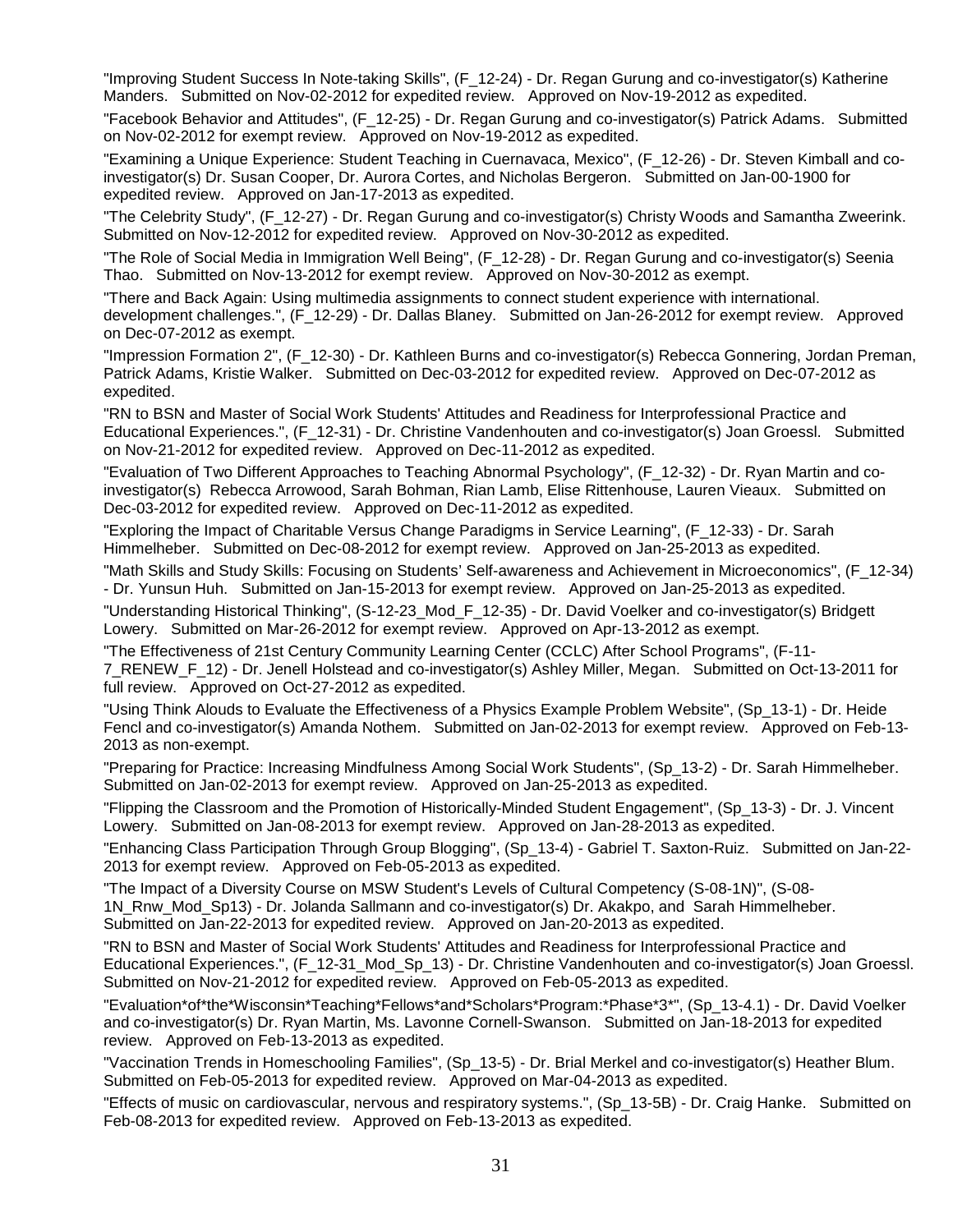"Personality, Dating and Perception II", (Sp\_13-6) - Dr. Christine Smith and co-investigator(s) Jimmie Willing. Submitted on Feb-11-2013 for expedited review. Approved on Mar-22-2013 as expedited.

"Public Health Nurses' perceived motivators and barriers to public health nursing certification and preferred preparation methods.", (Sp\_13-7) - Dr. Christine Vandenhouten. Submitted on Feb-15-2013 for expedited review. Approved on Mar-08-2013 as expedited.

"The Effectiveness of Lawn Conversion Programs as a Water Conservation Tool", (Sp\_13-8) - Dr. Michael E. Kraft and co-investigator(s) Dan MacSwain. Submitted on Feb-18-2013 for expedited review. Approved on Mar-06-2013 as expedited.

"Tribal Forest Certification: An Assessment of Alternative Forest Certification Opportunities for Tribes", (Sp\_13-9) - Dr. Michael E. Kraft and co-investigator(s) Chris Caldwell. Submitted on Feb-20-2013 for expedited review. Approved on Mar-04-2013 as expedited.

"Perceptions of College Student Behaviors", (Sp\_13-10) - Dr. Kristin Vespia and co-investigator(s) Kaitlyn Multhauf. Submitted on Feb-25-2013 for expedited review. Approved on Mar-01-2013 as expedited.

"Academic Participation and Expression of Knowledge", (F\_12-11\_Mod\_Sp\_13) - Dr. Regan Gurung and coinvestigator(s) Emily Vogels. Submitted on Mar-04-2013 for full review. Approved on Mar-28-2013 as non-exempt.

"Perceptions of Eating Behaviors", (Sp\_13-11) - Dr. Kristin Vespia and co-investigator(s) Anna Girdauskas. Submitted on Mar-04-2013 for expedited review. Approved on Mar-07-2013 as expedited.

"Arm vs. Leg OBLA", (Sp\_13-12) - Dr. James Marker and co-investigator(s) Nicole Will, Nathan Prissel, Nick Burgraff. Submitted on Mar-08-2013 for full review. Approved on Mar-25-2013 as non-exempt.

"Decision-making and tradeoffs involving privacy and security concerns in multiple contexts", (Sp\_13-13\_Ren\_F-09-4) - Dr. Gaurav Bansal. Submitted on Mar-11-2013 for expedited review. Approved on Mar-14-2013 as expedited.

"Attitudes Towards Guns and Anger", (Sp\_13-14) - Dr. Ryan Martin and co-investigator(s) Sarah Bohman, Riam Lamb, Lauren Vieaux, Timothy Zietz, Kate Darnell, and Rebecca Arrowood. Submitted on Mar-14-2013 for expedited review. Approved on Apr-03-2013 as expedited.

"Effects of Religious Priming on Attitudes towards Alcohol Use ", (Sp\_13-15) - Dr. Dean VonDras and coinvestigator(s) Nicole Schultz and Paul Ahrens. Submitted on Mar-08-2013 for expedited review. Approved on Mar-21-2013 as expedited.

"Assessing online images and relationship to Behavior", (Sp\_13-16) - Dr. Regan Gurung and co-investigator(s) Karissa Ryan. Submitted on Mar-14-2013 for expedited review. Approved on Mar-19-2013 as expedited.

"Facebook Behavior and Attitudes", (Sp\_13-17\_Mod\_F\_12-25) - Dr. Regan Gurung and co-investigator(s) Patrick Adams. Submitted on Nov-02-2012 for expedited review. Approved on Mar-19-2013 as expedited.

"Perceived Discrimination Among the Overweight/Obese", (Sp\_13-18\_F\_12-16) - Dr. Regan Gurung and coinvestigator(s) Sharayah Preman. Submitted on Oct-25-2012 for expedited review. Approved on Mar-19-2013 as expedited.

"Nursing home staff attitudes regarding Euthanasia", (Sp\_13-19\_RO) - Dr. Tohoro F. Akakpo and co-investigator(s) Danielle DeJardin. Submitted on Mar-23-2013 for expedited board review. Currently NOT approved.

"Assessing the substantiation rates for child maltreatment within families who have received services from Outagamie County's Parent Resource Program (PRP)", (Sp\_13-20\_RO) - Dr. Tohoro F. Akakpo and co-investigator(s) Kayla Yernesek. Submitted on Mar-23-2013 for expedited board review. Currently NOT approved.

"A LInk Between Individual Therapy and Mood Scores of Nursing Home Residents", (Sp\_13-21\_RO) - Dr. Tohoro F. Akakpo and co-investigator(s) Denise J. Sanchez. Submitted on Mar-23-2013 for exempt board review. Currently NOT approved.

"An Evaluation of Barriers to Placing Sibling Groups Together in the Child Welfare System", (Sp\_13-22\_RO) - Dr. Tohoro F. Akakpo and co-investigator(s) Rhiannon Monroe. Submitted on Mar-23-2013 for expedited board review. Currently NOT approved.

"Hmong Americans Aged 18-25: Factors Influencing Decisions Not to Pursue to Post-Secondary Education", (Sp\_13- 23\_RO) - Dr. Tohoro F. Akakpo and co-investigator(s) Elizabeth Sengkhammee. Submitted on Mar-23-2013 for expedited board review. Currently NOT approved.

"An Evaluation of the Reoccurrences of Abuse for Oneida Foster Children", (Sp\_13-24\_RO) - Dr. Tohoro F. Akakpo and co-investigator(s) Nasbah Hill. Submitted on Mar-23-2013 for expedited board review. Currently NOT approved.

"Residential Status and Depression among Medicaid Recipients: A Comparison Between Residents of long Term Care Facilities and those Based in the Community", (Sp\_13-25\_RO) - Dr. Tohoro F. Akakpo and coinvestigator(s) Trish Gregg. Submitted on Mar-23-2013 for expedited board review. Currently NOT approved.

"Women and voluntary relinquishment for adoption", (Sp\_13-26\_RO) - Dr. Tohoro F. Akakpo and co-investigator(s) Jaime Gyr. Submitted on Mar-23-2013 for expedited board review. Currently NOT approved.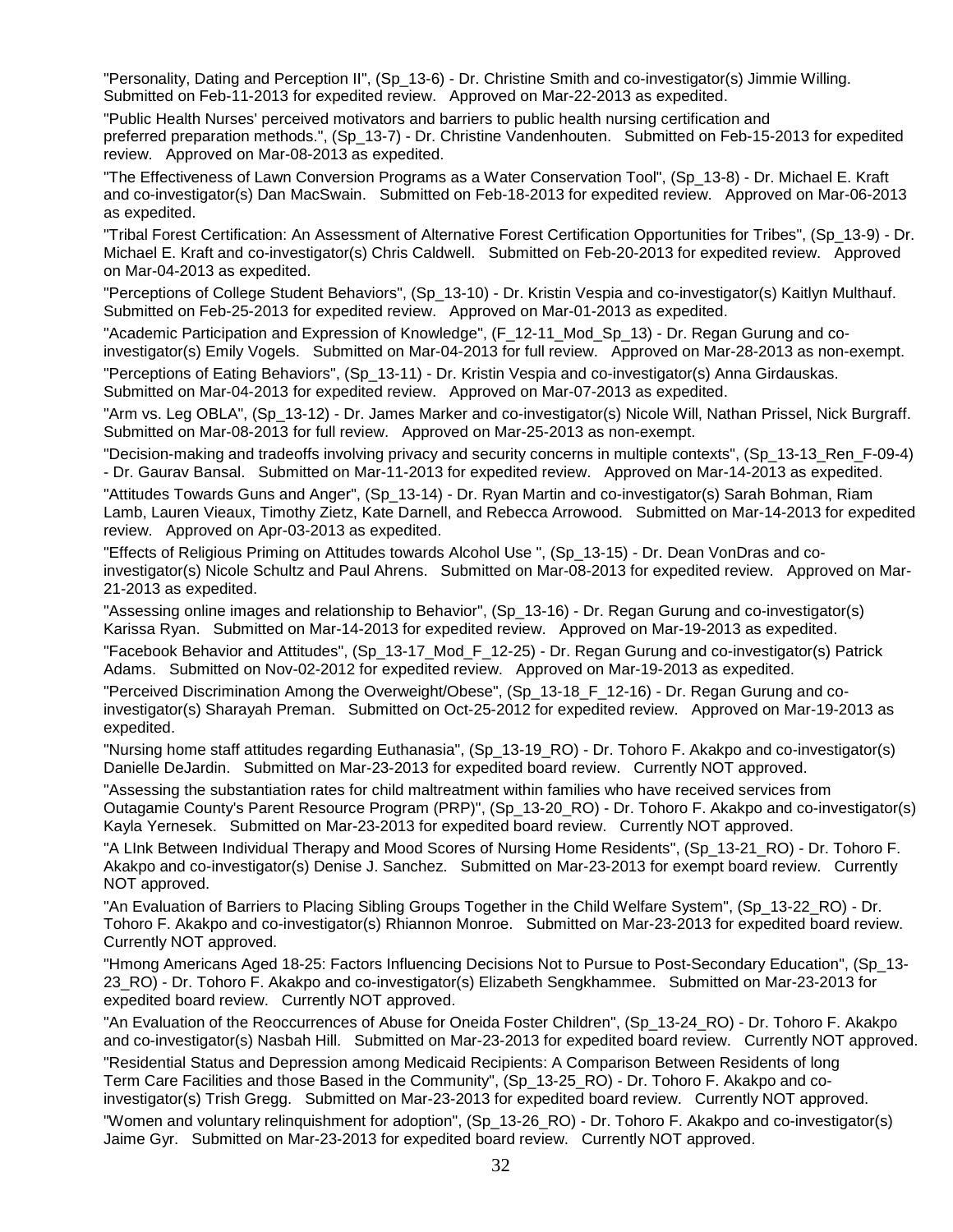"The Rate of Re-Hospitalizations for Medicare Advantage Members", (Sp\_13-27\_RO) - Dr. Tohoro F. Akakpo and coinvestigator(s) Laura Reinsch. Submitted on Mar-23-2013 for expedited board review. Currently NOT approved.

"An Evaluation of the Effectiveness of Services Provided to Families in Need: A One-Time Charity Event", (Sp\_13- 28 RO) - Dr. Tohoro F. Akakpo and co-investigator(s) Alesia Behnke. Submitted on Mar-26-2013 for expedited board review. Currently NOT approved.

"Correlation between pain frequency and indicators of depression", (Sp\_13-29\_RO) - Dr. Tohoro F. Akakpo and coinvestigator(s) Amber Pax. Submitted on Mar-26-2013 for expedited board review. Currently NOT approved.

"Adolescent Dating Violence: A School Personnel Perspective", (Sp\_13-30\_RO) - Dr. Tohoro F. Akakpo and coinvestigator(s) Brianne Zaborowske. Submitted on Mar-26-2013 for expedited board review. Currently NOT approved.

"Chronic Pain in Relation to Mental Health Disorders", (Sp\_13-31\_RO) - Dr. Tohoro F. Akakpo and co-investigator(s) Amber Grall. Submitted on Mar-26-2013 for expedited board review. Currently NOT approved.

"Parenting Program Involvement Effects on Future Substantiated Child Maltreatment.", (Sp\_13-32\_RO) - Dr. Tohoro F. Akakpo and co-investigator(s) Ashley Cyr. Submitted on Mar-26-2013 for expedited board review. Currently NOT approved.

"Crisis Intervention and Social Work Practice", (Sp\_13-33\_RO) - Dr. Tohoro F. Akakpo and co-investigator(s) Courtney Hocks. Submitted on Mar-26-2013 for expedited board review. Currently NOT approved.

"Extraordinary Experiences: Beliefs and Encounters with Post Death Contact", (Sp\_13-34) - Dr. Illene Cupit and coinvestigator(s) Shana Nadler. Submitted on Apr-01-2013 for expedited review. Approved on May-01-2013 as expedited.

"Contributing to the International Situations Project", (Sp\_13-35) - Dr. Regan Gurung and co-investigator(s) Cynthia Sanchez, Diana Schreck, Amarra Bricco, Kathryn Ledvina, and Alisa Prochnow. Submitted on Apr-01-2013 for expedited review. Approved on Apr-12-2013 as expedited.

"Attitudes and Experiences", (Sp\_13-36) - Dr. Kathleen Burns. Submitted on Apr-01-2013 for exempt review. Approved on Apr-11-2013 as expedited.

"Personality, Dating and Perception II", (Sp\_13-37) - Dr. Christine Smith and co-investigator(s) Jimmie Willing. Submitted on Apr-09-2013 for expedited review. Approved on Apr-22-2013 as expedited.

"Emotional Expression on Twitter", (Sp\_13-38) - Dr. Ryan Martin and co-investigator(s) Sarah Bohman, Rian Lamb, Lauren Vieaux, Timothy Zietz, Katie Darnell . Submitted on Apr-12-2013 for expedited review. Approved on Apr-15- 2013 as expedited.

"Reducing Stereotyping and Prejudice among High School Students for Physical Disability", (Sp\_13-39) - Dr. Regan Gurung and co-investigator(s) Chad Francour. Submitted on Apr-12-2013 for full review. Approved on May-07-2013 as non-exempt.

"Learning from Others How to Teach Intermediate Accounting: A Survey of Instructors on Course Coverage, Teaching Methods and Other Issues", (Sp\_13-40) - Dr. James Loebl. Submitted on Apr-16-2013 for expempt review. Approved on May-01-2013 as expempt.

"Exploring Divergent Developmental Pathways in Jordan", (Sp\_13-41) - Dr. Jill White. Submitted on Apr-16-2013 for full review. Approved on May-16-2013 as non-exempt.

"Exploring Jordanian Parental Ethnotheories: Online Research", (Sp\_13-42) - Dr. Jill White and co-investigator(s) Kate Darnell. Submitted on Apr-16-2013 for expedited board review. Currently NOT approved.

"Exploring Divergent Developmental Pathways in Jordan: Student Observations", (Sp\_13-43) - Dr. Jill White and coinvestigator(s) Page Beyersdorf, Bonnie Calow, Kate Darnell, Cherie Elm, Karlie Francour, Tiffany Hein, Vicki LaPorte, Ashley Rieth. Submitted on Apr-16-2013 for exempt board review. Currently NOT approved.

"Clientele Perceptions of Child Welfare Social Workers at Winnebago County Department of Human Services", (Sp\_13-44\_RO) - Dr. Tohoro F. Akakpo and co-investigator(s) Brianna Rossmanith. Submitted on Apr-26-2013 for expedited board review. Currently NOT approved.

"Physician Perceptions of Hospice Referrals", (Sp\_13-45\_RO) - Dr. Tohoro F. Akakpo and co-investigator(s) Linda Wein. Submitted on Apr-26-2013 for expedited board review. Currently NOT approved.

"Child Maltreatment: A Statistical Analysis in Brown County Wisconsin", (Sp\_13-46\_RO) - Dr. Tohoro F. Akakpo and co-investigator(s) Jessica Nell. Submitted on Apr-26-2013 for exempt board review. Currently NOT approved.

"Assessing Presentations", (Sp\_13-47) - Dr. Regan Gurung and co-investigator(s) Laura Kempen, Kayla Klemm, Becky Senn, and Rosie Wysocki.. Submitted on Apr-29-2013 for expedited review. Approved on May-06-2013 as expedited.

"Program Evaluation Impact survey", (Sp\_13-48) - Dr. Lora Warner. Submitted on Jan-00-1900 for expedited board review. Currently NOT approved.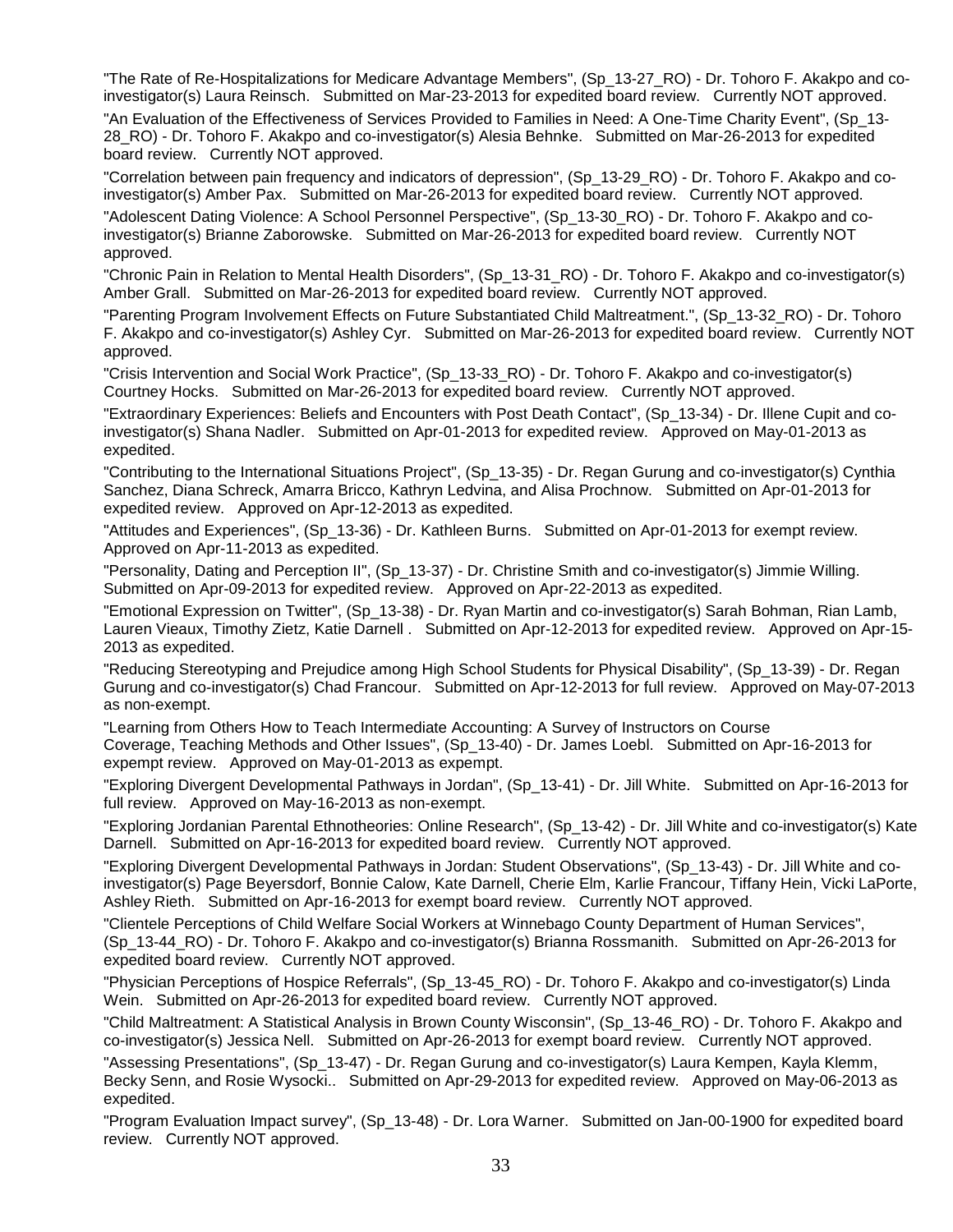"Secondary Traumatic Stress and the Child Welfare Profession in Northeast Wisconsin", (S-12-20\_Ren\_Sp-13\_49) - Tammy Snortum and co-investigator(s) Stephanie Reilly and Samantha Surowiec. Submitted on Apr-26-2013 for expedited review. Approved on May-03-2013 as expedited.

"Factors influencing classroom performance.", (Sp\_13-50) - Dr. Regan Gurung. Submitted on May-07-2013 for expedited review. Approved on May-14-2013 as expedited.

"Cognitive Intervention Programming and Recidivism", (Sp\_13-51\_RO) - Dr. Tohoro F. Akakpo and co-investigator(s) Kim Dorsey. Submitted on Jan-00-1900 for exempt board review. Currently NOT approved.

"Correlation of Substantiated Child Maltreatment and Size of Sibling Group", (Sp\_13-52\_RO) - Dr. Tohoro F. Akakpo and co-investigator(s) Lauren Flannery. Submitted on Mar-26-2013 for exempt board review. Currently NOT approved.

"Assessing the Effectiveness of a Juvenile Early Intervention Program on Decreasing Reoccurrence of Criminal Offenses", (Sp\_13-53\_RO) - Dr. Tohoro F. Akakpo and co-investigator(s) Ashley Cyr. Submitted on May-07-2013 for exempt board review. Currently NOT approved.

Submitted by Dr. James C. Marker, Chair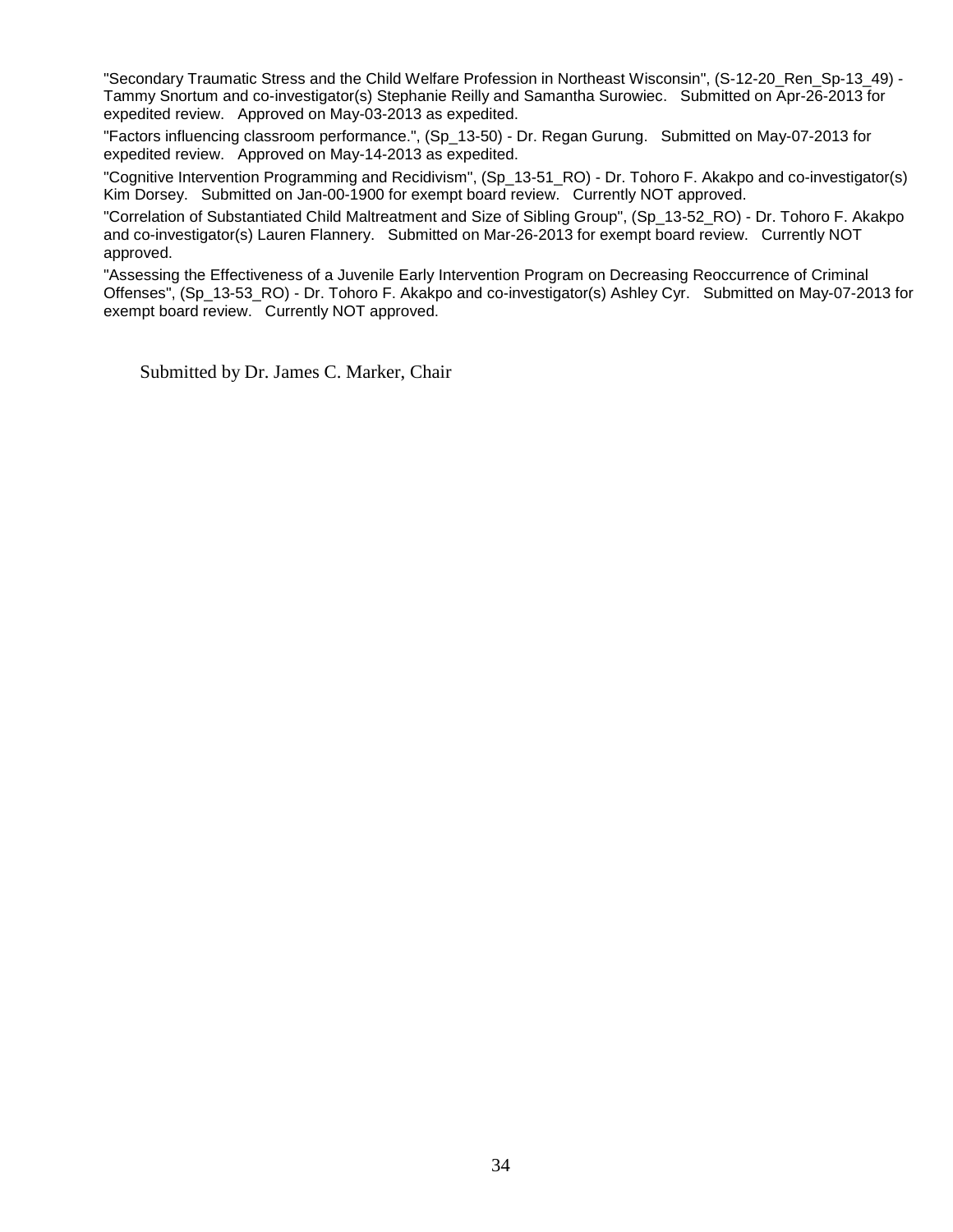# <span id="page-34-0"></span>*Instructional Development Council*

The Instructional Development Council (IDC) is the UW-Green Bay committee charged with supporting faculty development in the area of teaching, and it serves in an advisory role to the Center for the Advancement of Teaching and Learning (CATL) on campus. The eight appointed faculty members of the Council for 2012-13 were: Sampathkumar Ranganathan (Co-Chair), Christine Vandenhouten (Co-Chair), Kathleen Burns (Fall), Mike Hencheck, Catherine Henze, J.P. Leary, Jennifer Lanter and John Lyon. As Director of CATL, Aeron Haynie also served in an ex-officio role. Regan Gurung and Joann Dolan also served the committee in the ex-officio role.

The IDC met as a complete Council six times during the academic year. The two subcommittees (Grants – John Lyon and Jennifer Lanter; Awards – JP Leary, Kate Burns, and Mike Henchek; Conference- Sampath Ranganathan, Christine Vandenhouten and Aeron Haynie) each met several additional times in order to complete their assigned duties. In all, the work of the Council focused on supporting and working with CATL, evaluating applications for grant and award programs, supporting teaching -related professional development activities including the  $17<sup>th</sup>$  Annual Faculty Development Conference and reviewing sabbatical proposals.

### **The IDC and CATL**

The IDC continued its collaborative work this year with CATL. At each IDC meeting, the events scheduled through CATL were discussed, and the involvement of CATL throughout the University was reviewed. The IDC maintained its practice of a sub-committee for conference Planning, with the CATL Director and Chair of the IDC serving on this committee. Aeron Haynie, Director of CATL, did a wonderful job in maintaining cooperative communication with the IDC. The IDC looks forward to continued engagement with CATL in its administrative role of supporting faculty development.

#### **Grant and Award Programs**

The IDC evaluated applications and made recommendations to the Director of CATL for grant and award programs. Calls were available via the CATL website early, along with publicly available rubrics regarding how the applications would be reviewed. Proposals for Teaching Enhancement Grants, which are designed to support faculty development efforts related to teaching and learning, were reviewed in both fall and spring.

The following is a summary of the grants and awards made during 2012-13:

*Instructional Development Award*

We did not have any applicants for Instructional development award.

### *2013 Spring Starter Online Teaching Fellows*

Pao Lor (Education), Jenell Holstead (Human Development), Doreen Higgins (Social Work), Illene Cupit ( Human Development), Dennis Lorenz (Human Development), Uwe Potts (Human Biology), Dallas Blaney ( Public and Environmental Affairs), Tonmoy Islam (Urban and Regional Studies), Alma Rodreguez (Natural and Applied Sciences) and Amanda Nelson (Human Biology)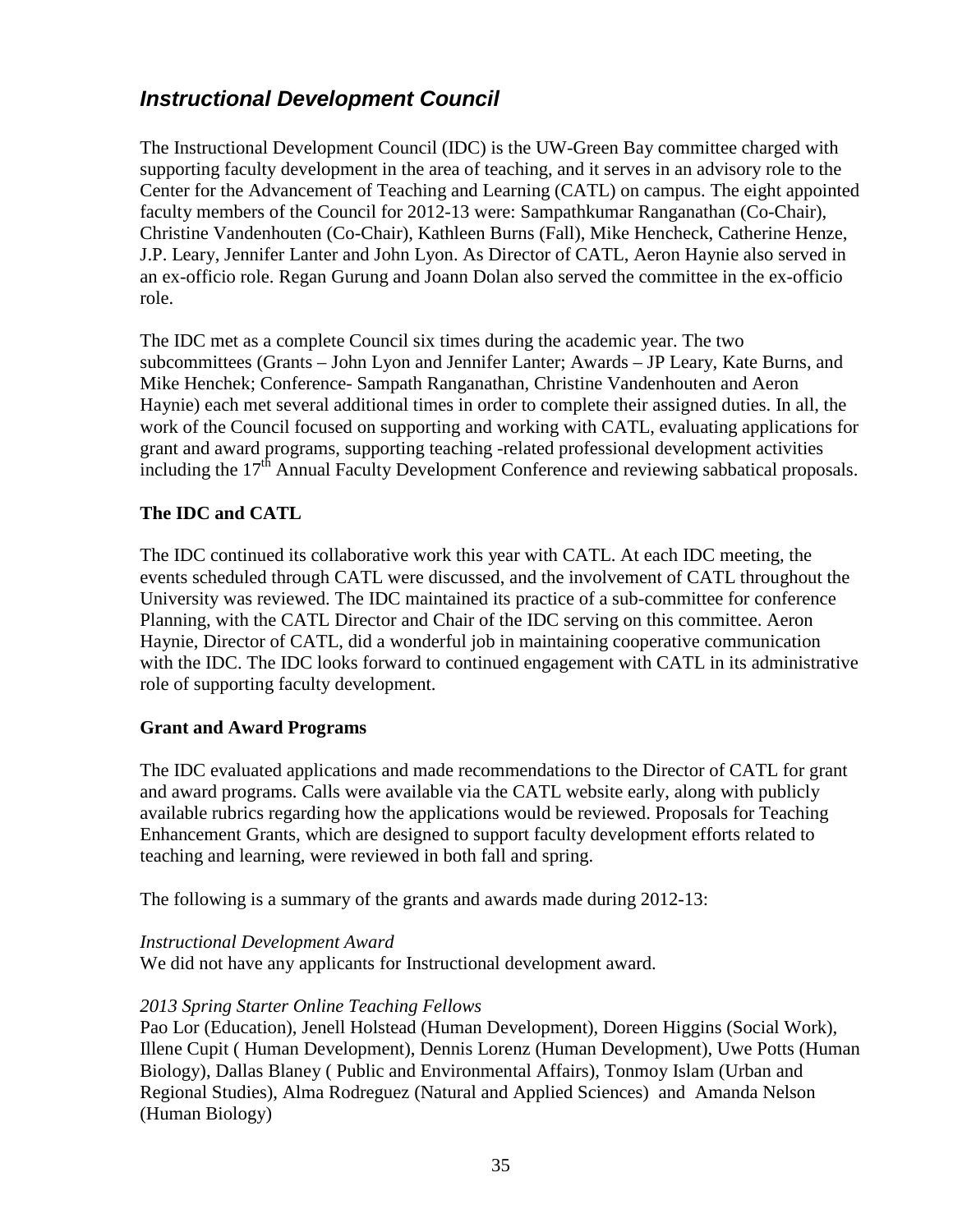#### *Winterim 2013 Advanced Online Teaching Fellows*

Gaurav Bansal (Business Administration), Denise Bartell (Psychology), Angela Bauer-Dantoin, (Biology), Kevin Kain (History), and Janet Reilly (Nursing)

#### *Scholarship of Teaching and Learning Award*

Scholarship of teaching and learning awards for 2012- 2013 were not awarded this year.

*Student Nominated Teaching Awards (Fourth year)* Chuck Rybak (Humanistic Studies) and Linda Steiner (Human Development)

*Teaching Enhancement Grants* Fall 2012 Chuck Rybak (English), Kathleen Burns (Human Development), Alison Staudinger (Democracy and Justice Studies) and Catherine Henze (English and Humanistic Studies)

Spring 2013 Kris Vespia (Human Development), Le Zhu (Human Biology), Illene Cupit (Human Development), Kristy Deetz (Art and Design)

*WI Teaching Fellows Program*

Katia Levintova (Public and Environmental Affairs ) Christopher Martin (Humanistic Studies)

### **Supporting Teaching and Professional Development Activities**

CATL continued its partnership with Quality matters program which is a national, facultydriven, peer review process designed to certify the quality of online courses. Three popular UWGB courses have been awarded "Quality Matters" certification for the high quality of their course design. They are Popular Music Since 1955 (Michelle McQuade Dewhirst), Business Statistics (Gaurav Bansal) and Perspectives on Values: The Contemporary World (Christina Ortiz). Additionally, UW-Green Bay has begun to expand its team of Quality matters trained reviewers. These include three new Master Reviewers – Heather Pokorsky, Dan Schrickel, and Pat Theyerl – and two Peer Reviewers — Profs. Angela Bauer-Dantoin and Gaurav Bansal.

This year the IDC continued to serve in an advisory role to the CATL Director in the development and implementation of professional development activities. The IDC continued to be the co-sponsor of the Faculty Development Conference. This year's conference (with a theme of "Teaching and Learning in the Digital Age") was well received. Dr. Gardner Campbell was the keynote speaker. Dr. Campbell addressed strategies for awakening the digital imagination. Jennifer Ham, 2012 recipient of the Founders Association Award for Excellence in Teaching, gave the luncheon address. Feedback from Conference participants was positive.

### **Sabbatical Proposal Review**

Consistent with its committee charge, the IDC reviewed eleven submitted sabbatical proposals – three for the 2014-2015 academic year, two for the Fall 2014 term, and two for the Spring 2015 term. The Chair then composed and forwarded a document summarizing that review to the Provost's Office. Tenured and untenured faculty participated in the proposal review however, only tenured members of the IDC made recommendations on sabbatical recommendations.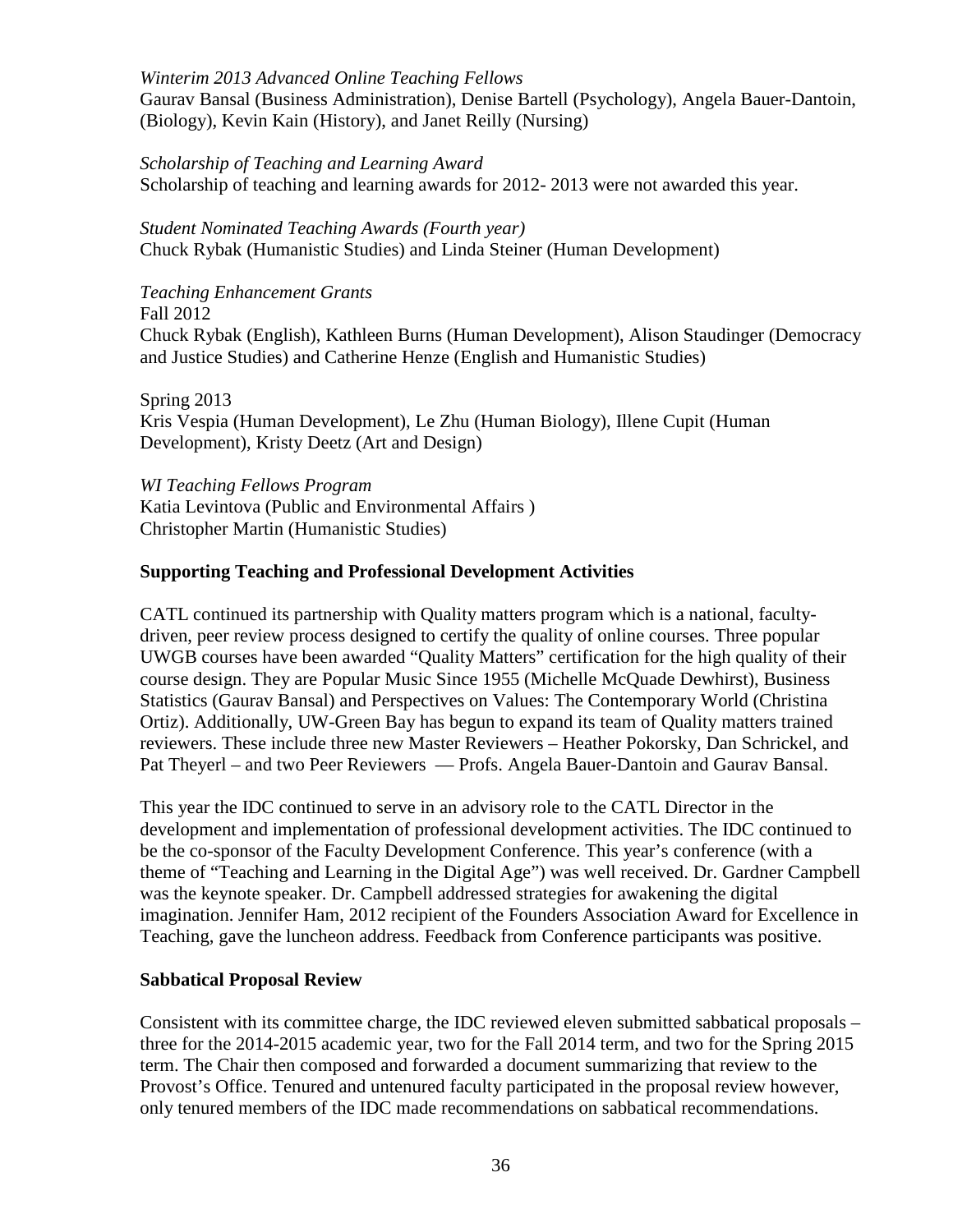IDC members determined that in the event the chairperson of IDC was untenured, that sabbatical recommendations would be signed by the Director of CATL reflecting expressed concerns from prior IDCs, acknowledged potential concerns with untenured faculty evaluating tenured colleagues sabbatical proposals.

#### **Summary and Recommendations**

In sum, this has been a successful year for the IDC. The Council continues to strongly support the positive role of the Center for the Advancement of Teaching and Learning on campus in professional development activities and also in the programs, grants, and awards it funds. The IDC continues to encourage collaborative partnership and open communication between the IDC Chair, the subcommittee Chairs, and the Director of CATL and supports a continued improvement in maximizing the use of the professional development activities offered on campus. The Chairpersons sincerely thank the members of the IDC for their excellent work and genuine interest in faculty development.

Respectfully submitted,

Sampathkumar Ranganathan, Co-Chair Christine Vandenhouten, Co-Chair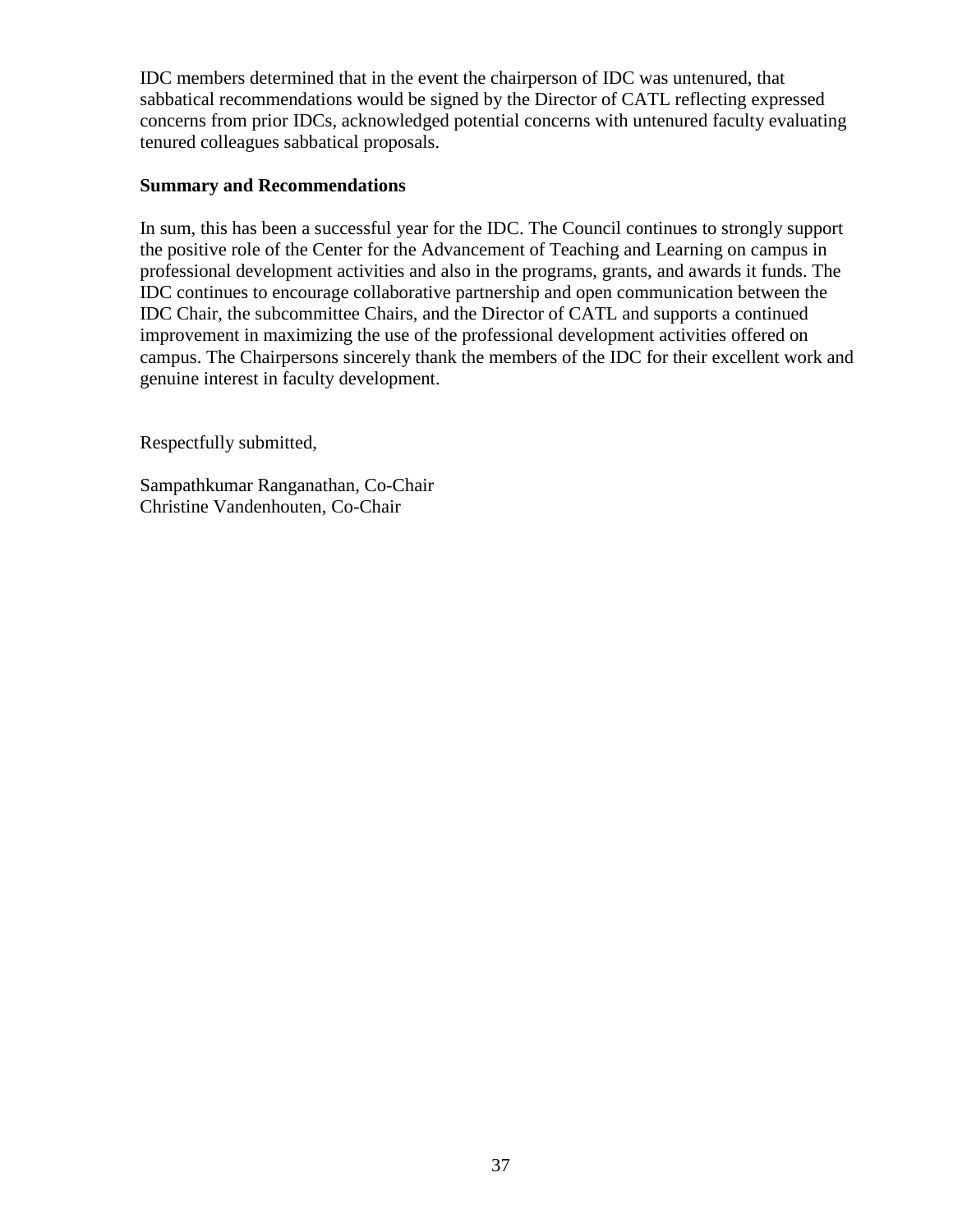# <span id="page-37-0"></span>*International Education Council*

**Chair:** Lucy Arendt

**Members:** Tohoro (Francis) Akakpo, Lucy Arendt, Brent Blahnik (*ex-officio*, non-voting), Katia Levintova, Sarah Meredith, Gabriel Saxton-Ruiz, and Leanne Zhu

The International Education Committee met six times during the 2012-13 academic year, beginning on September 18, 2012. Two ad hoc subcommittees met several times in addition to the six times that the full Committee convened: (1) Scholarships, and (2) Support for international students and for faculty teaching international students.

Prof. Arendt continued in the third year of her three-year term as Committee Chairperson as appointed by the Provost.

The Committee was once again very active in the third year of its newly constituted state. The Committee:

- 1. Helped to create a Common Theme proposal, "Global Citizenship in an Evolving World?" The proposal was selected for campus implementation during 2013-14. Hooray! Proposal development consumed the greatest part of the Committee's time. The Committee is incredibly grateful to staff member Kristy Aoki, who worked alongside the Committee to craft the proposal. Special recognition is also given to Committee member Katia Levintova, who went above and beyond the call of duty to make sure that the Committee's proposal was exciting, coherent, and doable.
- 2. Considered and deferred a request to fund a proposal to assess the development of intercultural competence through Travel and Study Abroad.
- 3. Reviewed and partially approved a site visit proposal to Brazil by two faculty members in Nursing.
- 4. Reviewed and approved several proposals for International Scholars-in-Residence.
- 5. Continued to discuss learning support for international students (e.g., admission criteria, tutoring, ESL coursework).
- 6. Considered and approved a Pass/No-Credit option for Travel and Study Abroad programs.
- 7. Assisted the Office of International Education with a formal evaluation and strategic planning process.
- 8. Participated in new student orientation for international students.
- 9. Considered and then deferred the development of student learning outcomes for Travel and Study Abroad students.
- 10. Approved the distribution of two online surveys intended to assess faculty and student satisfaction and engagement with campus internationalization efforts, including Travel and Study Abroad opportunities. Discussed the questions to be included in the surveys.

The Chairperson also met with faculty members to discuss faculty members' plans for upcoming Travel Abroad trips and experiences with previous Travel Abroad trips. The Chairperson also engaged in numerous email and face-to-face conversations and meetings with faculty, staff, and administrators on several issues related to international education.

The Chairperson would like to note that having Gabriel Saxton-Ruiz, a member of the Modern Languages faculty, serve as a regular member of the International Education Committee was very important to the Committee's effectiveness. Professor Saxton-Ruiz was a critical link to the Modern Languages faculty, sharing information between the Committee and the Modern Languages faculty on many issues of consequence. For the future, the Chairperson strongly recommends that at least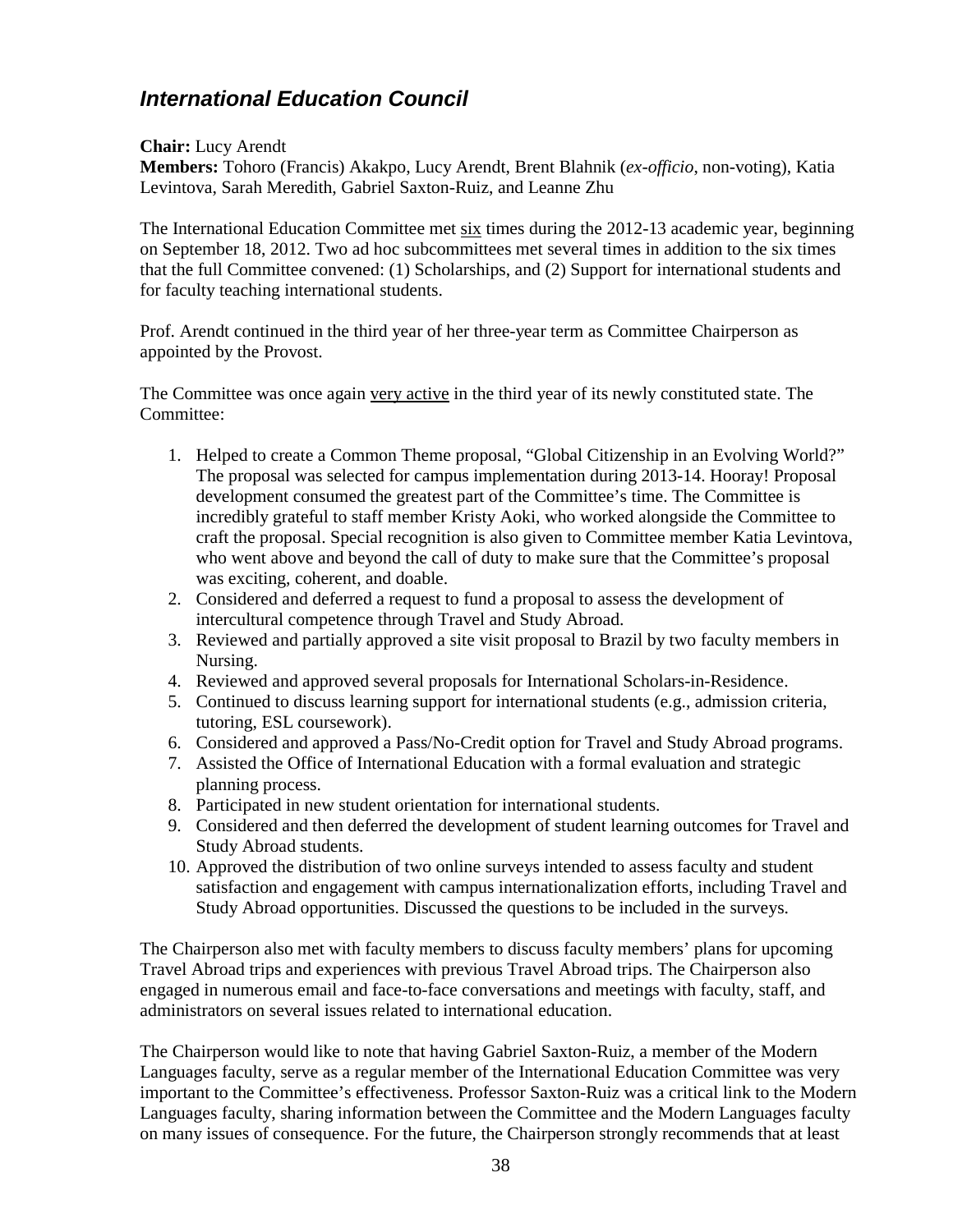one regular member of the Committee be affiliated with the Modern Languages faculty.

The Chairperson sincerely thanks the members of the Committee for their always spectacular engagement, their seemingly boundless energy for tackling important issues, and their sincere regard for all things international. It's been a terrific pleasure serving the university as the Chairperson of this committee, otherwise known as "The Very Best Committee" on campus.

Respectfully submitted, Lucy Arendt

*Note*: The Committee was subject to a new charge approved by the Provost and Vice Chancellor for Academic Affairs on August 6, 2010.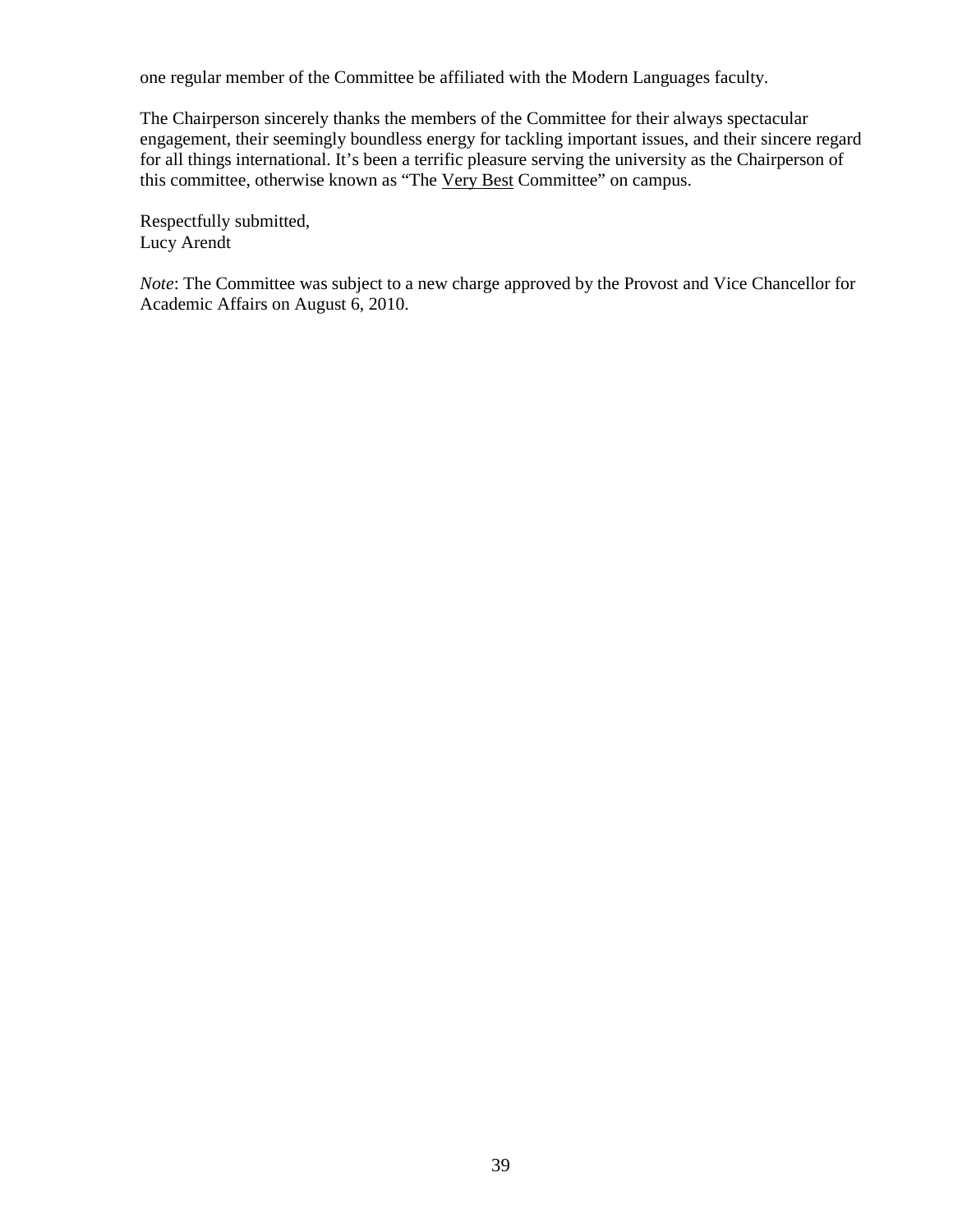### <span id="page-39-0"></span>*Research Council*

Research plays a vital role at the University of Wisconsin-Green Bay (UWGB) for faculty and for undergraduate and graduate students. For UWGB faculty, research is a significant requirement for promotion and career advancement. Research opportunities that exist at UWGB are essential in the recruitment of new faculty. For students, research experience is increasingly more important, and in some cases required, as they seek employment or apply to graduate school upon graduation. Therefore, opportunities to support ongoing and meaningful research at UWGB are critical to maintaining a quality faculty and educational experience for students. This report summarizes the activities of the Research Council (RC) during the 2012-13 academic year as determined by the members of the 2012 -2013 Research Council.

#### **Current Research Council Funding Programs and 2012-13 Awards**

**Research Scholar**: This program provides a 3-credit course release to selected faculty for targeted research projects. Typically, one research scholar is selected each semester. The award recipients for this year were as follows:

Spring semester award (course release for Spring 14): David Voelker, Humanistic Studies Fall semester award (course release for Fall 13): Michael Draney, Natural and Applied Sciences

**Grants in Aid of Research (GIAR)**: These small grants (\$800 and \$400) support data collection and supplies as well as travel to conferences for research presentation. This program has been very effective, funding hundreds of diverse projects by new and existing faculty. These grants are especially useful in supporting disciplines and areas of scholarship with limited external funding opportunities.

Fall semester awards: 26 Spring Semester awards: 25

It should be noted that additional funds were provided to the Research Council by the Dean of Liberal Arts and Sciences and by the Dean of Professional Studies for FY13, which were used to fund many more additional projects. Approximately 15 - 20 were funded per semester in past years. With the additional funds number of grants funded has now increased to 51 as of 2012-13.

**Grants Integrating Research and Teaching (GIRT):** these grants (\$1000) promote projects that assist faculty efforts to combine scholarly and pedagogical activities. This grant opportunity is designed to acknowledge and encourage collaborative research between UW-Green Bay faculty members that integrates students into scholarly work. Student participation must be included in proposed project.

Spring semester awards: 2

#### **Additional Research Council Activities**

The Research Council completed a number of other important activities during the 2012-13 academic year, which are briefly summarized below: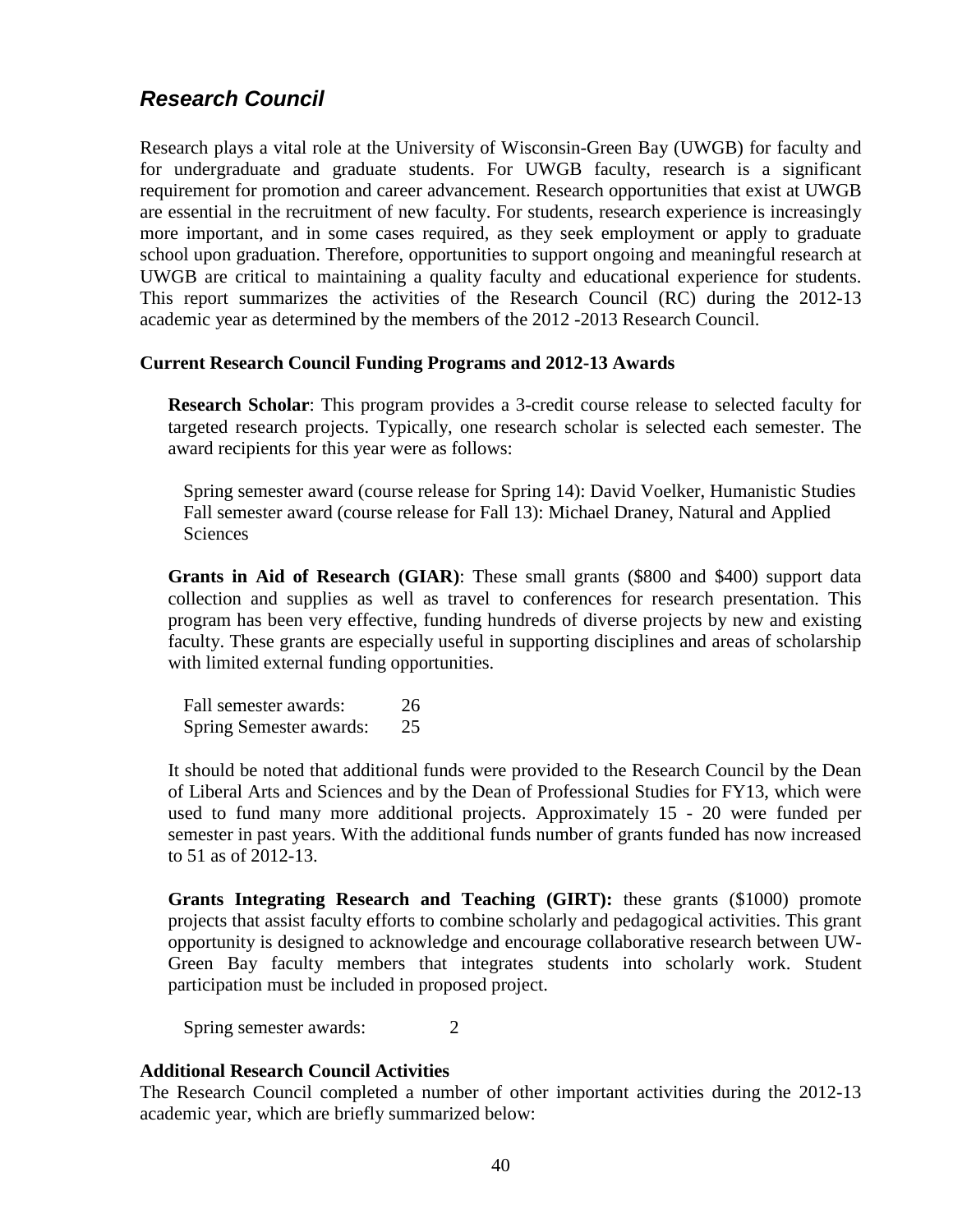- 1) Research Council Programs revised and updated the application forms for each of the Research Council grant programs.
- 2) Research Council Budget submitted the annual budget for the 2013-14 academic year.
- 3) Deans Furlong and Mattison contributed an additional \$8000 each towards funding GIAR grants.

### 4) **In fall 2012 the Research Council pursued the needs and opportunities it identified in May 2012.**

- **-** The RC chair met with CATL Chair Aeron Haynie to discuss additional faculty Research support that both committees might cooperate on. At this meeting it was noted that the Provost wishes to increase undergraduate research. The possibility of a high impact conference and a "The Cofrin Scholars" group for students who struggle might be set up at the sophomore level for peer mentoring. CATL is in charge of new faculty orientation. It was noted that CATL gives a book to incoming faculty about how to balance teaching and research: Robert Boice book *Advice for New Faculty Members* Catl purchased for new faculty. If the RC wishes, a meeting can be set up for a discussion about the book for the new faculty with Prof Haynie. Prof Haynie also suggested that the RC look into requesting a paid institutional membership for online support from groups of research support to Kerry Ann Rockquemore's group National Center for Faculty Development & Diversity. The Research Council found the cost of such a membership to be prohibitive.
- **-** The Council invited Prof. Caroline Boswell to the October meeting to discuss ways the RC might help facilitate campus writing support groups for untenured faculty. We also asked her to report on the CUR Grant Writing Workshop that she attended in Summer 2012.
- In November the Council invited Prof Kersten possible future implementation of an office of undergraduate research. Both he and Dan McCollum discussed all of the networking and work that would need to take place before funding could be discussed for such a proposal including getting the approval and backing of the faculty, the deans and the administration. The council was told that funds could be made available if everyone supported it.
- In Spring 2013, the Research Council set standardized deadlines for GIAR, GIRT, Research Scholar proposal submissions. The GIAR deadline date for submissions in fall will be the  $3<sup>rd</sup>$  Monday in October at 4 pm. The Research Scholar date will be the 1<sup>st</sup> Monday in November. The spring GIAR, GIRT and Research Scholar deadline date for submissions in spring will be the Monday following spring break at 4 pm.
- The GIRT grants will be increased from \$1000 to \$1500.
- In Spring 2013, as a result of the various "needs and opportunities" agenda set in May 2012 that Research Council concluded that it would take a great deal more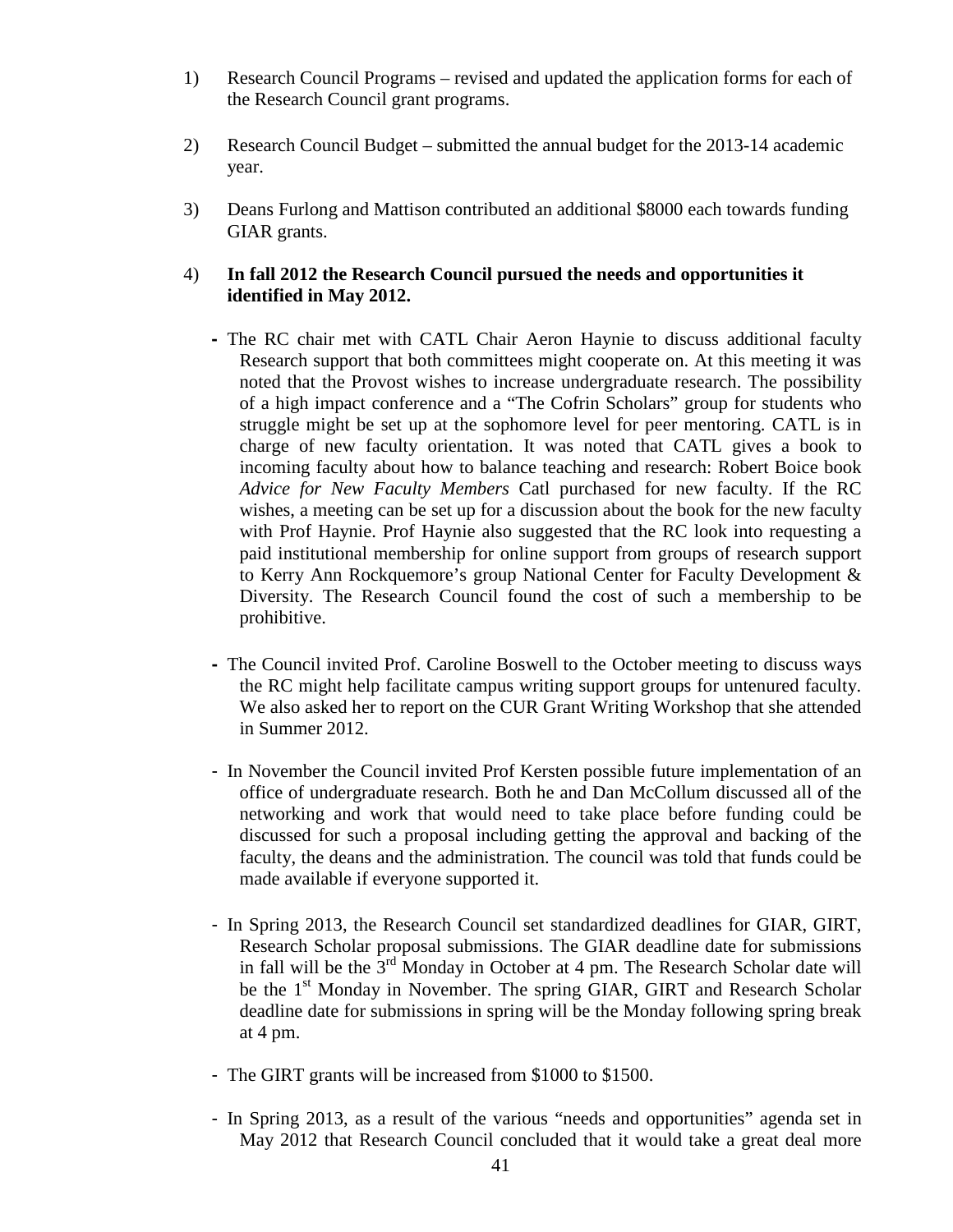time and effort to pursue any of these needs or opportunities. Since most of the workload would fall to the RC chair, the agenda could only happen if the RC chair were to receive course reassignment, or if preferred, overload compensation. Other possible RC chair activities for the RC chair might include: 1. Visiting the various discipline meetings on campus to increase awareness of the RC Council grant opportunities and to promote research grants and offerings on campus 2. Increasing external communication about research opportunities with other institutions 3. Attending the Posters on the Rotunda 4. Being free to help with the Academic Excellence Symposium. The Council met with Deans Furlong and Mattison and the Provost on May 6 to discuss the request.

5) The Research Council identified the need to further clarify spending deadline due dates.

#### **2012 - 2013 Research Council**

Scott Ashmann Toni Damkoehler, Chair Jennifer Ham John Luczaj Alma Rodriguez Estrada Lidia Nonn, Ex officio member

It should also be noted that activities of the Research Council would not have been possible without the contributions of the Office of Grants and Research staff member Charmaine Robaidak, who was instrumental in grant coordination and administration.

Respectively submitted, Toni Damkoehler Associate Professor - Art & Design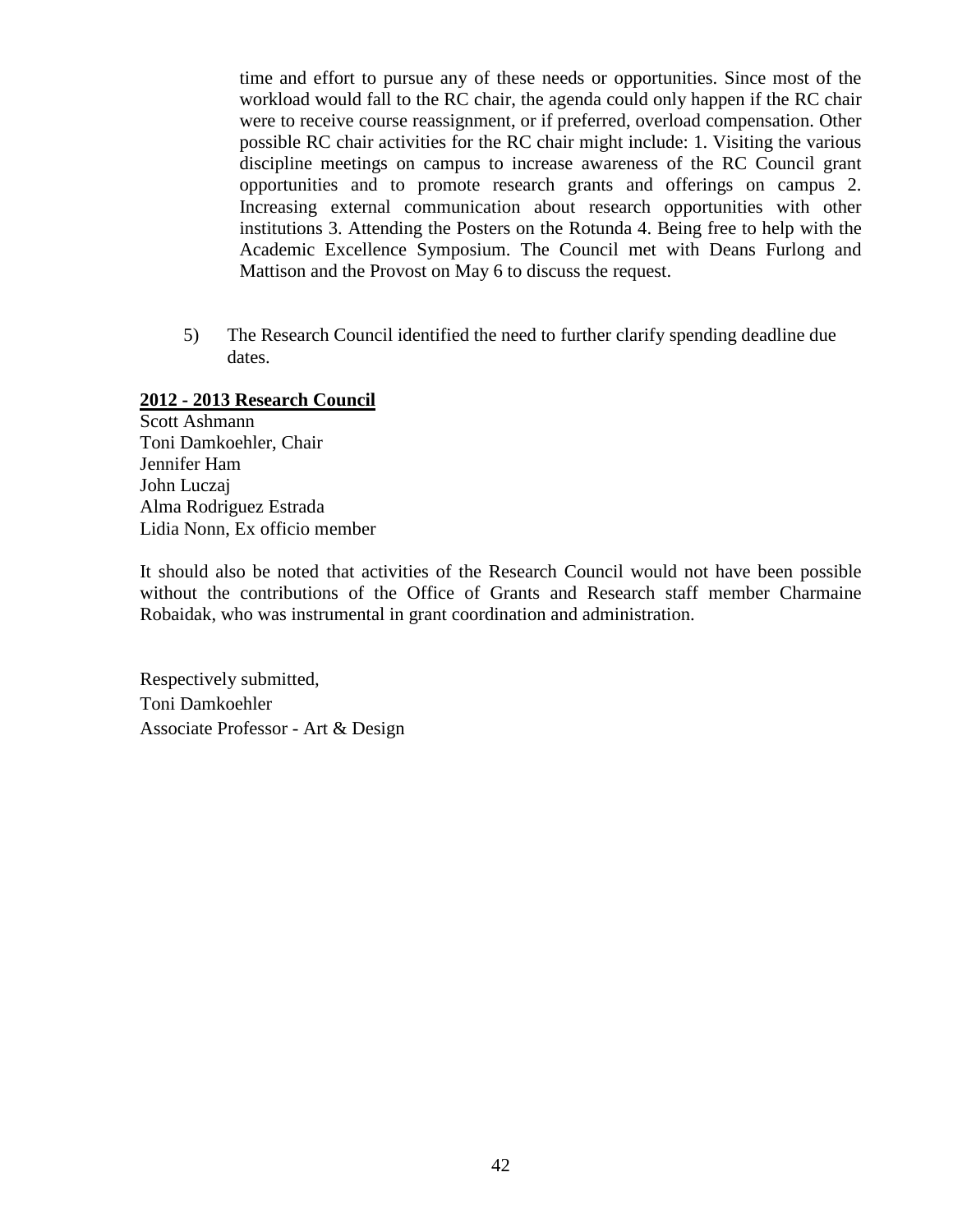# <span id="page-42-0"></span>*Technology Council*

### **Purpose & Membership.**

The Technology Council is advisory to the Provost and responsible for developing and monitoring the campus technology plan and recommending technology policies. The Council is chaired by the Associate Provost of Information Services & CIO. Membership consists of representatives from each of the divisions, three faculty members, and one student. Members for 2012/13 were:

Chair – Rajeev Bukralia Academic Affairs – Andrew Kersten Advancement – Kimberly Vlies Athletics – Dan McIver Business & Finance – Paul Wikgren Faculty Representatives – Eric Morgan, Chuck Rybak, Craig Hanke Information Services – David Kieper Liberal Arts & Sciences – Scott Furlong Outreach & Adult Degree – Steve Vandenavond Professional & Graduate Studies – Sue Mattison Student Affairs – Mike Stearney & Brenda Amenson-Hill Student Representative – Jacob Fabel Secretary (ex-officio) – Paula Ganyard

### **Activities for 2012/13**

The Council met six times this year; and with a new CIO starting the Council took the opportunity to reflect on its purpose and what it should focus on going forward. The Council decided that it was best for the University that it be more strategic in nature and less operational. During the fall semester, discussions revolved on how to help the University become more innovative. The Council played a major role in facilitating the discussions regarding an innovation lab. During the spring semester, the Tech Council focused on revising the Technology Plan. The Council advised the CIO on the process for revising the plan, how to gather feedback, who stakeholders are, and how it should be aligned with the University's strategic plan. The Council has plans to review a draft of the new plan when it resumes next academic year.

Respectfully submitted, Paula Ganyard Secretary (*ex-officio*)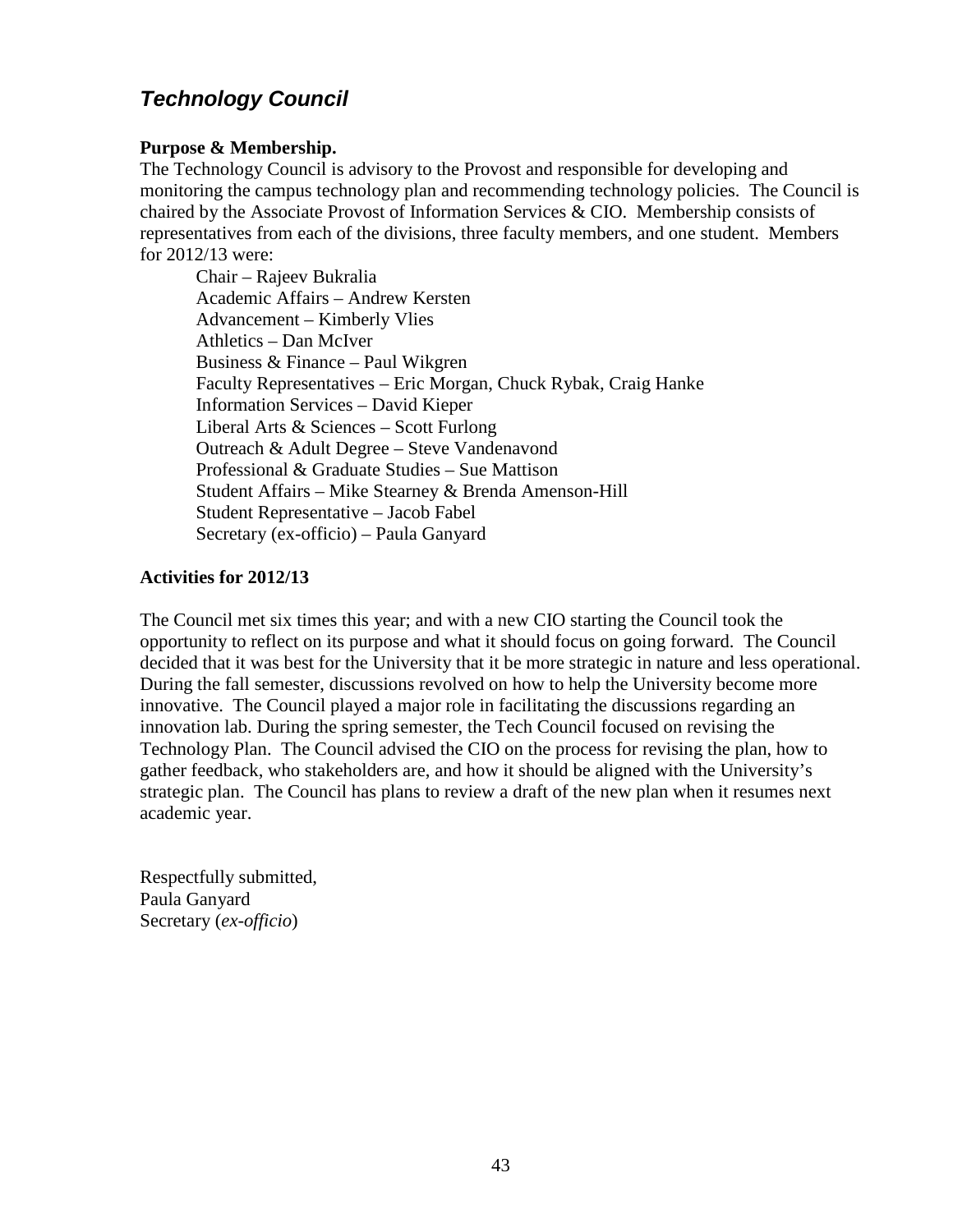# <span id="page-43-0"></span>*University Assessment Council*

Members: Andy Kersten (Chair); B. Amenson-Hill, R. Bukralia, B. Carmichael, S. Furlong, K. Franz, C. Hansen, S. Mattison, C. Smith, S. Vanden Avond, C. Vandenhouten (members); A. Bauer, D. Furlong, P. Ganyard, P. Gilson (ex-officio members)

The UAC was very active last academic year. It held seven meetings and accomplished the following major tasks:

- 1. The UAC drafted and built consensus for a new University Assess Plan. The Plan will be implemented during the 2013-2014 academic year.
- 2. It changed the charge and composition of the UAC in order to align its structure to the new University Assessment Plan.
- 3. It suggested a change to the General Education Council charge to align it to the new University Assessment Plan.
- 4. It oversaw the creation of a new web site to help with the transition to the new University Assessment Plan as well as annual assessment reporting.
- 5. It oversaw the creation of a new syllabi repository and a new assessment reporting repository on GB Share.
- 6. The UAC began discussions about the system of course evaluations at UW-Green Bay.

Respectfully submitted, Andrew E. Kersten Associate Provost for Academic Affairs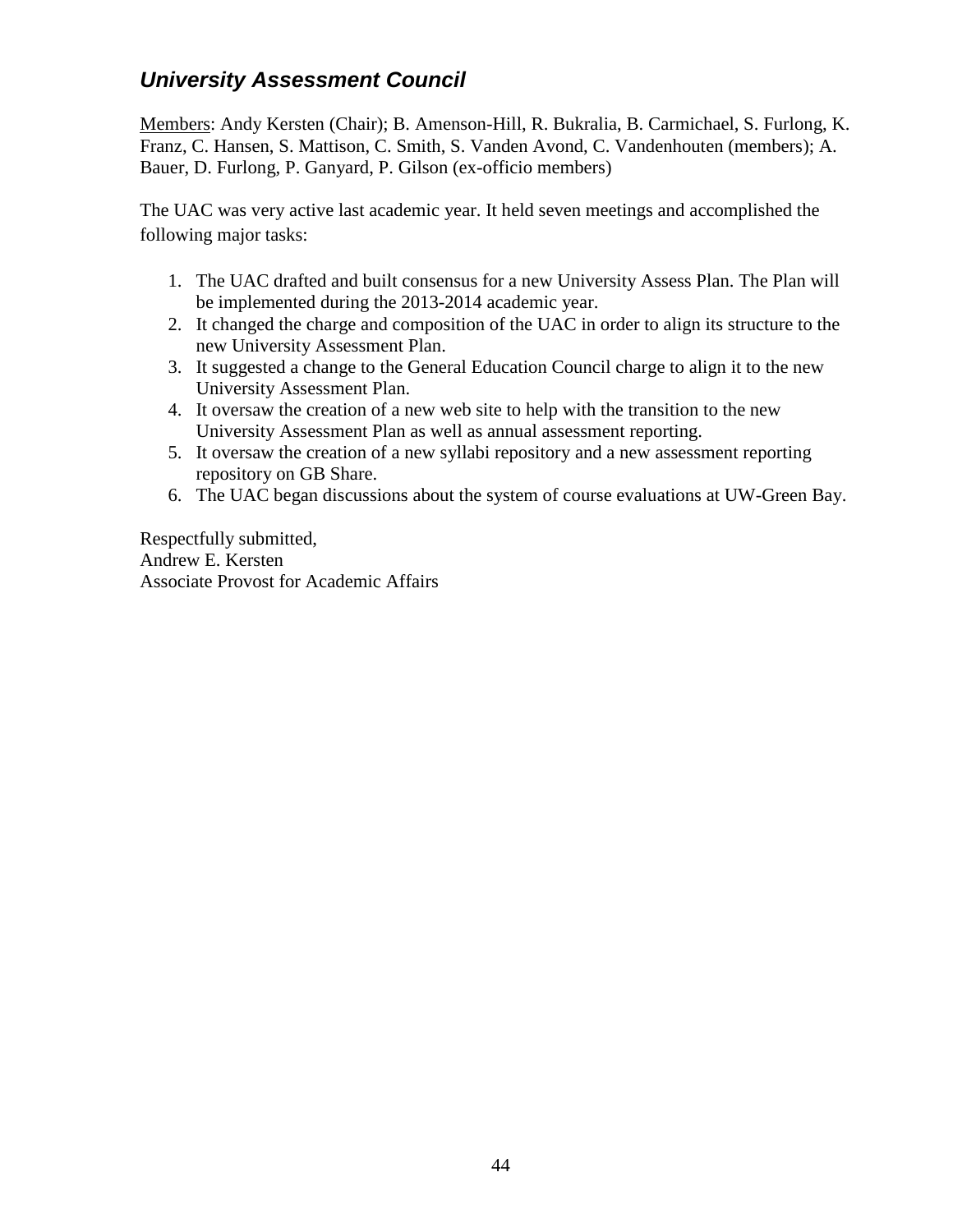### **ACADEMIC STAFF ELECTIVE AND APPOINTIVE COMMITTEES**

### <span id="page-44-1"></span><span id="page-44-0"></span>*Academic Staff Committee*

### Academic Staff Committee

I. Academic Staff Committee met bi-weekly on Thursday mornings at 10:00am. Academic Staff Committee members:

> Kristy Aoki, Chair 2/1/13– 6/30/13 & Vice Chair 8/20/12 – 1/31/13 Leif Nelson, Chair 8/20/12 – 01/31/13 Kelly Kramp, Chair 7/1/12 – 8/20/12 Emily Rogers, Vice Chair 2/1/13– 6/30/13 & UW-System Academic Staff Rep Samantha Surowiec Mary Simonsen Jan Malchow Katrina Hrivnak

Two Academic Staff Assemblies were held during the 2012 – 2013 academic year. Thursday, October  $18<sup>th</sup>$ , 2012 in the Christie Theatre Thursday, May  $2<sup>nd</sup>$ , 2013 in Phoenix C Room

### II Academic Staff Committee Actions

- 1. Letter sent on behalf of the Academic Staff Committee to President Reilly UW-System, supporting staff involvement in the flex degree planning process.
- 2. Updated bylaws to include Academic Staff Committee discretion when appointing an ASC secretary.
- 3. Forwarded a nomination for the Academic Staff Awards.
- 4. Suggested an academic staff committee advisory group to the CWC be created to review salary issues related to academic staff.
- 5. Approved establishment of a Joint Governance Committee on Student Misconduct.

Respectfully submitted, Kristy Aoki, Academic Staff Chair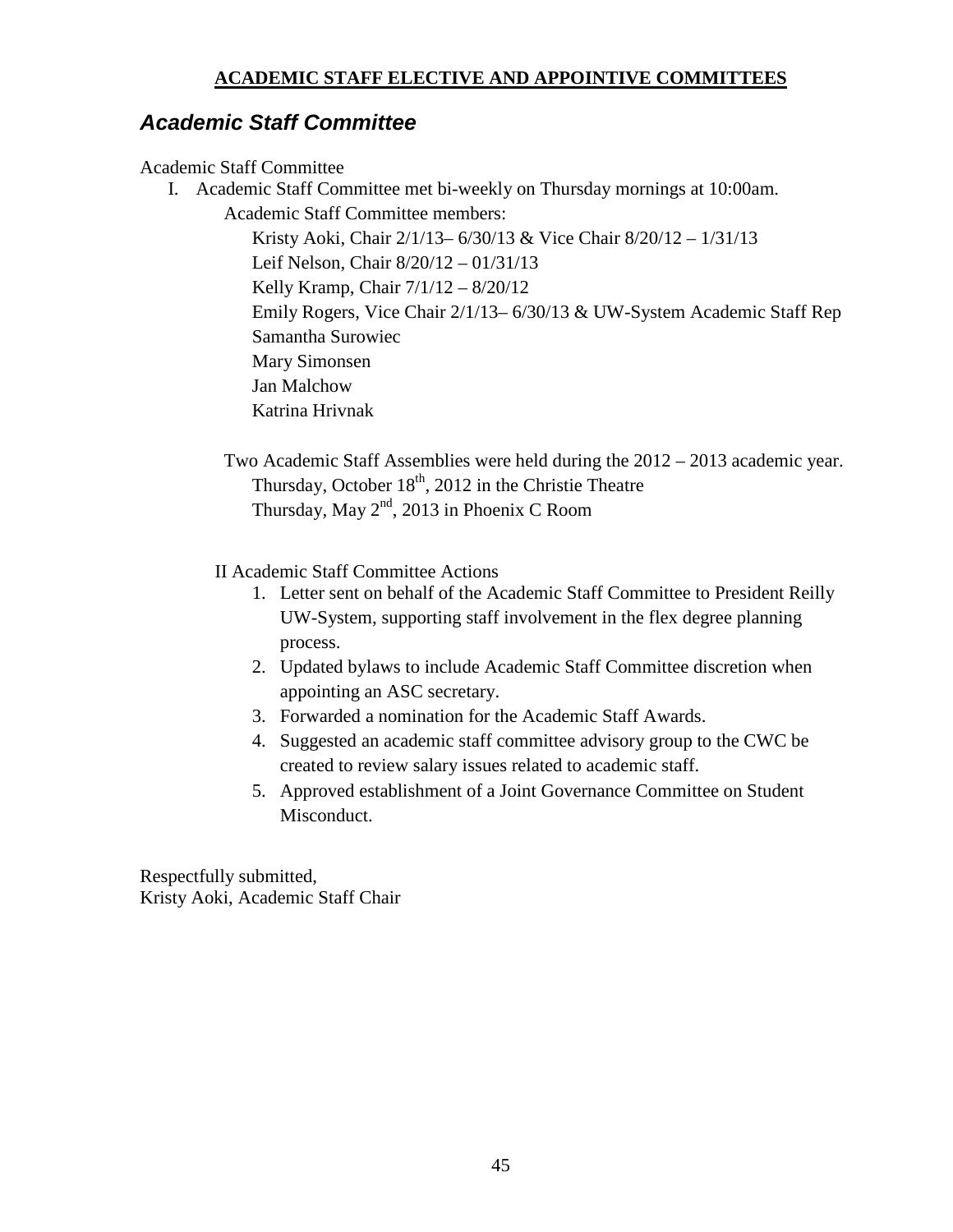# <span id="page-45-0"></span>*Academic Staff Personnel Committee*

The Personnel Committee met once this past year. There was a discussion of the Resolution on Transparency. The decision was made to monitor and come back together if needed.

Respectfully submitted,

Eileen Kolb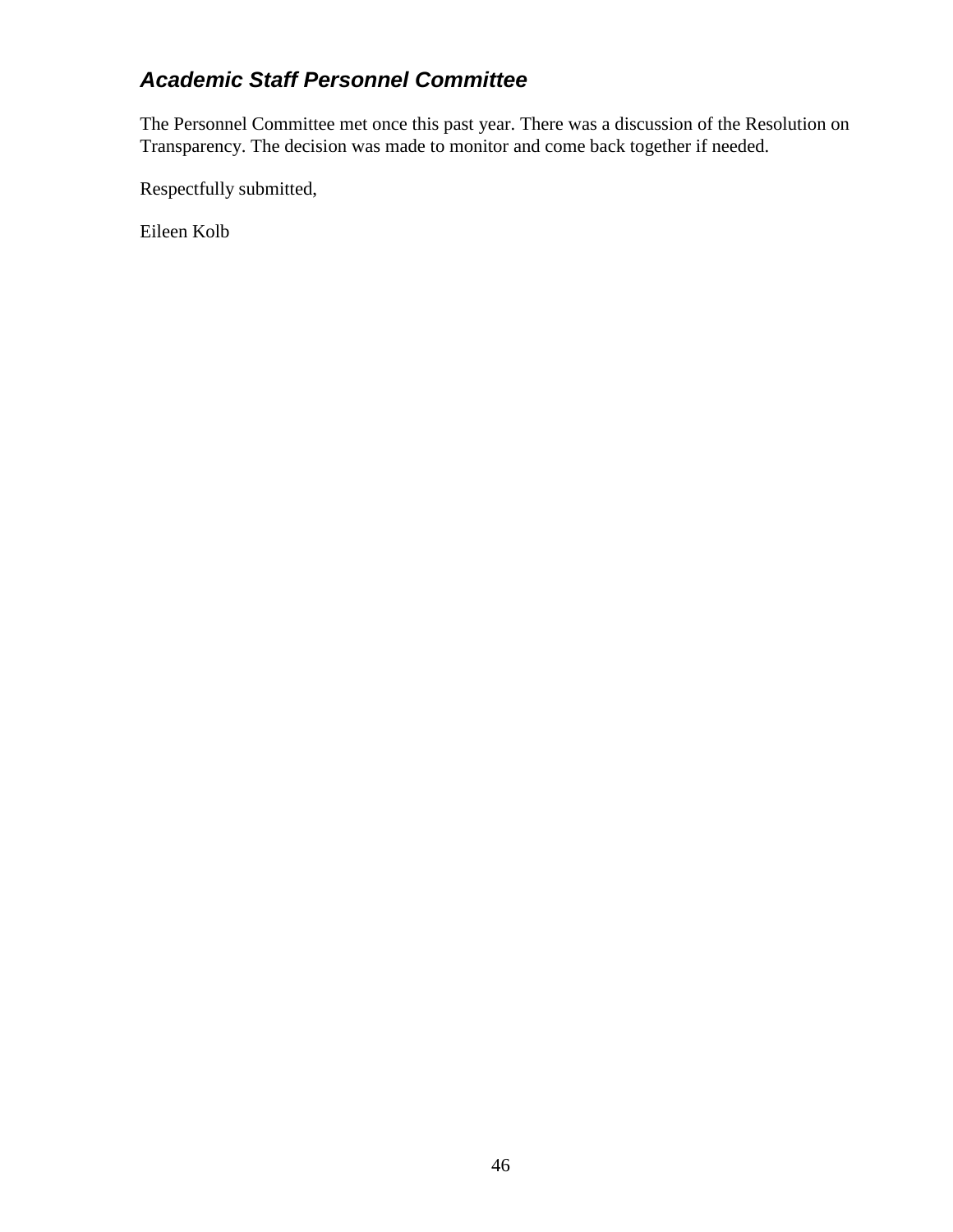# <span id="page-46-0"></span>*Academic Staff Professional Development Allocations Committee*

I am happy to report that there was profound interest on the part of the Academic Staff, during this fiscal year, to find good professional development opportunities. Academic Staff Professional Development Allocation Committee members were able to utilize our entire annual budget for the 2012-2013 fiscal year.

### **Initial funding available from July 1, 2012—June 30, 2013 equaled \$11,400.00. If all approved travel and expense reports are submitted in a timely manner, the entire budget will be expended and will show a balance of \$ 0.00 prior to June 30, 2013. The full budget was expended effective February 27, 2013.**

All funding requests were submitted electronically to a committee member, who then reviewed for accuracy and uploaded all documents to the GB Share Drive and notified the committee members via email of the application. The Committee was able to operate quite efficiently using the GB Share Drive, only needing one face to face meeting on July 31, 2012 to establish our method of reviewing applications with new members and deciding who would take on the duties of Chair (Jamee Haslam), Secretary (Andrew Meyer), Treasurer (Debra Strelka), Coordinator of Applicant Submissions (Lynn Niemi) and Publicity Coordinator (Jennifer Schwahn). We were able to accomplish a lot by simply staying in contact with each other via email if there were discussion points on any of the applications. Human Resources, Judi Pietsch, and SOFAs were consulted to verify eligibility of applicants when needed.

Our primary method of advertisement involved use of email and LOG notices. We placed LOG notices each month and sent email notices to through SOFAs administration to all Academic Staff. We also contacted Human Resources to obtain new hire and supervisor contact information in order to contact academic staff who were new hires and supervisors to help raise awareness of Professional Development funding availability. The additional marketing strategies enabled the committee to increase awareness of the availability of Professional Development funding, which likely lead to the increased applications for funding and the expending of the full budget by late February 2013.

A total of 34 members of the Academic Staff were awarded funding. They represent staff from the following offices or learning areas:

Admissions Academic Advising Adult Degree Programs (Outreach and Adult Access) Center for the Advancement of Teaching & Learning Counseling and Health Center Cofrin Library Nursing Disability Services Human Biology Program Phuture Phoenix-Institute for Learning Partnership Computing & Information Technology Learning and Technology Center Theatre and Dance University Advancement University Communications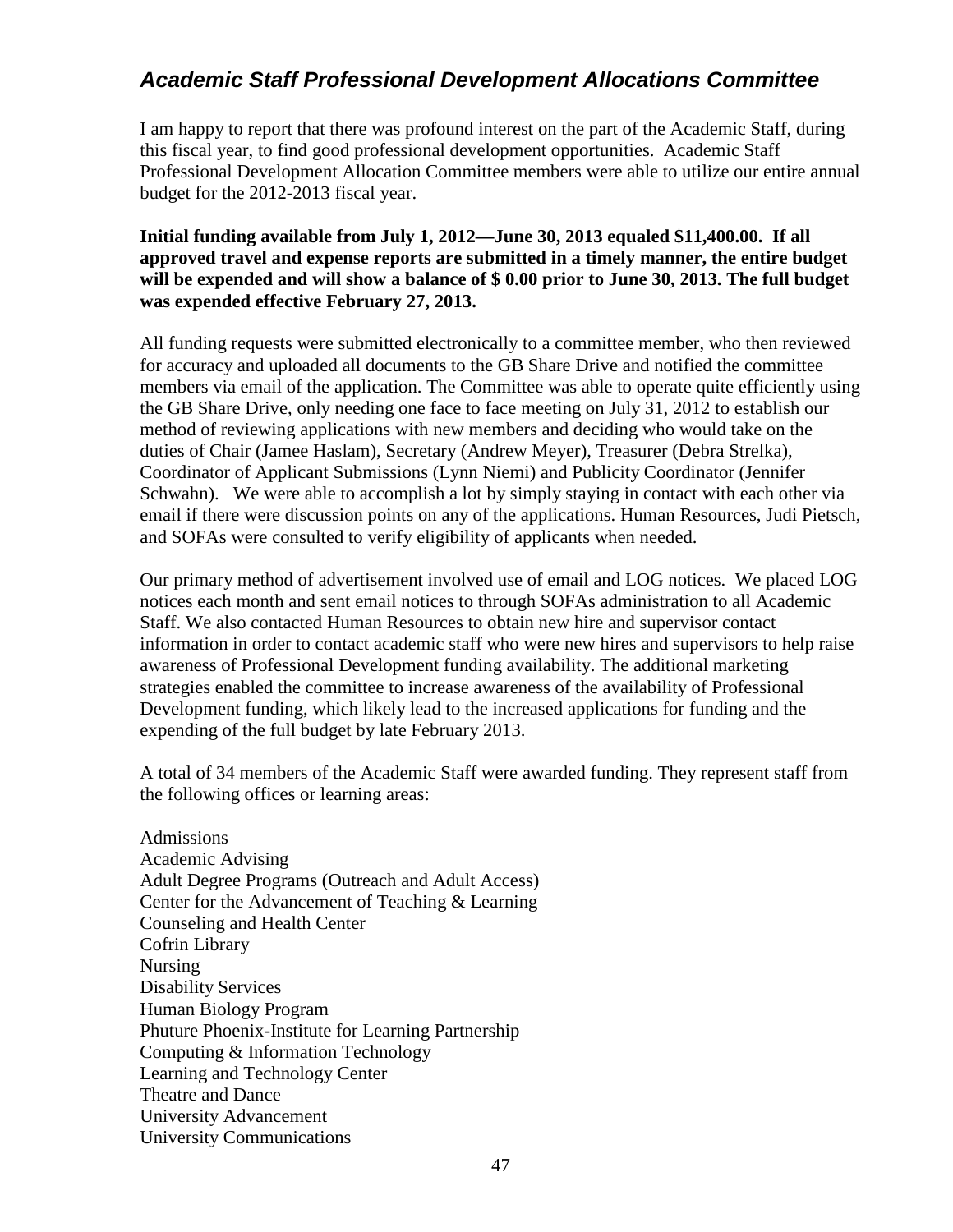Web Services Financial Aid & Student Employment Natural & Applied Sciences

Awards ranged from \$40 to the maximum of \$500. A total of 14 applicants received the maximum of \$500. All approved applicants received email notification from the Chair, Jamee Haslam, indicating that their funding was approved with specific instructions on how to submit the needed documentation to receive their individual award.

We did have 1 applicant that we did not fund due to eligibility concerns and 1 applicant that was not funded due to timing of application (applicant submitted request after the event occurred). We also had 2 requests that the committee was not able to fund the amount requested due to budget depletion.

We did commit funds (\$500) from the July 2013—June 2014 budget to 1 applicant (thus far) who requested support for conferences to be attended in July 2013—the next budget year. The new Allocation Committee will work with Judi Pietsch, from the Provost and Vice Chancellor's Office, to complete the transfer of those supporting dollars after their TER's are submitted.

The Allocation Committee members also want to acknowledge with appreciation, the assistance from the Human Resources Office, Cliff Abbott (Secretary of the Faculty and Academic Staff), Leif Nelson (Chair of the Academic Staff Committee), Samantha Surowiec (Allocation Committee Liaison to the Academic Staff Committee), Judi Pietsch and Daniel McCollum from the Provost and Vice Chancellor's Office.

As Chair for the 2012-2013 Academic Staff Professional Development Allocations Committee, it has been my pleasure to work with the members of this Committee including Debra Strelka, Jennifer Schwahn, Lynn Niemi, and Andrew Meyer. The returning members will certainly add strength to the 2013-2014 Committee.

Respectfully submitted, Jamee M. Haslam Chair of the Academic Staff Professional Development Allocation Committee 2012-2013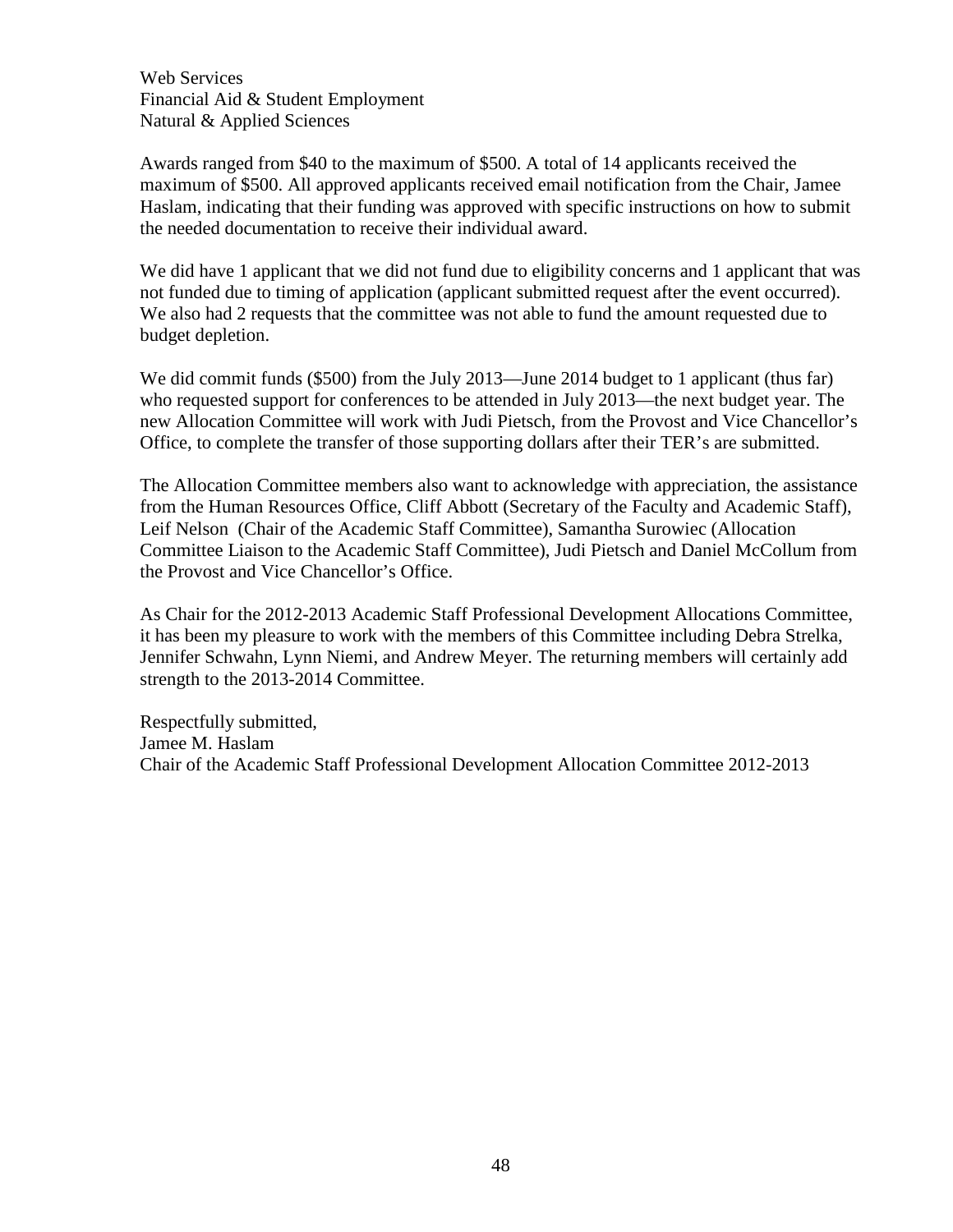# <span id="page-48-0"></span>*Academic Staff Professional Development Programming Committee*

### **Committee Members:**

Joe Hardenbrook (Chair), Jeanne Stangel (Secretary), Lynn Rotter (Treasurer), Mary Guy, Todd Sanders

Academic Staff Liaison: Emily Rogers

**Ongoing Activities** 

- Semi-monthly meetings for event planning.
- Maintain and utilize Academic Staff Blog:<http://blog.uwgb.edu/as>
- Maintain and utilize Academic Staff Facebook page: <https://www.facebook.com/UWGBAcademicStaff>
- Budget: \$5,711; estimated ending balance \$4217

### Fall 2012 Activities

• September: Co-sponsored former Detroit Lions quarterback Eric Hipple's talk on suicide prevention.

### Spring 2013 Activities

- March: "The Balancing Act: Tips for a Successful Work/Life Balance" Brown Bag featuring Jean Birr (life coach, alumna, and associate lecturer), Renee Ettinger (academic librarian), and Melissa Pufall (Human Resources).
- May: "Fuel Your Inner Phoenix: Health/Wellness Event" marketed to academic staff as their annual conference, the committee partnered with the Classified Staff Advisory Council and UWGB Wellness Committee as co-sponsors. The committee assumed costs relating to Academic Staff attendance at this event, planned the speakers, and sought local vendors. (51 attendees)

Recommendations

- More guidance on the number of events that should be planned.
- Draw up expectations on the amount of time committee members may need to spend in regards to committee work.
- Attention to budget details. Many members do not have direct experience with this.
- Information/resources on complying with state regulations (e.g., limits on food expenses, description of how funds can be spent).
- Investigate the need to digitize committee documents. Files are currently in two large paper boxes.
- Revisit committee charge.

Respectfully submitted by Joe Hardenbrook, Chair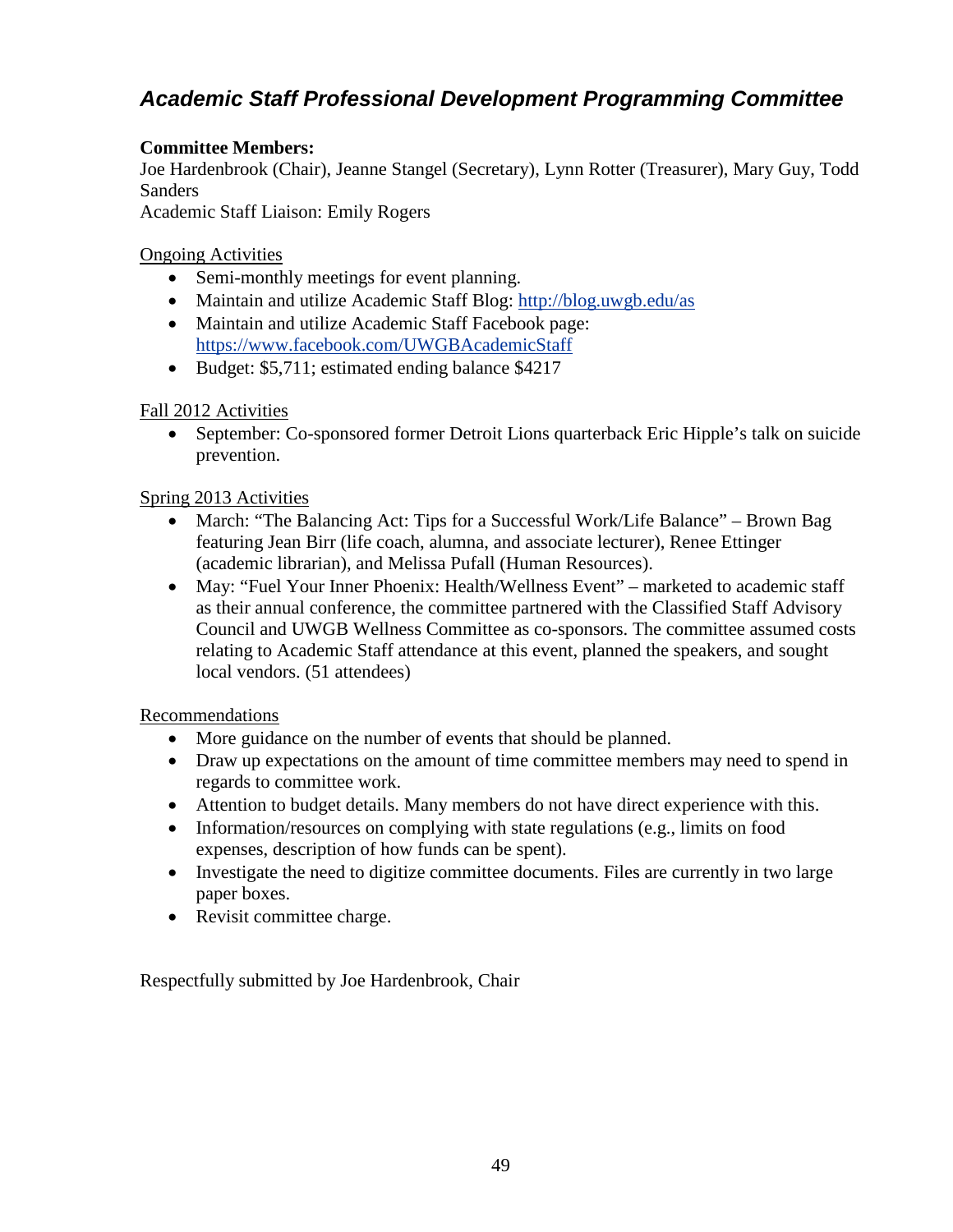# <span id="page-49-0"></span>*Leadership & Involvement Committee*

Our large project was this year's election. We established a timeline for the election process and determined committee openings. We were able to utilize the election format from the previous year which made the process relatively easy. We send out the initial interest survey, asking for nominations to committees and followed it up with the election ballot. All committee openings, both elected and appointed, were filled and we are ready to move forward with the next academic year.

The committee determined that the Academic Staff Mentoring program is in serious need of an overhaul. We began looking at the program and debating ways to get more current Academic Staff members involved and excited to take part in this program. As the committee continues to work towards a stronger mentoring program the committee decided to put out a quarterly email to new Academic Staff members. In these emails we sent information about campus services, development programs and opportunities, general campus information, etc.

Throughout the year we also worked to replace many open positions on committees due to many staff members leaving over the course of the year.

I would like to thank the members on the committee for their efforts and input:

Steve Zywicki (Chair) – University Union Tori Nelson – WI Space Grant Consortium Stephanie Kaponya – Office of Student Life Erin Van Daalwyk – Dean of Students Office Stephanie Murphy – Outreach & Adult Access

Respectfully submitted by Steve Zywicki, Chair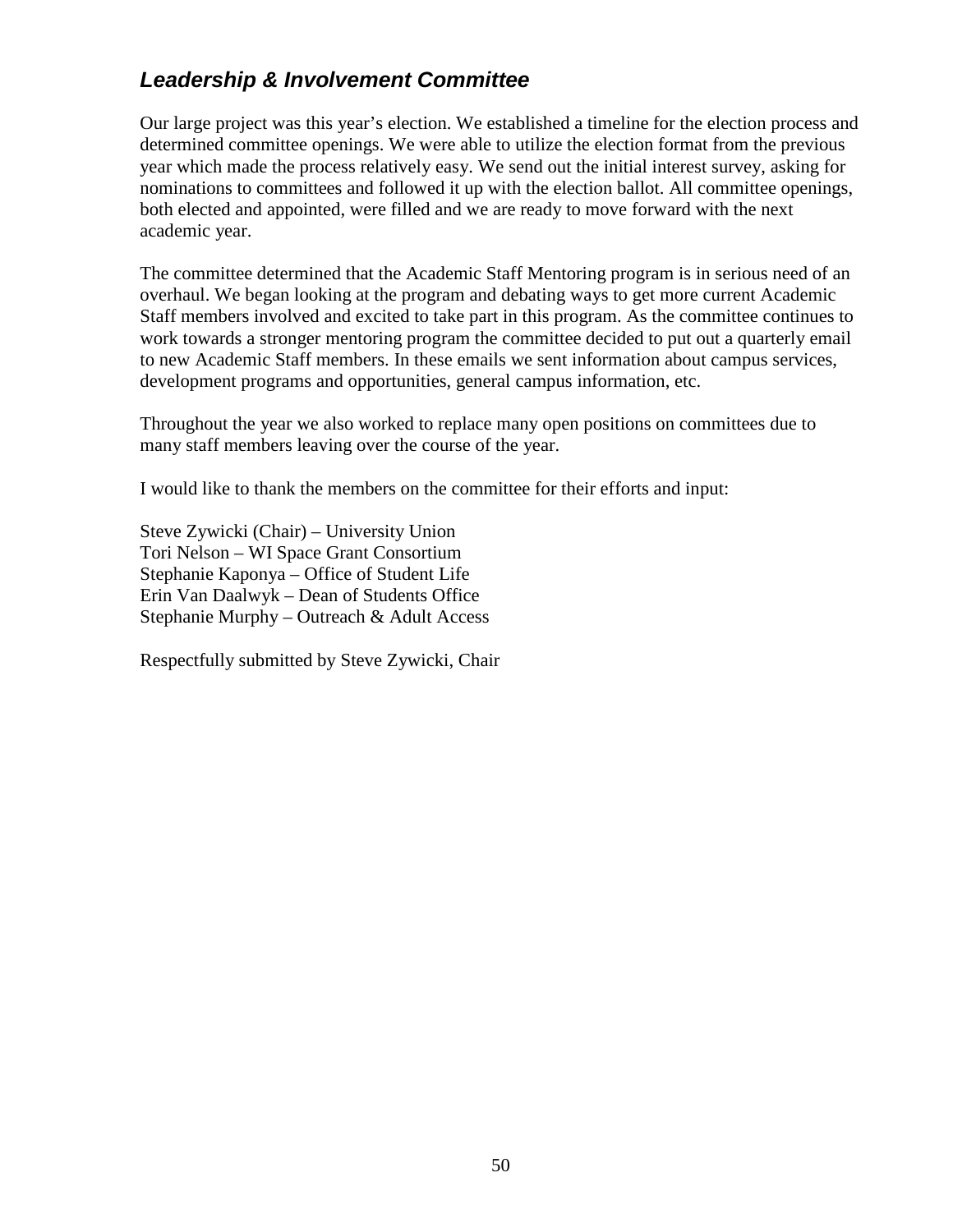# <span id="page-50-1"></span><span id="page-50-0"></span>*Health and Safety Committee*

The committee met September 26, 2012 and April 24, 2013. Committee members include; Tammy Olp Classified Staff, Brock Neverman Technical Director Academic Staff, Michael Ingraham Associate Professor Academic Staff, Jeff Huebner Student Government, Jill Fermanich University Safety Manager, Amy Henniges Director of Health Service, Paul Pinkston Director of Facilities, Tomas Kujawa Director of Public Safety/Chair, Tim Helein Recreation Specialist Academic Staff, Joseph Schoenebreck Classified Staff, John Lyon Associate Professor Faculty. Others in attendance included Scott Schroeder meeting minutes, Joe Rozum Emergency Management Coordinator, Christine Olson Human Resources Manager – Wellness Committee, Jolene Truckenbrod Human Resources Specialist.

**Purpose:** The University of Wisconsin-Green Bay Health & Safety Committee is established to advise the Vice Chancellor for Business and Finance on issues relating to the health, safety, and wellness of the university community.

The outgoing 2011-2012 committee identified the following issues of concern: low GB Alert membership, should move to electronic exterior doors, identified need for Self-Awareness/selfdefense training and identified need for on campus CPR instructors.

The hollowing has been accomplished to address the 2011-2012 committee concerns:

- GB Alert
	- o Added snow situations to GB alert notifications to increase membership
	- o Log stories
	- o Emphasis on GB alert during on-campus training
- Exterior doors
	- o 52 additional exterior doors secured permanently
	- o Preparing RFP to move remaining doors to electronic system
- Self-Awareness/Self-Defense training
	- o Handling Disruptive Situation training available on campus
	- o Newly hired Police Officer has expertise in self-defense and will take over program
- **CPR** Instructors
	- o Two officers in Public Safety are certified instructors and have offered several classes
	- o Offer training on AED usage

Activity Highlights:

- o Fire Drill September 12, 2012.
- o Chancellors Security Walk October 11, 1012 Outdoor lighting issues discussed and walked area between University Union and Residence Life - discuss upcoming changes to area
- o Additional AED's 32 now available campus wide
- o Sub-committee report
	- o Wellness Committee established and providing support to campus
- o Completion of Emergency Operations Center (EOC) and off-site EOC
- o Additional panic alarms approved for Student Services area
- o License Plate Recognition system in use on campus
- o Tornado Drill April 19, 2013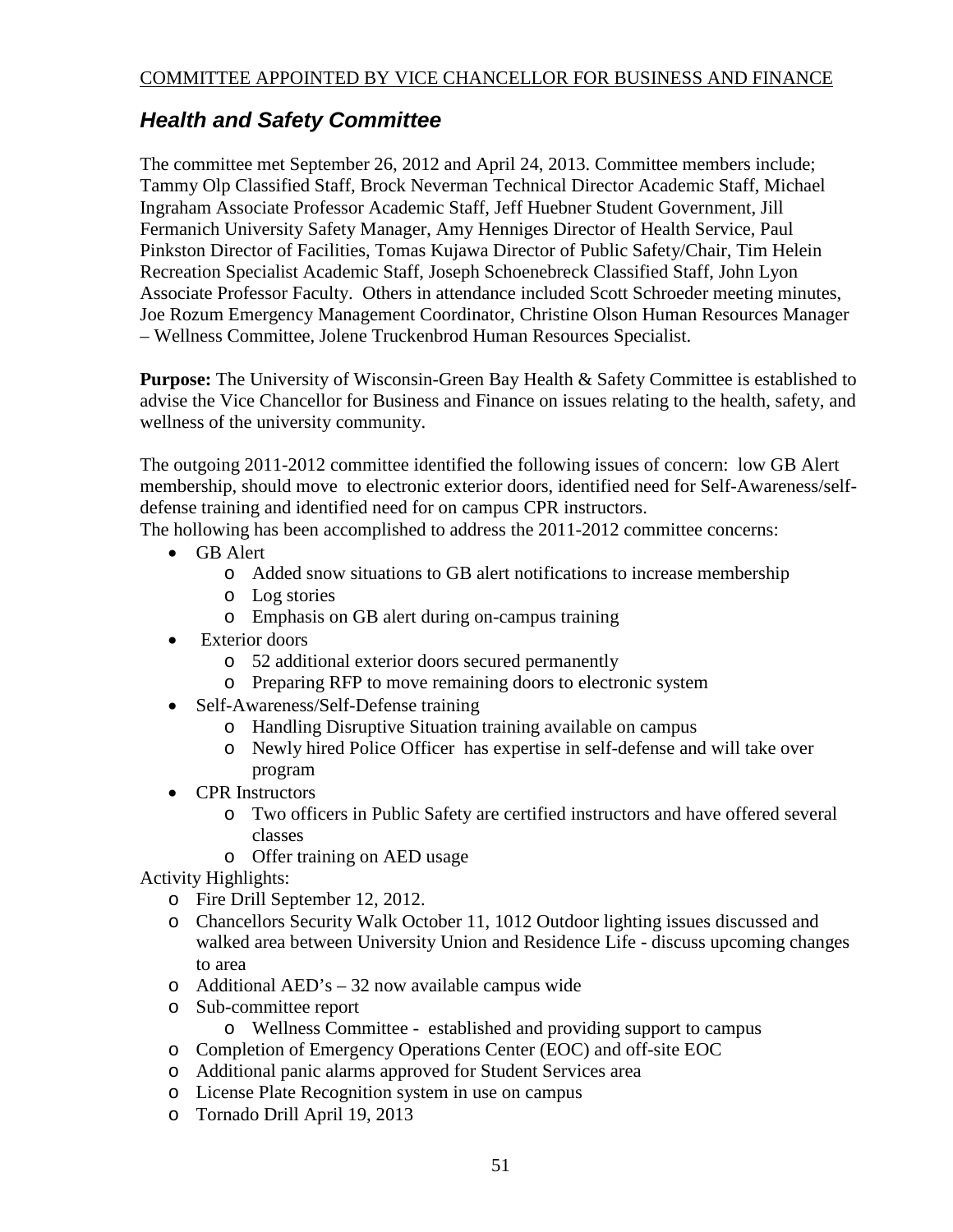- o Tabletops on contaminated water, bomb threat, power outage training on bomb response, active shooter, FEMA, crises response
- o Campus wide security review by Emergency Management and Public Safety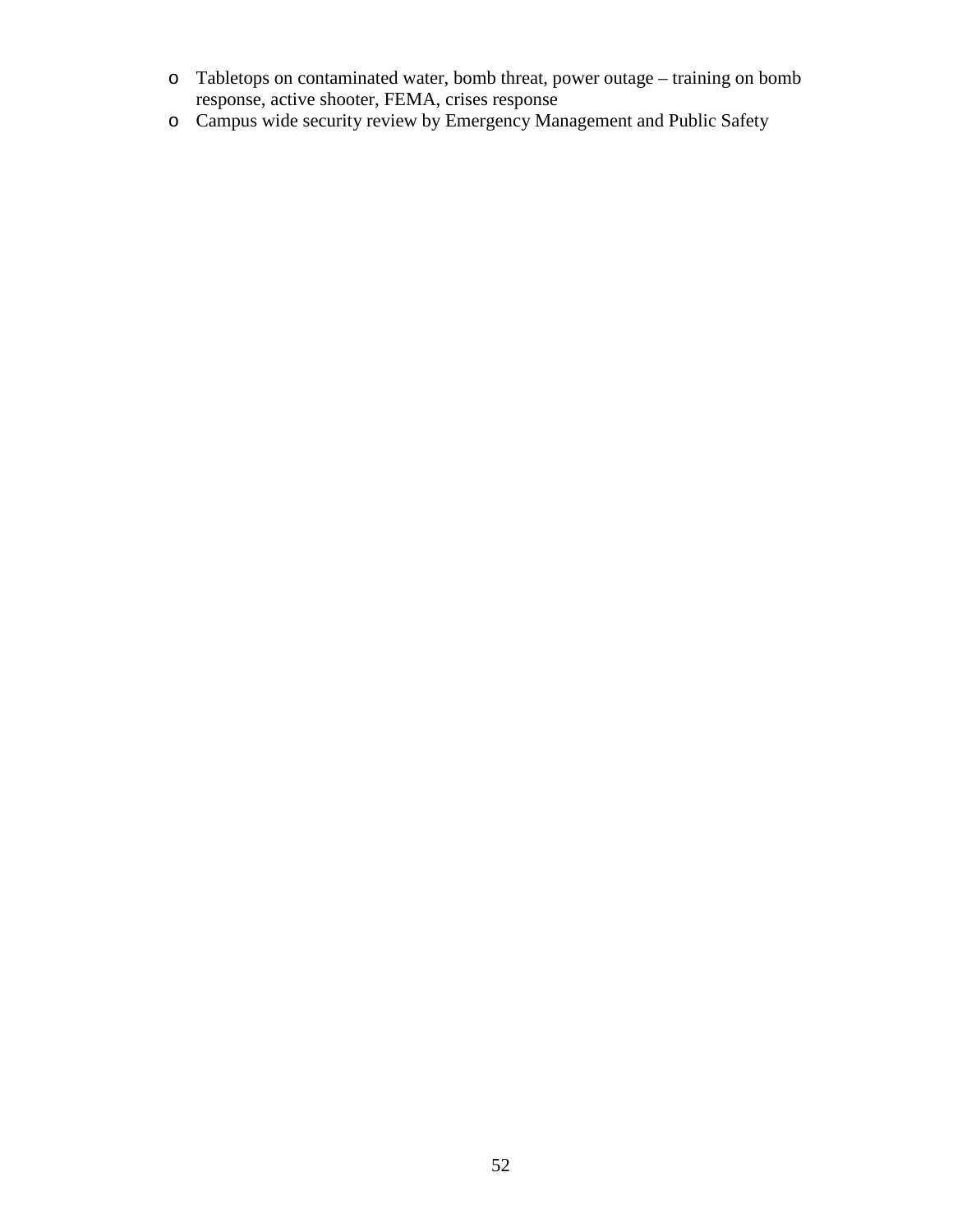### **JOINT GOVERNANCE COMMITTEES**

### <span id="page-52-1"></span><span id="page-52-0"></span>*Library and Instructional Technology Committee*

**Committee Members:** Atife Caglar (chair), Eric Hansen, Katia Levintova, Todd Sanders, Jin Lee, Jacob Trenton Fabel, and Daniel Schrickel; ex-officio: Paula Ganyard , Aeron Haynie and Rajeev Bukralia; guest: Bill Hubbard

This year LITC met on October 12, November 9, December 7 2012 and March 12, April 23, and May 6 2013. We discussed a variety of issues but the committee's main discussions were on technology updates and challenges, the Cofrin Library Strategic plan, and the LITC charge change.

- 1. **LITC charge:** LITC gave its unanimous support to change the committee charge. The charge has been sent to the UC.
- 2. **Library Strategic Plan:** The LITC members fully supported the creation of, and logic behind, the 3-year Library Strategic Plan document, which involved extensive analysis of data including survey data.
- 3. **Implementation of Integrated Library for Cofrin Library:** The LITC gave unanimous support of the Cofrin Library's implementing a research discovery tool that will allow for "one stop searching" of journals, books, videos, etc.
- 4. **Campus Upgrade updates:** LITC discussed numerous remodeling, equipment upgrades that have occurred across campus.
- 5. **iPads/iPods:** LITC discussed the use and IT support of iPads/iPods in classrooms and decided that the campus doesn't have enough IT personnel to support these technologies.

### **Respectfully submitted, Atife Caglar (LITC Chair, 2012-2013)**

### <span id="page-52-2"></span>*Awards & Recognition Committee*

Members of the Awards and Recognition Committee: Caroline Boswell (chair), Mark Damie, Renee Ettinger, John Lyon, Michelle McQuade Dewhirst, Lidia Nonn, Deirdre Radosevich, and Debra Strelka.

The committee conversed and convened via email and met three times during the 2012-13 academic year.

Summary of Activities:

The committee reviewed the credentials of three potential commencement speakers, making positive recommendations in each case.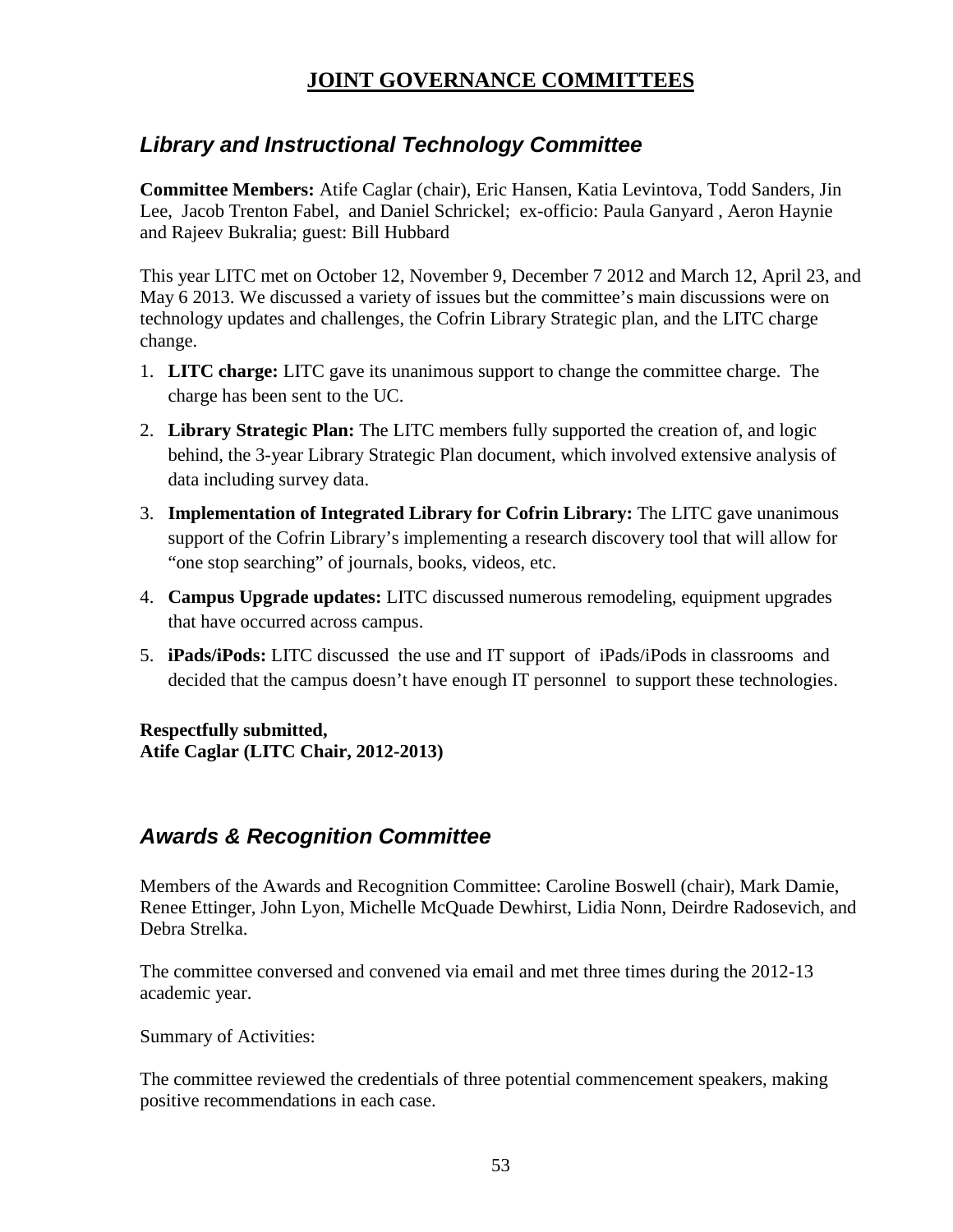The committee continued with the previous year's committee's guideline that Founders Award recipients be required to have been employed by UWGB until June 15 of the year in which they have been selected as a recipient; retired employees are exempt from this condition.

The Committee discussed contacting the Founders Association about clarifying the Award for Collaborative Achievement. After much discussion, the committee decided that the 2013 award would only be granted to a group of at least two, but encourages future committees to consider clarifying the language of the award to avoid future confusion in consultation with the Founders Association.

The committee solicited nominations for the 2013 Founders Association Awards and selected recipients from among those nominations.

Respectfully submitted,

Caroline Boswell, Chair

### <span id="page-53-0"></span>*Committee on Workload and Compensation*

Committee Members: David Dolan (chair) Debbie Furlong (ex officio) Eileen Kolb Mimi Kubsch (ex officio, University Committee Liaison) Dan Meinhardt Emily Rogers Meir Russ Joe Schoenebeck (ex officio, Classified Staff Advisory Council Liaison) Samantha Surowiec (ex officio, Academic Staff Committee Liaison) Grant Winslow

In the fall semester of 2012, the CWC had its charge revised by the Faculty Senate to include a representative from the Classified Staff Advisory Council. Joe Schoenebeck was appointed to fill this position.

#### **Compensation Study**

The main activity of the CWC in the fall semester of 2012 was to assist and review various aspects of the Compensation Study being conducted by Fox Lawson & Associates. This included surveying all UWGB employees for their willingness to participate on Focus Groups with the consultant. One of the aims of these groups was to develop a UWGB Compensation Philosophy. The CWC sought input from all employees in the drafting of this document and reviewed the versions produced at various stages until consensus was reached. The CWC also met with the consultant, Jim Fox, to discuss the Focus Groups, the Compensation Philosophy, and other issues. Four CWC members (Dave Dolan, Mimi Kubsch, Emily Rogers, and Joe Schoenebeck) served on the Steering Committee for the Compensation Study which met approximately bi-weekly throughout the year.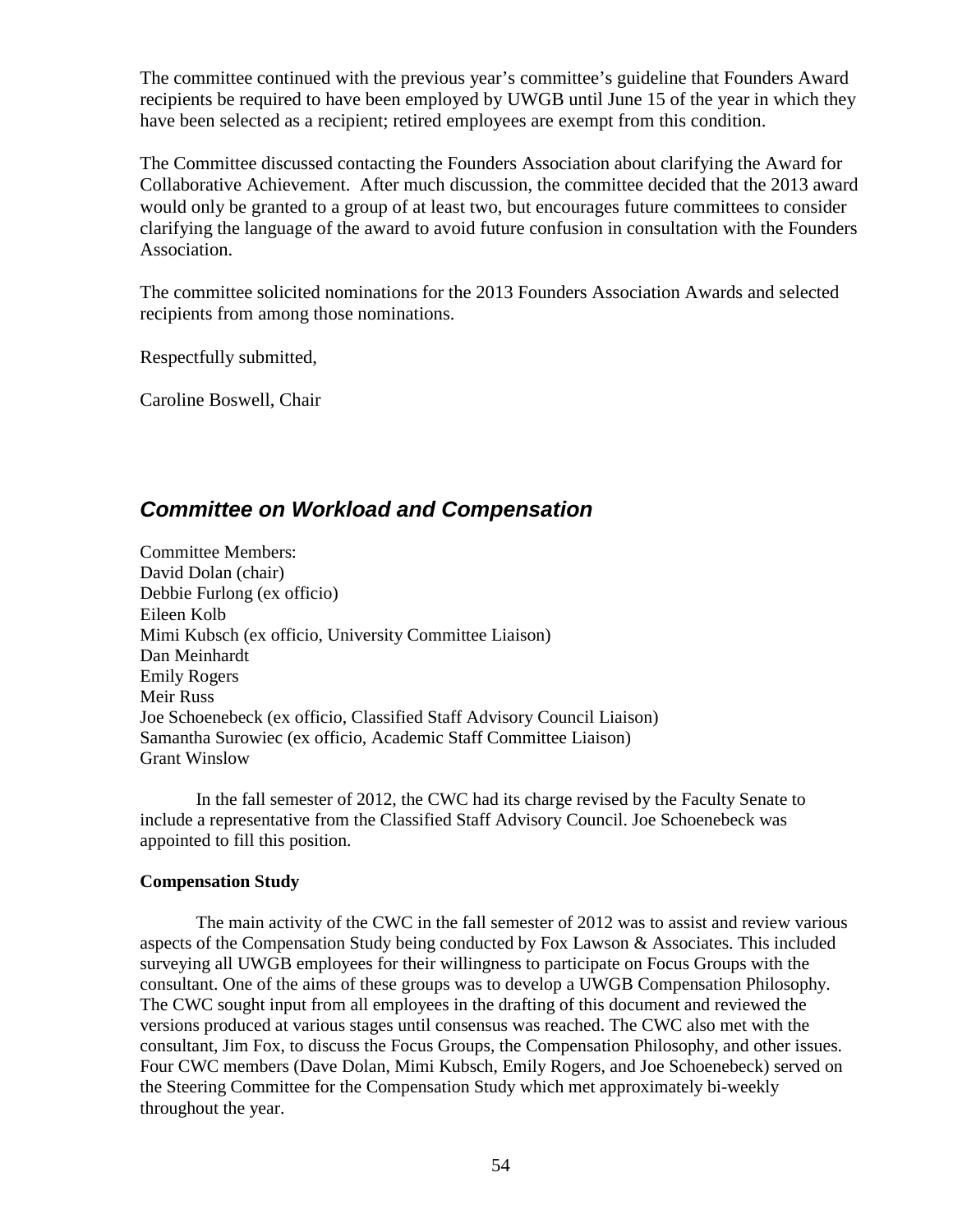#### **Transparency Resolution**

In keeping with the charge of the CWC, the committee worked on a resolution on transparency for professional development. This resolution was presented at the Faculty Senate and was passed unanimously. It was also presented to the Academic Staff Committee and the classified Staff Advisory Council and received support from those groups as well. The resolution included support for a website entitled "Professional Advancement" and resolved that the administration should publish an annual summary report of recruitment, advancement, and retention outcomes. It also directed the CWC to form a sub-committee on barriers to progression for employees.

#### **Morale Items**

In the continuing effort to identify areas of concern and stress among UWGB personnel, the CWC formed a Morale sub-committee and conducted a survey of ideas to improve morale. This resulted in four pages of ideas organized around six themes: communication, job satisfaction, supervisor and employee training, health and wellness, camaraderie, and recognition. The CWC met with the Chancellor twice during the spring semester of 2013 to discuss these and other issues. The Chancellor agreed to help the CWC track progress in addressing these items by posting the list and updates on a website at UWGB.

#### **Moving Forward**

•

The CWC will continue to meet as needed in the summer of 2013. It will be important to follow the progress of the compensation study as it nears completion. Also, the CWC wants to continue the momentum that has developed with the Morale sub-committee and the Barriers subcommittee.

### <span id="page-54-0"></span>*Legislative Affairs Committee*

During the 2012-13 academic year, the Legislative Affairs Committee consisted of the following members:

- Marlys Brunsting, Senior Academic Librarian, 12-14
- Amy Nelson, Student Services Specialist, 12-14
- Russell Leary, Adviser, 11-13
- Courtney Sherman, Assistant Professor, AH, 11-13
- Toni Damkoehler, Associate Professor, AH, 11-13
- Adam Parrillo, Assistant Professor, SS, 11-13 (Chair)
- Chloe Hansen (ex-officio non-voting student)
- Dan Spielmann, Special Assistant to the Chancellor, Legislative Liaison (ex-officio non-voting)

Consistent with the responsibilities listed in the Bylaws, and in support of academic staff governance goals for 2011-12, the Legislative Affairs Committee accepted the following goals as part of this year's charge.

1. To monitor legislative and Board of Regents activities of concern to faculty and staff.